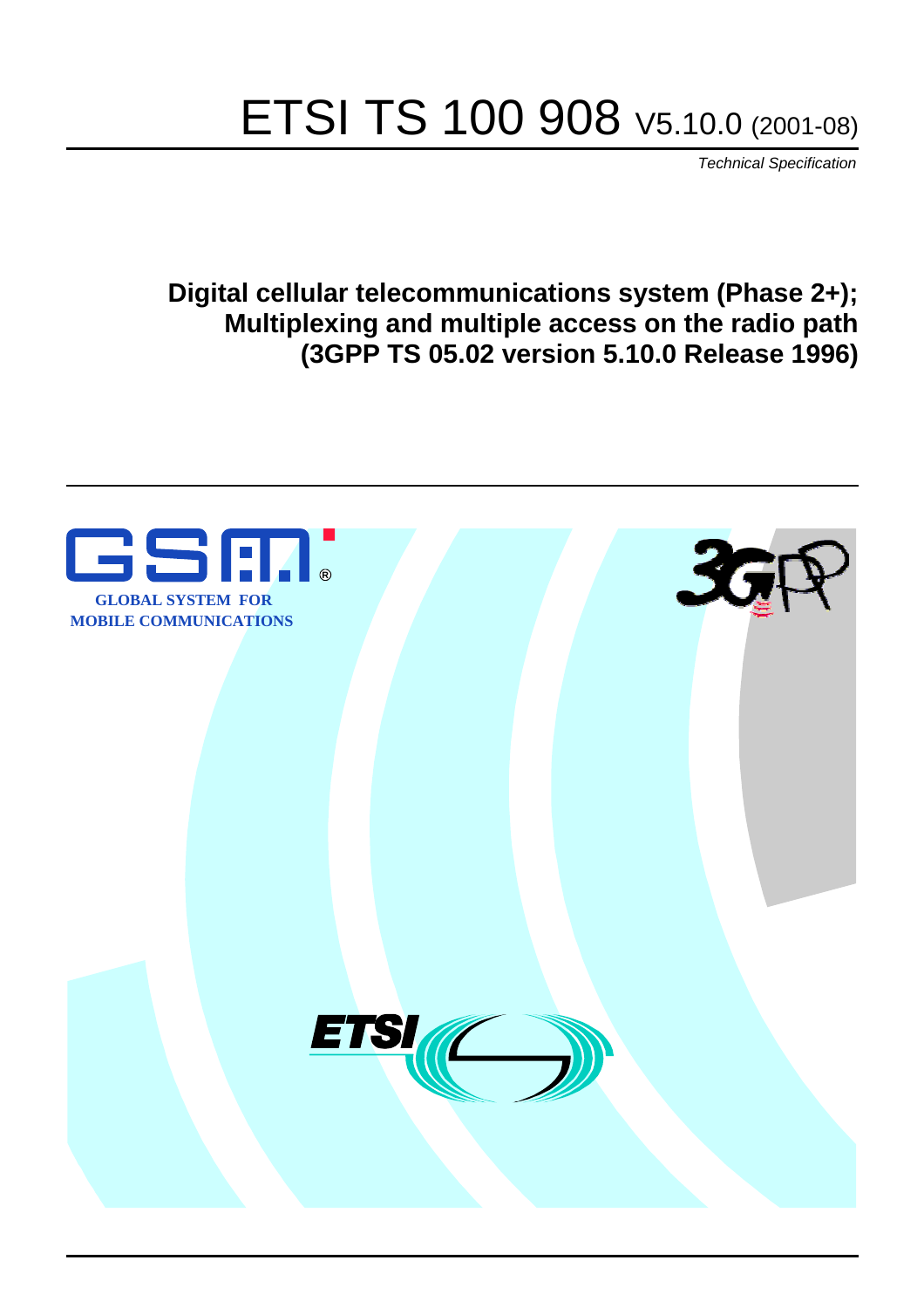Reference RTS/TSGG-020502QR7

> Keywords GSM

#### **ETSI**

#### 650 Route des Lucioles F-06921 Sophia Antipolis Cedex - FRANCE

Tel.: +33 4 92 94 42 00 Fax: +33 4 93 65 47 16

Siret N° 348 623 562 00017 - NAF 742 C Association à but non lucratif enregistrée à la Sous-Préfecture de Grasse (06) N° 7803/88

**Important notice** 

Individual copies of the present document can be downloaded from: [http://www.etsi.org](http://www.etsi.org/)

The present document may be made available in more than one electronic version or in print. In any case of existing or perceived difference in contents between such versions, the reference version is the Portable Document Format (PDF). In case of dispute, the reference shall be the printing on ETSI printers of the PDF version kept on a specific network drive within ETSI Secretariat.

Users of the present document should be aware that the document may be subject to revision or change of status. Information on the current status of this and other ETSI documents is available at <http://portal.etsi.org/tb/status/status.asp>

> If you find errors in the present document, send your comment to: [editor@etsi.fr](mailto:editor@etsi.fr)

#### **Copyright Notification**

No part may be reproduced except as authorized by written permission. The copyright and the foregoing restriction extend to reproduction in all media.

> © European Telecommunications Standards Institute 2001. All rights reserved.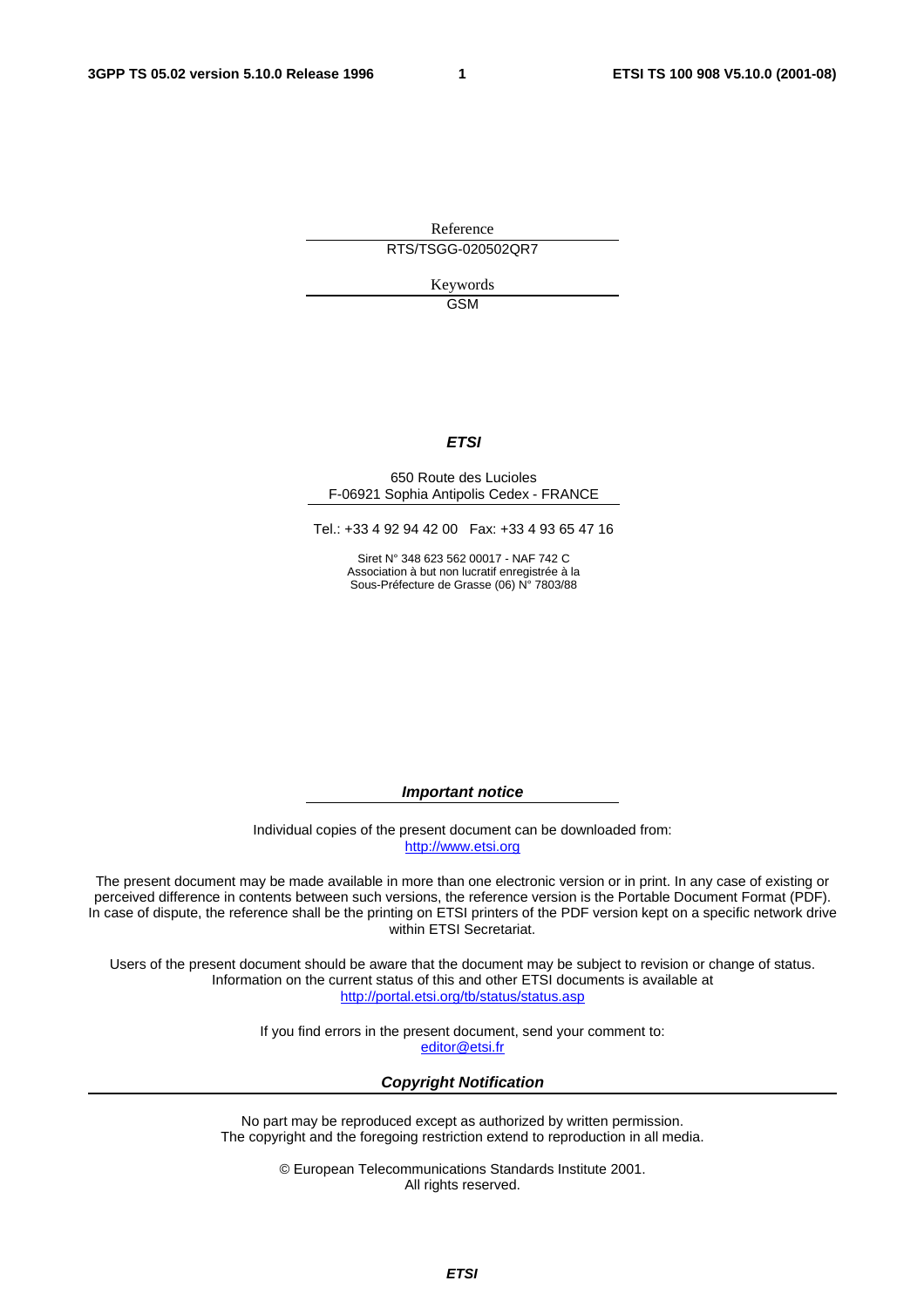### Intellectual Property Rights

IPRs essential or potentially essential to the present document may have been declared to ETSI. The information pertaining to these essential IPRs, if any, is publicly available for **ETSI members and non-members**, and can be found in ETSI SR 000 314: *"Intellectual Property Rights (IPRs); Essential, or potentially Essential, IPRs notified to ETSI in respect of ETSI standards"*, which is available from the ETSI Secretariat. Latest updates are available on the ETSI Web server ([http://www.etsi.org/legal/home.htm\)](http://www.etsi.org/legal/home.htm).

Pursuant to the ETSI IPR Policy, no investigation, including IPR searches, has been carried out by ETSI. No guarantee can be given as to the existence of other IPRs not referenced in ETSI SR 000 314 (or the updates on the ETSI Web server) which are, or may be, or may become, essential to the present document.

### Foreword

This Technical Specification (TS) has been produced by ETSI 3rd Generation Partnership Project (3GPP).

The present document may refer to technical specifications or reports using their 3GPP identities, UMTS identities or GSM identities. These should be interpreted as being references to the corresponding ETSI deliverables.

The cross reference between GSM, UMTS, 3GPP and ETSI identities can be found under [www.etsi.org/key](http://www.etsi.org/key) .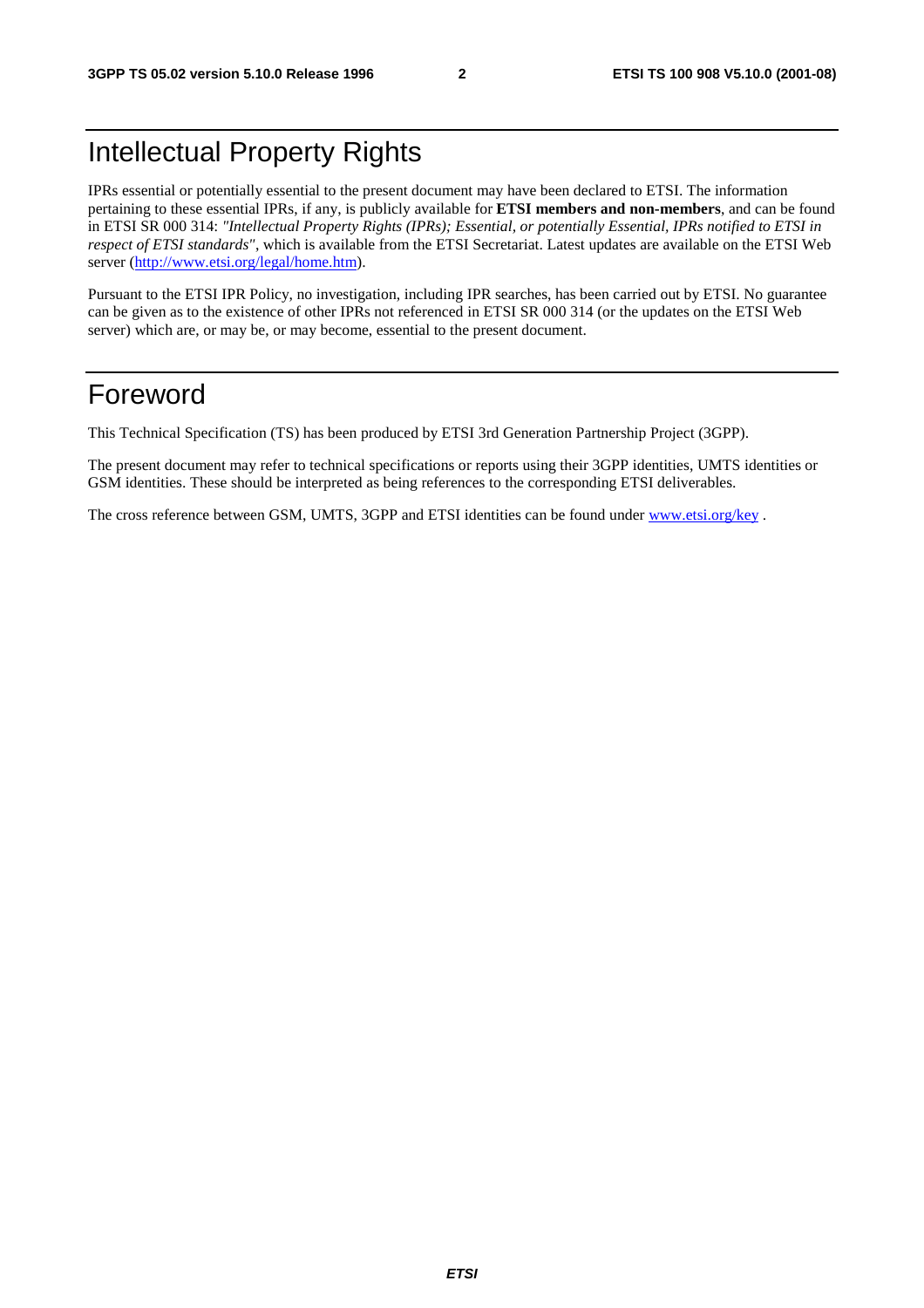$\mathbf{3}$ 

### Contents

| 1              |                                                                                       |    |
|----------------|---------------------------------------------------------------------------------------|----|
| 1.1            |                                                                                       |    |
| 1.2            |                                                                                       |    |
| 2              |                                                                                       |    |
| 3              |                                                                                       |    |
| 3.1            |                                                                                       |    |
| 3.2            |                                                                                       |    |
| 3.2.1          |                                                                                       |    |
| 3.2.2          |                                                                                       |    |
| 3.2.3          |                                                                                       |    |
| 3.3            |                                                                                       |    |
| 3.3.1          |                                                                                       |    |
| 3.3.2          |                                                                                       |    |
| 3.3.2.1        |                                                                                       |    |
| 3.3.2.2        |                                                                                       |    |
| 3.3.2.3        |                                                                                       |    |
| 3.3.3          |                                                                                       |    |
| 3.3.3.1        | Common control type channels, known when combined as a common control channel (CCCH)9 |    |
| 3.3.4          |                                                                                       |    |
| 3.3.4.1        |                                                                                       |    |
| 3.3.5          |                                                                                       |    |
| 3.4            |                                                                                       |    |
| 4              |                                                                                       |    |
| 4.1            |                                                                                       |    |
| 4.2            |                                                                                       |    |
| 4.2.1          |                                                                                       |    |
| 4.2.2          |                                                                                       |    |
| 4.3            |                                                                                       |    |
| 4.3.1          |                                                                                       |    |
| 4.3.2          |                                                                                       |    |
| 4.3.3          |                                                                                       |    |
|                |                                                                                       |    |
| 5              |                                                                                       | 11 |
| 5.1            |                                                                                       |    |
| 5.2            |                                                                                       |    |
|                |                                                                                       |    |
| 5.2.1          |                                                                                       |    |
| 5.2.2          |                                                                                       |    |
| 5.2.3          |                                                                                       |    |
| 5.2.4          |                                                                                       |    |
| 5.2.5          |                                                                                       |    |
| 5.2.6          |                                                                                       |    |
| 5.2.7          |                                                                                       |    |
| 5.2.8          |                                                                                       |    |
| 5.3            |                                                                                       |    |
| 5.4            |                                                                                       |    |
| 5.5            |                                                                                       |    |
| 5.6            |                                                                                       |    |
| 5.6.1          |                                                                                       |    |
| 5.6.2<br>5.6.3 |                                                                                       |    |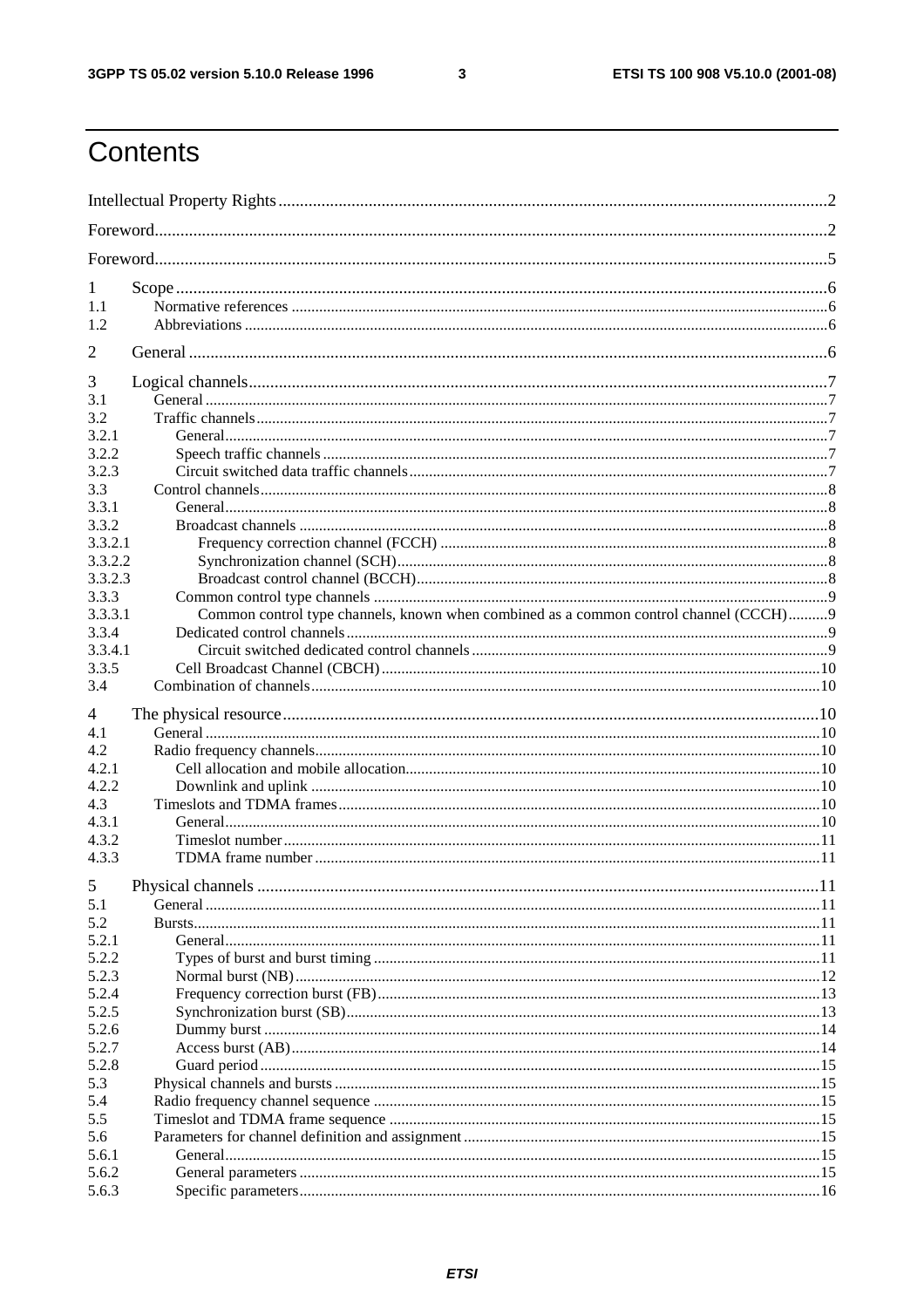| 6          |                                                                                           |  |
|------------|-------------------------------------------------------------------------------------------|--|
| 6.1<br>6.2 |                                                                                           |  |
| 6.2.1      |                                                                                           |  |
| 6.2.2      |                                                                                           |  |
| 6.2.3      |                                                                                           |  |
| 6.2.4      |                                                                                           |  |
| 6.2.5      |                                                                                           |  |
| 6.3        |                                                                                           |  |
| 6.3.1      |                                                                                           |  |
| 6.3.1.1    |                                                                                           |  |
| 6.3.1.2    |                                                                                           |  |
| 6.3.1.3    |                                                                                           |  |
| 6.3.1.4    |                                                                                           |  |
| 6.4        |                                                                                           |  |
| 6.4.1      |                                                                                           |  |
| 6.4.2      |                                                                                           |  |
| 6.4.2.1    |                                                                                           |  |
| 6.5        |                                                                                           |  |
| 6.5.1      |                                                                                           |  |
| 6.5.2      |                                                                                           |  |
| 6.5.3      |                                                                                           |  |
| 6.5.4      |                                                                                           |  |
| 6.5.5      |                                                                                           |  |
| A.1        |                                                                                           |  |
| A.2        |                                                                                           |  |
| A.2.1      |                                                                                           |  |
| A.2.1.1    |                                                                                           |  |
| A.2.1.2    |                                                                                           |  |
| A.2.1.3    | A dummy burst with (BN61, BN62, BN86) mapped from the TSC bits of normal bursts according |  |
| A.2.1.4    |                                                                                           |  |
| A.2.2      |                                                                                           |  |
| A.2.2.1    |                                                                                           |  |
| A.2.2.2    |                                                                                           |  |
| A.2.3      |                                                                                           |  |
| A.2.4      |                                                                                           |  |
| A.2.5      |                                                                                           |  |
| A.3        |                                                                                           |  |
|            |                                                                                           |  |
|            |                                                                                           |  |
| B.1        |                                                                                           |  |
|            |                                                                                           |  |
| B.2        |                                                                                           |  |
| B.3        |                                                                                           |  |
|            |                                                                                           |  |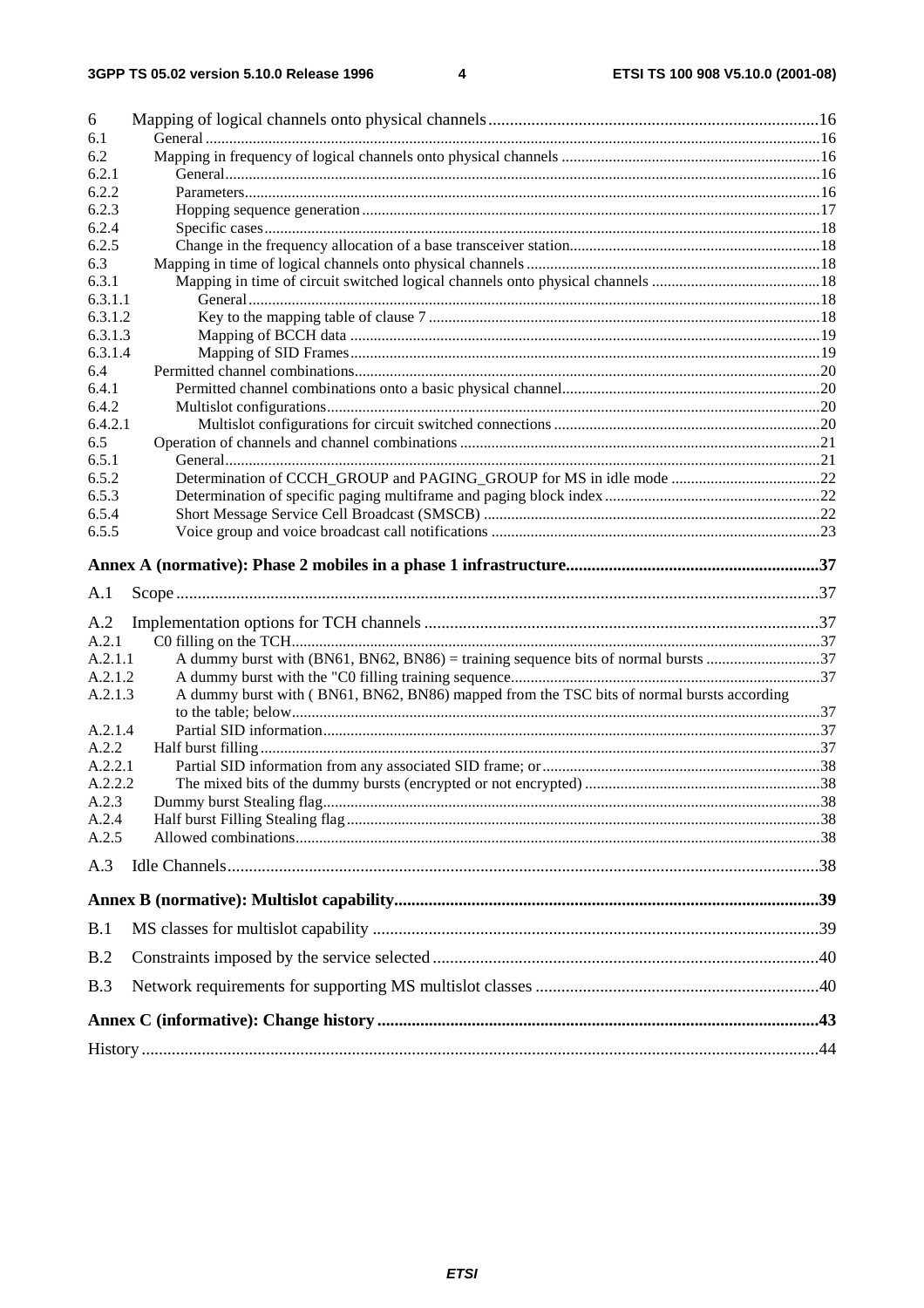### Foreword

This Technical Specification has been produced by the 3<sup>rd</sup> Generation Partnership Project (3GPP).

The contents of the present document are subject to continuing work within the TSG and may change following formal TSG approval. Should the TSG modify the contents of the present document, it will be re-released by the TSG with an identifying change of release date and an increase in version number as follows:

Version x.y.z

where:

- x the first digit:
	- 1 presented to TSG for information;
	- 2 presented to TSG for approval;
	- 3 or greater indicates TSG approved document under change control.
- y the second digit is incremented for all changes of substance, i.e. technical enhancements, corrections, updates, etc.
- z the third digit is incremented when editorial only changes have been incorporated in the document.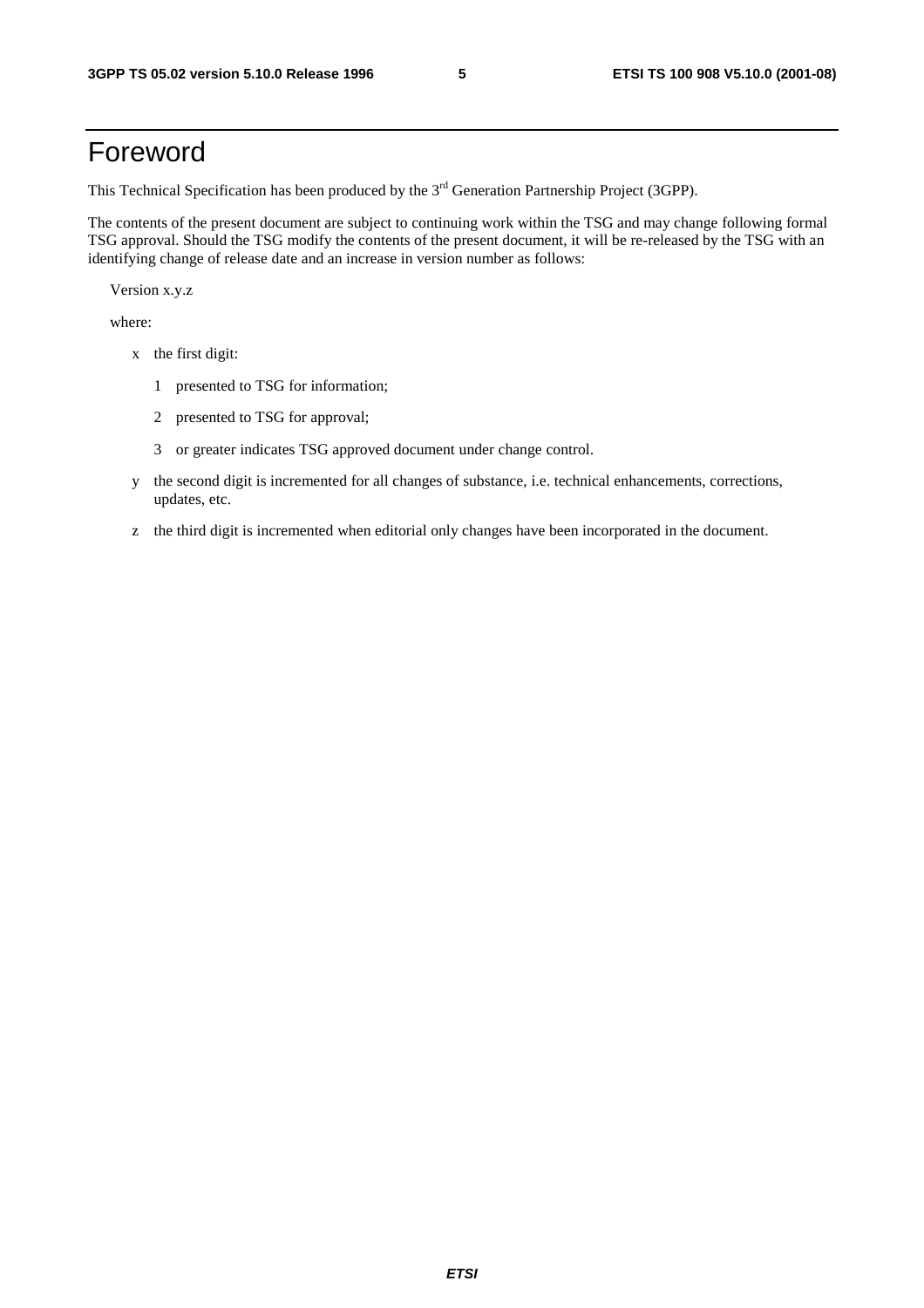### 1 Scope

The present document defines the physical channels of the radio sub-system required to support the logical channels. It includes a description of the logical channels and the definition of frequency hopping, TDMA frames, timeslots and bursts.

### 1.1 Normative references

The following documents contain provisions which, through reference in this text, constitute provisions of the present document.

- References are either specific (identified by date of publication, edition number, version number, etc.) or non-specific.
- For a specific reference, subsequent revisions do not apply.
- For a non-specific reference, the latest version applies. In the case of a reference to a 3GPP document (including a GSM document), a non-specific reference implicitly refers to the latest version of that document *in the same Release as the present document*.
- [1] 3GPP TR 01.04: "Digital cellular telecommunications system (Phase 2+); Abbreviations and acronyms".
- [2] 3GPP TS 03.03: "Digital cellular telecommunications system (Phase 2+); Numbering, addressing and identification".
- [3] 3GPP TS 04.03: "Digital cellular telecommunications system (Phase 2+); Mobile Station Base Station System (MS - BSS) interface Channel structures and access capabilities".
- [4] 3GPP TS 04.06: "Digital cellular telecommunications system; Mobile Station Base Station System (MS - BSS) interface Data Link (DL) layer specification".
- [5] 3GPP TS 04.08: "Digital cellular telecommunications system (Phase 2+); Mobile radio interface layer 3 specification".
- [6] 3GPP TS 05.03: "Digital cellular telecommunications system (Phase 2+); Channel coding".
- [7] 3GPP TS 05.04: "Digital cellular telecommunications system; Modulation".
- [8] 3GPP TS 05.05: "Digital cellular telecommunications system (Phase 2+); Radio transmission and reception".
- [9] 3GPP TS 05.08: "Digital cellular telecommunications system (Phase 2+); Radio subsystem link control".
- [10] 3GPP TS 05.10: "Digital cellular telecommunications system (Phase 2+); Radio subsystem synchronization".

#### 1.2 Abbreviations

Abbreviations used in this ETS are listed in 3GPP TR 01.04 [1].

### 2 General

The radio subsystem is required to support a certain number of logical channels that can be separated into categories as defined in 3GPP TS 04.03:

i) The traffic channels (TCH's)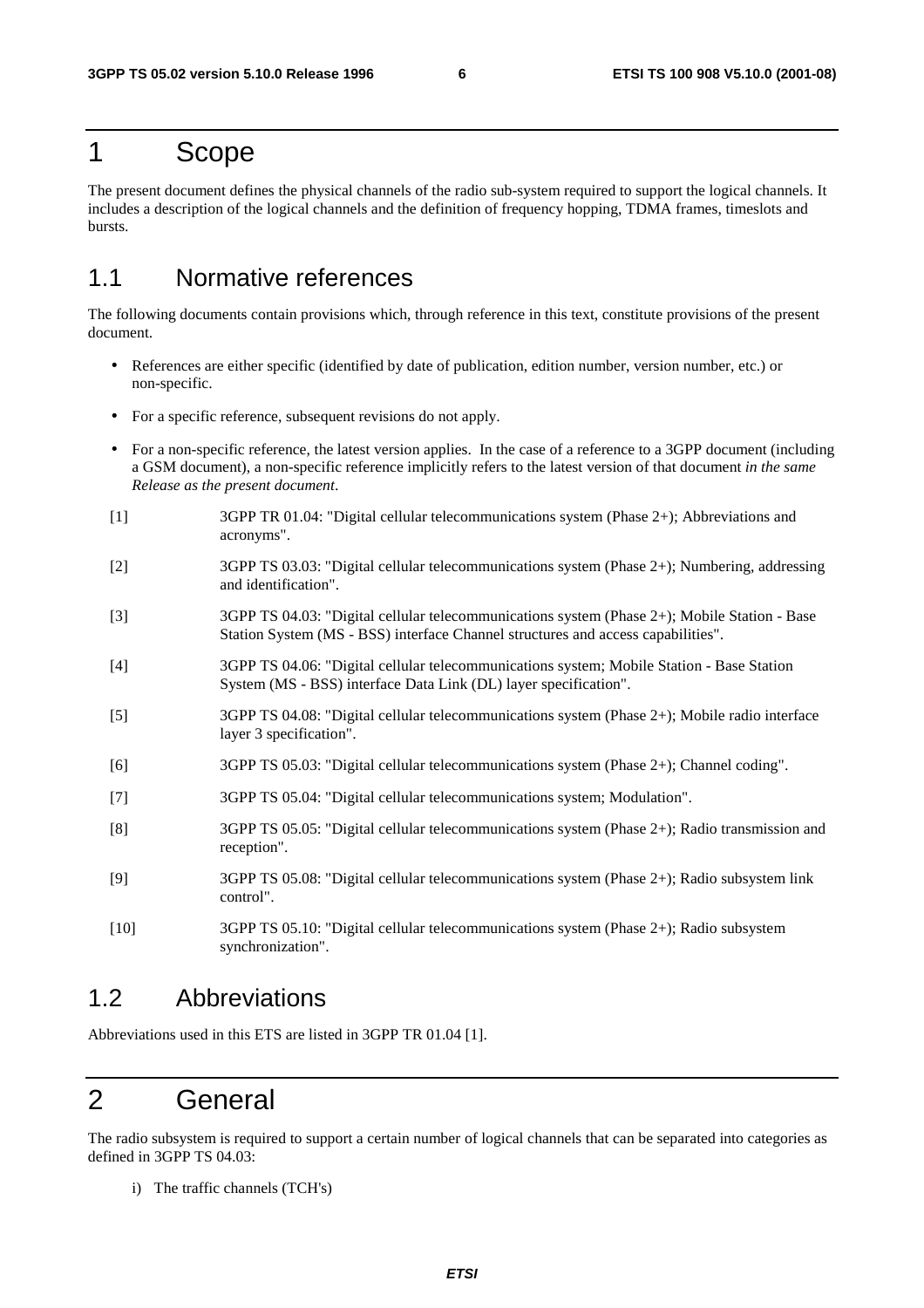#### ii) The control channels

More information is given about these logical channels in clause 3 which also defines a number of special channels used by the radio sub-system.

Clause 4 of this document describes the physical resource available to the radio sub-system, clause 5 defines physical channels based on that resource and clause 6 specifies how the logical channels shall be mapped onto physical channels. Figure 1 depicts this process.

### 3 Logical channels

### 3.1 General

This section describes the logical channels that are supported by the radio subsystem.

### 3.2 Traffic channels

#### 3.2.1 General

Traffic channels (TCH's) are intended to carry either encoded speech or user data in circuit switched mode. Two general forms of traffic channel are defined:

- i) Full rate traffic channel (TCH/F). This channel carries information at a gross rate of 22,8 kbit/s.
- ii) Half rate traffic channel (TCH/H). This channel carries information at a gross rate of 11,4 kbit/s.

All traffic channels are bi-directional unless otherwise stated. Unidirectional downlink full rate channels, TCH/FD, are defined as the downlink part of the corresponding TCH/F.

Multiple full rate channels can be allocated to the same MS. This is referred to as multislot configurations, which is defined in subclause 6.4.2.1.

The specific traffic channels available in the categories of speech and user data are defined in the sections following.

#### 3.2.2 Speech traffic channels

The following traffic channels are defined to carry encoded speech:

- i) Full rate traffic channel for speech (TCH/FS).
- ii) Half rate traffic channel for speech (TCH/HS).

#### 3.2.3 Circuit switched data traffic channels

The following traffic channels are defined to carry user data:

- i) Full rate traffic channel for 9,6 kbit/s user data (TCH/F9.6).
- ii) Full rate traffic channel for 4,8 kbit/s user data (TCH/F4.8).
- iii) Half rate traffic channel for 4,8 kbit/s user data (TCH/H4.8).
- iv) Half rate traffic channel for ≤ 2,4 kbit/s user data (TCH/H2.4).
- v) Full rate traffic channel for  $\leq 2.4$  kbit/s user data (TCH/F2.4).
- vi) Full rate traffic channel for 14,4 kbit/s user data (TCH/F14.4).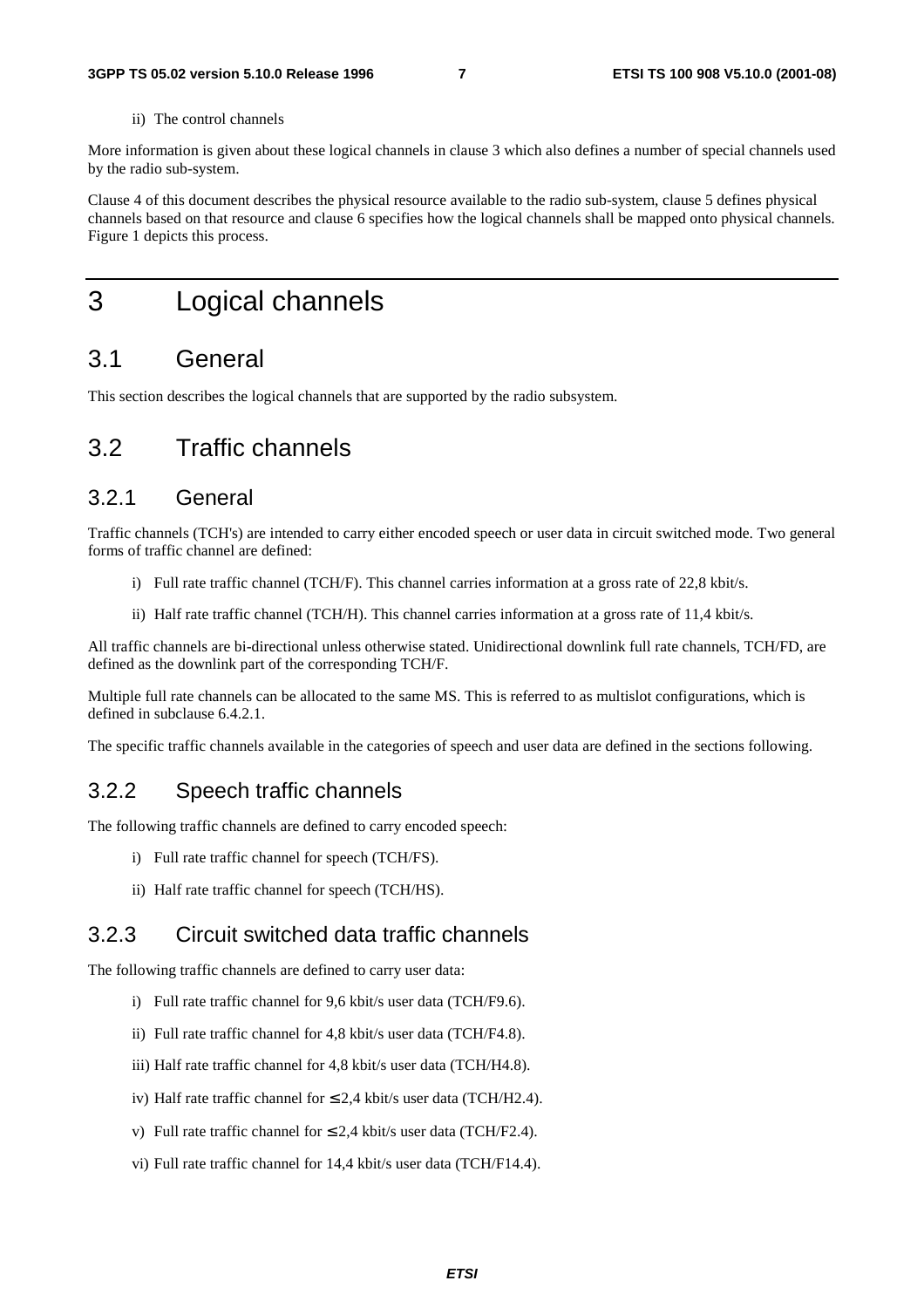### 3.3 Control channels

#### 3.3.1 General

Control channels are intended to carry signalling or synchronization data. Three categories of control channel are defined: broadcast, common and dedicated. Specific channels within these categories are defined in the sections following.

#### 3.3.2 Broadcast channels

#### 3.3.2.1 Frequency correction channel (FCCH)

The frequency correction channel carries information for frequency correction of the mobile station. It is required only for the operation of the radio sub-system.

#### 3.3.2.2 Synchronization channel (SCH)

The synchronization channel carries information for frame synchronization of the mobile station and identification of a base transceiver station. It is required only for the operation of the radio sub-system. Specifically the synchronization channel shall contain two encoded parameters:

- a) Base transceiver station identity code (BSIC): 6 bits (before channel coding) consists of 3 bits of PLMN colour code with range 0 to 7 and 3 bits of BS colour code with range 0 to 7 as defined in 3GPP TS 03.03.
- b) Reduced TDMA frame number (RFN): 19 bits (before channel coding) =

| $T1(11 \text{ bits})$ | range 0 to $2047$           | $=$ FN div (26 x 51)            |
|-----------------------|-----------------------------|---------------------------------|
| $T2(5 \text{ bits})$  | range 0 to $25$             | $=$ FN mod 26                   |
| $T3'(3 \text{ bits})$ | range $0$ to $4$            | $=$ (T <sub>3</sub> - 1) div 10 |
| where                 |                             |                                 |
| $T3(6 \text{ bits})$  | range 0 to $50 = FN$ mod 51 |                                 |
| and                   |                             |                                 |
|                       |                             |                                 |

FN = TDMA frame number as defined in subclause 4.3.3.

3GPP TS 04.06 and 3GPP TS 04.08 specify the precise bit ordering, 3GPP TS 05.03 the channel coding of the above parameters and 3GPP TS 05.10 defines how the TDMA frame number can be calculated from T1, T2, and T3'.

#### 3.3.2.3 Broadcast control channel (BCCH)

The broadcast control channel broadcasts general information on a base transceiver station per base transceiver station basis. Of the many parameters contained in the BCCH, the use of the following parameters, as defined in 3GPP TS 04.08 are referred to in subclause 6.5:

a) CCCH CONF which indicates the organization of the common control channels:

From this parameter, the number of common control channels (BS\_CC\_CHANS) and whether or not CCCH or SDCCH are combined (BS\_CCCH\_SDCCH\_COMB = true or false) are derived as follows: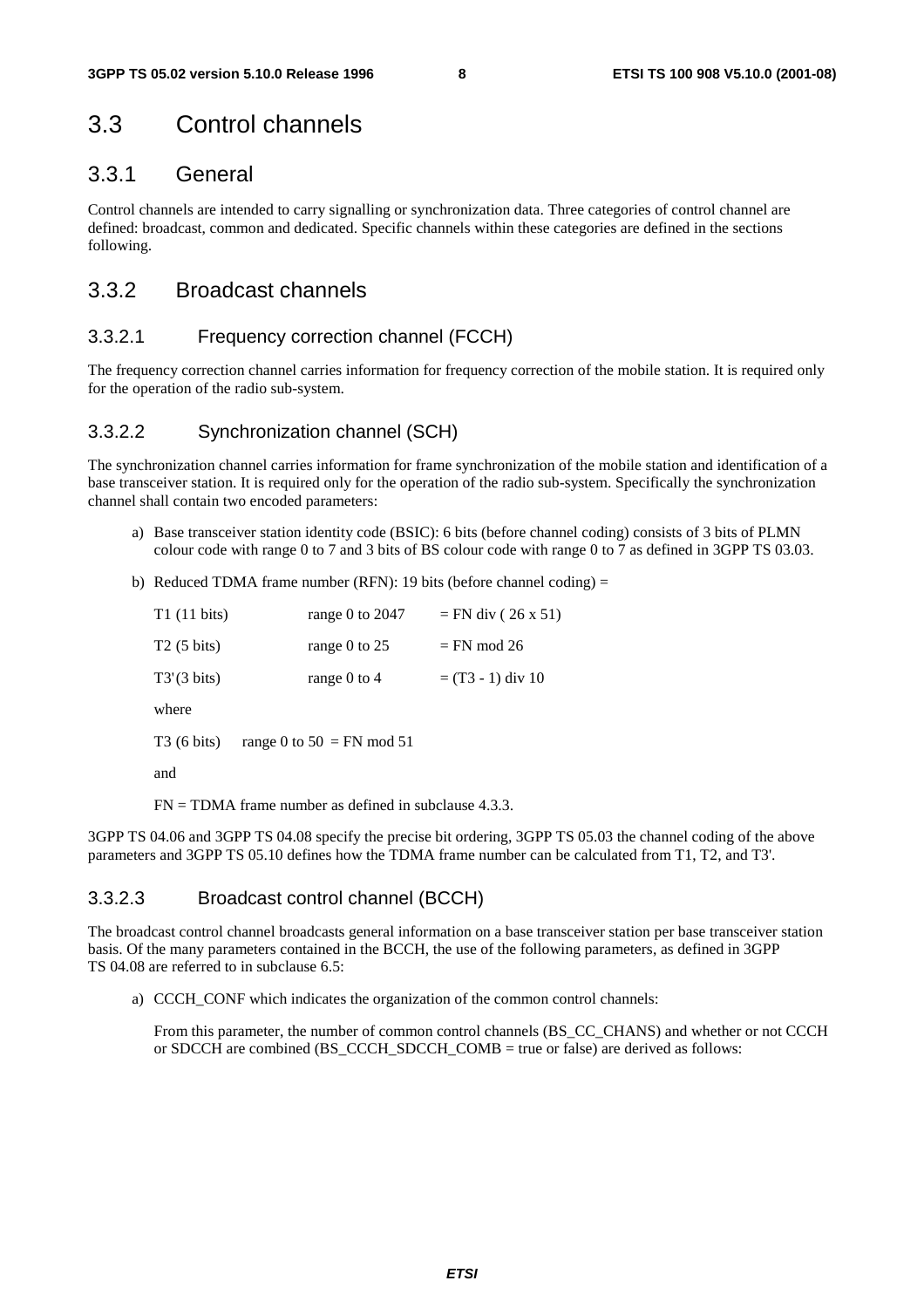CCCH\_CONF BS\_CC\_CHANS BS\_CCCH\_SDCCH\_COMB

| 000 | 1 | false |
|-----|---|-------|
| 001 | 1 | true  |
| 010 | 2 | false |
| 100 | 3 | false |
| 110 | 4 | false |

b) BS\_AG\_BLKS\_RES which indicates the number of blocks on each common control channel reserved for access grant messages:

3 bits (before channel coding) range 0 to 7.

c) BS\_PA\_MFRMS which indicates the number of 51 TDMA frame multiframes between transmission of paging messages to mobiles of the same paging group:

3 bits (before channel coding) range 2 to 9.

#### 3.3.3 Common control type channels

- 3.3.3.1 Common control type channels, known when combined as a common control channel (CCCH)
	- i) Paging channel (PCH): Downlink only, used to page mobiles.
	- ii) Random access channel (RACH): Uplink only, used to request allocation of a SDCCH.
	- iii) Access grant channel (AGCH): Downlink only, used to allocate a SDCCH or directly a TCH.
	- iv) Notification channel (NCH): Downlink only, used to notify mobile stations of voice group and voice broadcast calls.

#### 3.3.4 Dedicated control channels

#### 3.3.4.1 Circuit switched dedicated control channels

- i) Slow, TCH/F associated, control channel (SACCH/TF).
- ii) Fast, TCH/F associated, control channel (FACCH/F).
- iii) Slow, TCH/H associated, control channel (SACCH/TH).
- iv) Fast, TCH/H associated, control channel (FACCH/H).
- v) Stand alone dedicated control channel (SDCCH/8).
- vi) Slow, SDCCH/8 associated, control channel (SACCH/C8)
- vii) Stand alone dedicated control channel, combined with CCCH (SDCCH/4).
- viii) Slow, SDCCH/4 associated, control channel (SACCH/C4).
- ix) slow, TCH/F associated, control channel for multislot configurations (SACCH/M).

All associated control channels have the same direction (bi-directional or unidirectional) as the channels they are associated to. The unidirectional SACCH/MD is defined as the downlink part of SACCH/M.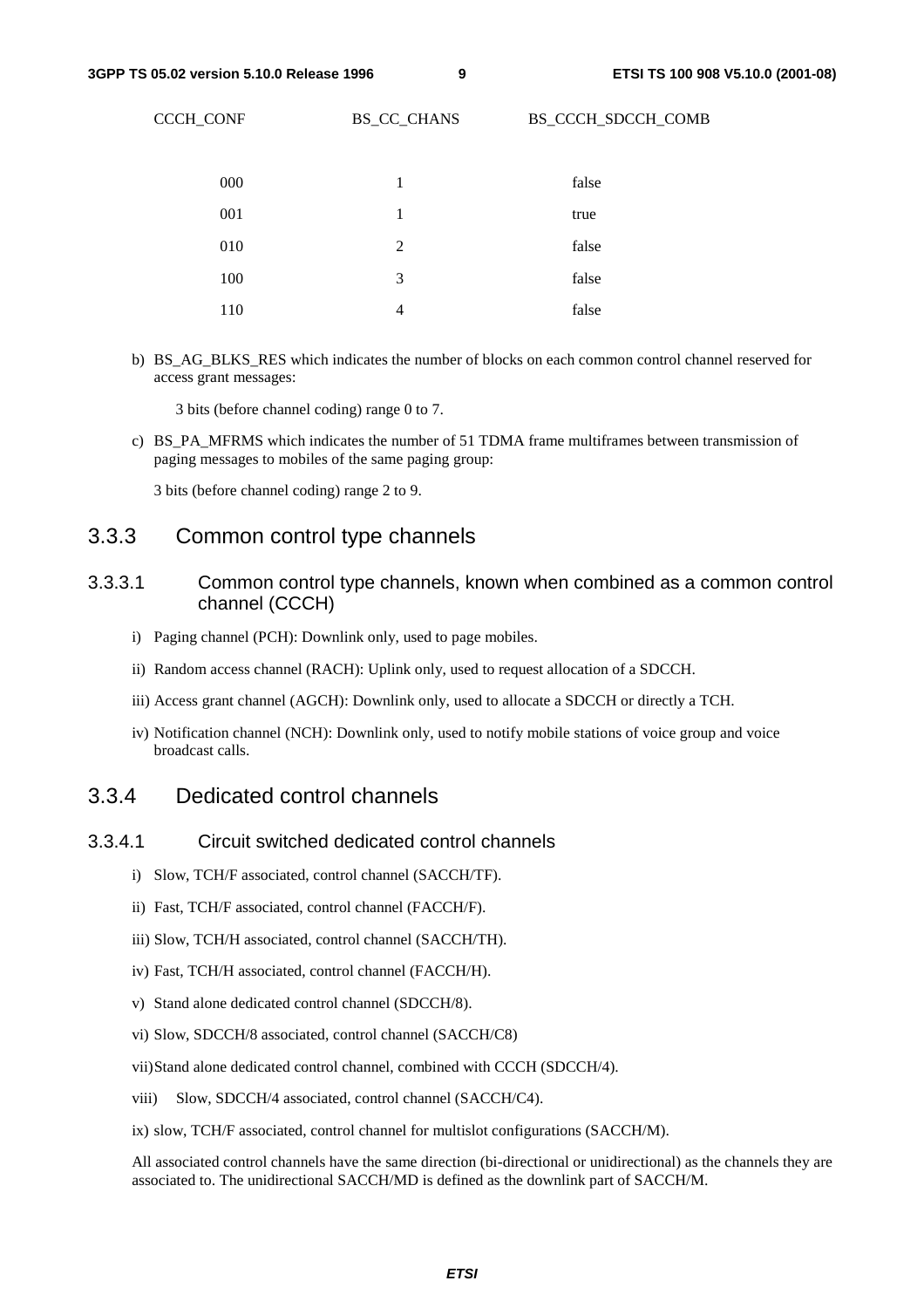### 3.3.5 Cell Broadcast Channel (CBCH)

The CBCH, downlink only, is used to carry the short message service cell broadcast (SMSCB). The CBCH uses the same physical channel as the SDCCH.

### 3.4 Combination of channels

Only certain combinations of channels are allowed as defined in 3GPP TS 04.03. Subclause 6.4 lists the combinations in relation to basic physical channels.

### 4 The physical resource

### 4.1 General

The physical resource available to the radio sub-system is an allocation of part of the radio spectrum. This resource is partitioned both in frequency and time. Frequency is partitioned by radio frequency channels (RFCHs) divided into bands as defined in 3GPP TS 05.05. Time is partitioned by timeslots and TDMA frames as defined in subclause 4.3 of this ETS.

### 4.2 Radio frequency channels

#### 4.2.1 Cell allocation and mobile allocation

3GPP TS 05.05 defines radio frequency channels (RFCHs), and allocates numbers to all the radio frequency channels available to the system. Each cell is allocated a subset of these channels, defined as the cell allocation (CA). One radio frequency channel of the cell allocation shall be used to carry synchronization information and the BCCH, this shall be known as BCCH carrier. The subset of the cell allocation, allocated to a particular mobile, shall be known as the mobile allocation (MA).

### 4.2.2 Downlink and uplink

The downlink comprises radio frequency channels used in the base transceiver station to mobile station direction.

The uplink comprises radio frequency channels used in the mobile station to base transceiver station direction.

### 4.3 Timeslots and TDMA frames

#### 4.3.1 General

A timeslot shall have a duration of 3/5 200 seconds ( $\approx$  577 µs). Eight timeslots shall form a TDMA frame ( $\approx$  4,62 ms in duration).

At the base transceiver station the TDMA frames on all of the radio frequency channels in the downlink shall be aligned. The same shall apply to the uplink (see 3GPP TS 05.10).

At the base transceiver station the start of a TDMA frame on the uplink is delayed by the fixed period of 3 timeslots from the start of the TDMA frame on the downlink (see figure 2).

At the mobile station this delay will be variable to allow adjustment for signal propagation delay. The process of adjusting this advance is known as adaptive frame alignment and is detailed in 3GPP TS 05.10.

The staggering of TDMA frames used in the downlink and uplink is in order to allow the same timeslot number to be used in the downlink and uplink whilst avoiding the requirement for the mobile station to transmit and receive simultaneously. The period includes time for adaptive frame alignment, transceiver tuning and receive/transmit switching (see figure 4).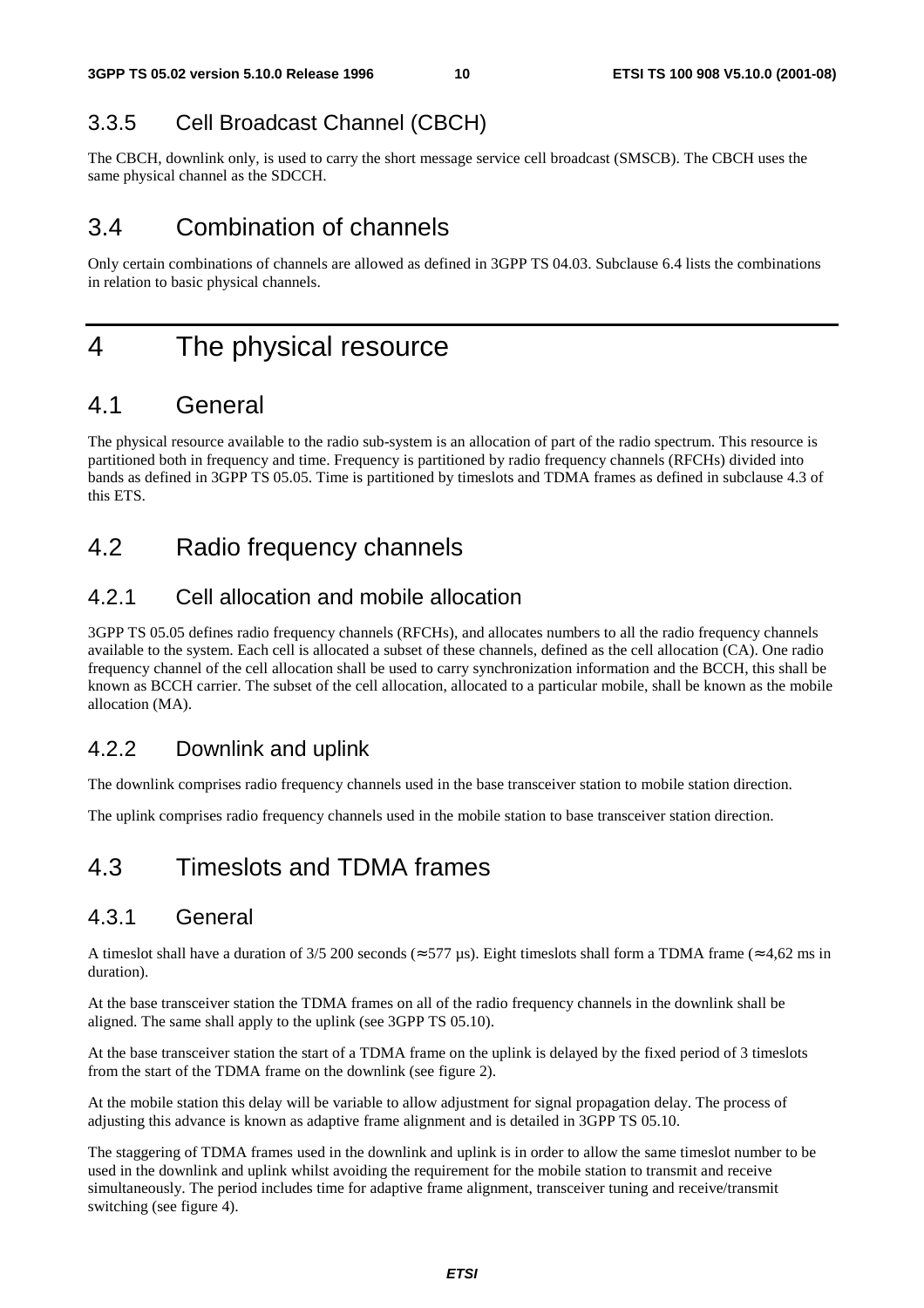### 4.3.2 Timeslot number

The timeslots within a TDMA frame shall be numbered from 0 to 7 and a particular timeslot shall be referred to by its timeslot number (TN).

#### 4.3.3 TDMA frame number

TDMA frames shall be numbered by a frame number (FN). The frame number shall be cyclic and shall have a range of 0 to FN\_MAX where FN\_MAX =  $(26 \times 51 \times 2048)$  -1 = 2715647 as defined in 3GPP TS 05.10. The frame number shall be incremented at the end of each TDMA frame.

The complete cycle of TDMA frame numbers from 0 to FN\_MAX is defined as a hyperframe. A hyperframe consists of 2048 superframes where a superframe is defined as 26 x 51 TDMA frames. A 26 TDMA frame multiframe is used to support traffic and associated control channels and a 51 TDMA frame multiframe is used to support broadcast, common control and stand alone dedicated control (and their associated control) channels. Hence a superframe may be considered as 51 traffic/associated control multiframes or 26 broadcast/common control multiframes.

The need for a hyperframe of a substantially longer period than a superframe arises from the requirements of the encryption process which uses FN as an input parameter.

### 5 Physical channels

### 5.1 General

A physical channel uses a combination of frequency and time division multiplexing and is defined as a sequence of radio frequency channels and time slots. The complete definition of a particular physical channel consists of a description in the frequency domain, and a description in the time domain.

The description in the frequency domain is addressed in subclause 5.4, the description in the time domain is addressed in subclause 5.5.

### 5.2 Bursts

#### 5.2.1 General

A burst is a period of R.F carrier which is modulated by a data stream. A burst therefore represents the physical content of a timeslot.

#### 5.2.2 Types of burst and burst timing

A timeslot is divided into 156,25 bit periods. A particular bit period within a timeslot is referenced by a bit number (BN), with the first bit period being numbered 0, and the last (1/4) bit period being numbered 156. In the sections following the transmission timing of a burst within a timeslot is defined in terms of bit number. The bit with the lowest bit number is transmitted first.

Different types of burst exist in the system. One characteristic of a burst is its useful duration. This document, in the sections following, defines four full bursts of 147 bits useful duration, and one short burst of 87 bits useful duration. The useful part of a burst is defined as beginning from half way through bit number 0. The definition of the useful part of a burst needs to be considered in conjunction with the requirements placed on the phase and amplitude characteristics of a burst as specified in 3GPP TS 05.04 and 05.05.

The period between bursts appearing in successive timeslots is termed the guard period. Subclause 5.2.8 details constraints which relate to the guard period.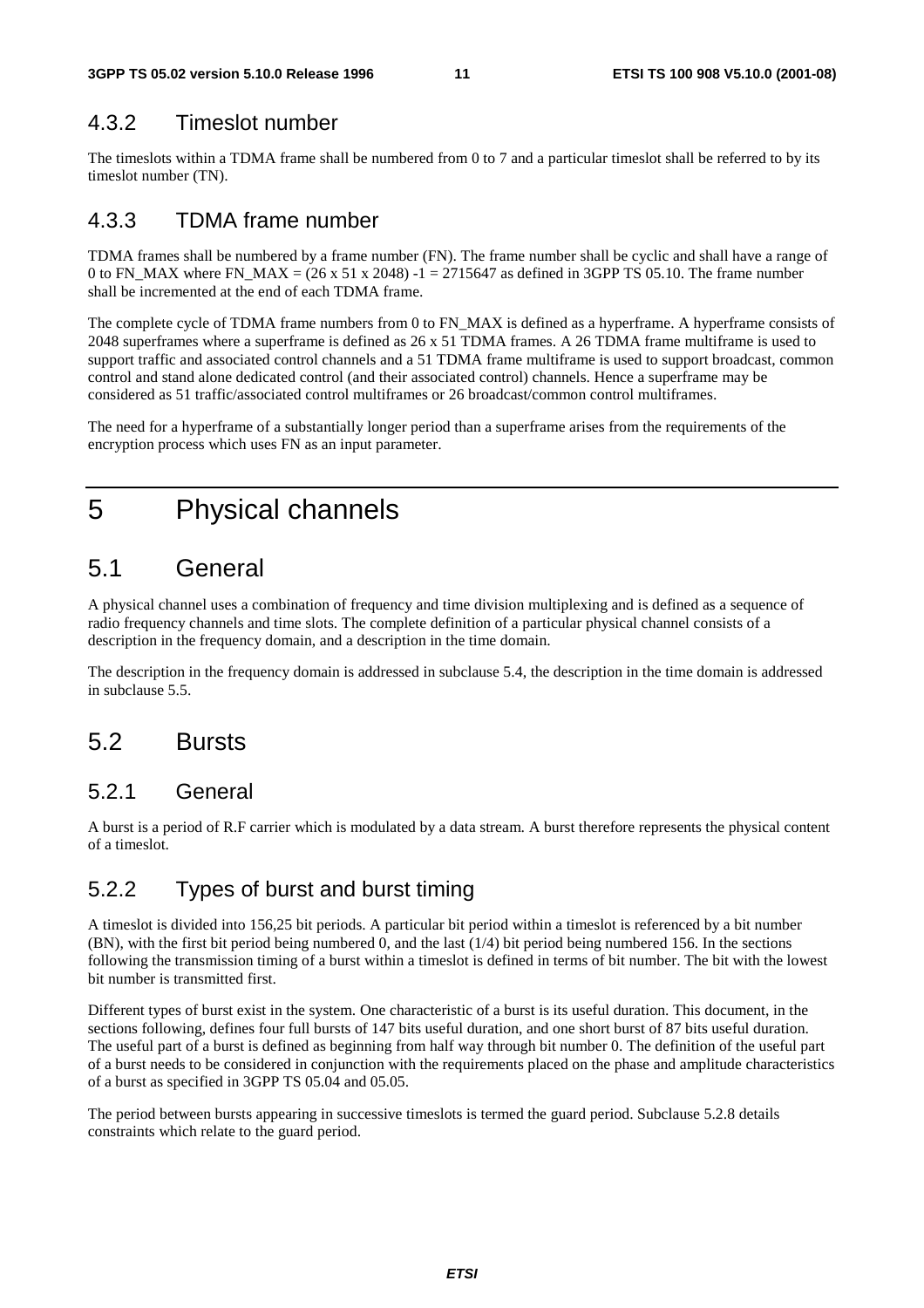| <b>Bit Number</b><br>(BN) | Length<br>of field | <b>Contents</b><br>of field     | <b>Definition</b>   |
|---------------------------|--------------------|---------------------------------|---------------------|
| $0 - 2$                   | 3                  | tail bits                       | (below)             |
| $3 - 60$                  | 58                 | encrypted bits $(e0 \cdot e57)$ | 05.03               |
| $61 - 86$                 | 26                 | training sequence bits          | (below)             |
| 87 - 144                  | 58                 | encrypted bits (e58. e115)      | 05.03               |
| 145 - 147                 | 3                  | tail bits                       | (below)             |
| $(148 - 156)$             | 8,25               | guard period (bits)             | subclause $5.2.8$ ) |

#### 5.2.3 Normal burst (NB)

where the "tail bits" are defined as modulating bits with states as follows:

| (BN0, BN1, BN2)       | $= (0, 0, 0)$ | and |
|-----------------------|---------------|-----|
| (BN145, BN146, BN147) | $= (0, 0, 0)$ |     |

where the "training sequence bits" are defined as modulating bits with states as given in the following table according to the training sequence code, TSC. For broadcast and common control channels, the TSC must be equal to the BCC, as defined in 3GPP TS 03.03 and as described in this technical specification in subclause 3.3.2.

| Training   | Training sequence bits |
|------------|------------------------|
| Sequence   | (BN61, BN62BN86)       |
| Code (TSC) |                        |

| 0 | $(0,0,1,0,0,1,0,1,1,1,0,0,0,0,1,0,0,0,1,0,0,1,0,1,1,1)$ |
|---|---------------------------------------------------------|
| 1 | $(0,0,1,0,1,1,0,1,1,1,0,1,1,1,1,0,0,0,1,0,1,1,0,1,1,1)$ |
| 2 | $(0,1,0,0,0,0,1,1,1,0,1,1,1,0,1,0,0,1,0,0,0,0,1,1,1,0)$ |
| 3 | $(0,1,0,0,0,1,1,1,1,0,1,1,0,1,0,0,0,1,0,0,0,1,1,1,1,0)$ |
| 4 | $(0,0,0,1,1,0,1,0,1,1,1,0,0,1,0,0,0,0,1,1,0,1,0,1,1)$   |
| 5 | $(0,1,0,0,1,1,1,0,1,0,1,1,0,0,0,0,0,1,0,0,1,1,1,0,1,0)$ |
| 6 |                                                         |
|   | $(1,1,1,0,1,1,1,1,0,0,0,1,0,0,1,0,1,1,1,0,1,1,1,1,0,0)$ |

Under certain circumstances only half the encrypted bits present in a normal burst will contain complete information. For downlink DTX operation on TCH-FS and TCH-HS, when a traffic frame (as defined in 3GPP TS 06.31) is scheduled for transmission and one of its adjacent traffic frames is not scheduled for transmission, the other half of the encrypted bits in the normal bursts associated with the scheduled traffic frame shall contain partial SID information from any associated SID frame, with the appropriate stealing flags BN60 or BN87 set to 0. In other cases the binary state of the remaining bits is not specified.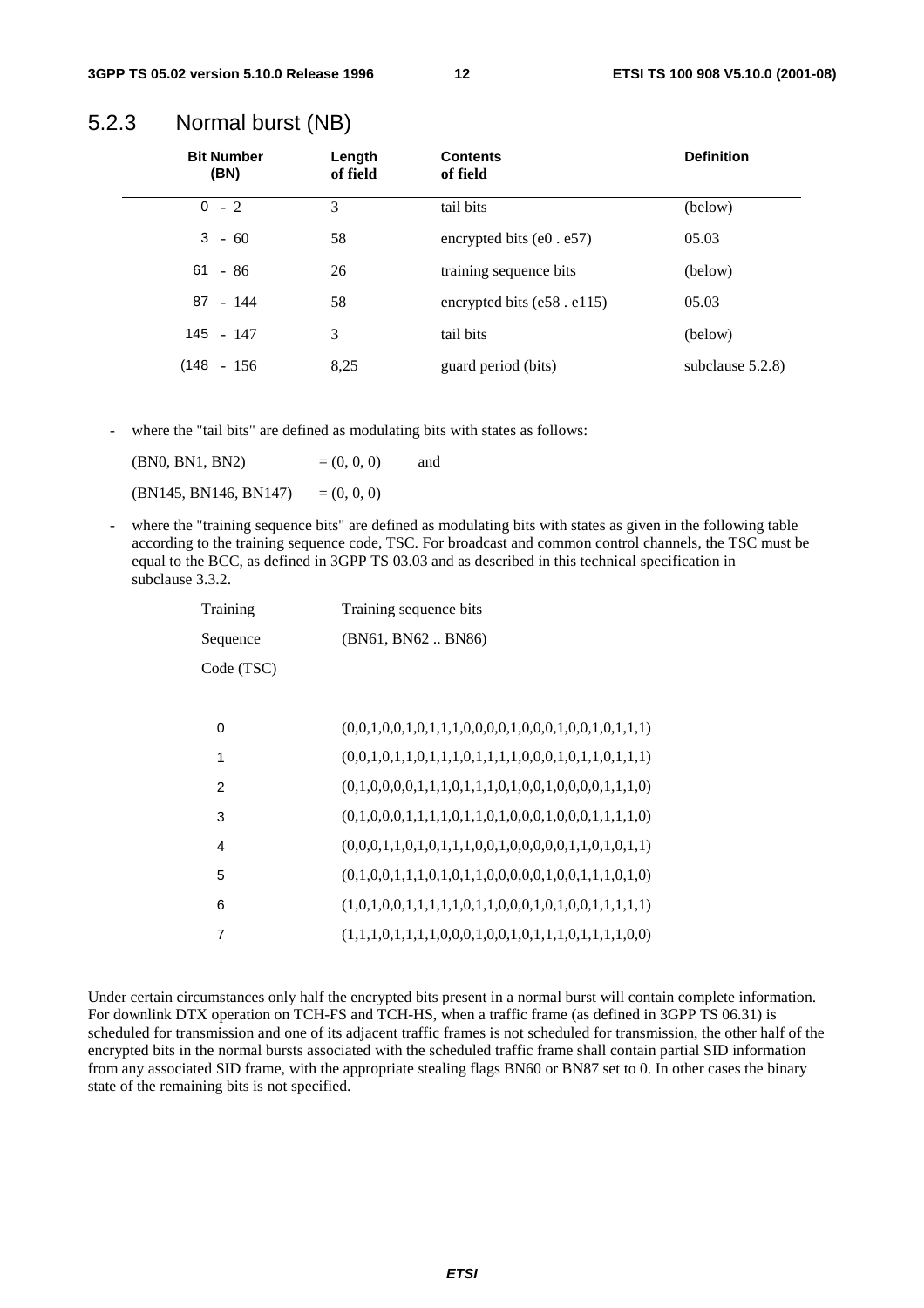#### 5.2.4 Frequency correction burst (FB)

| <b>Bit Number</b> | length   | <b>Contents</b>     | <b>Definition</b>   |
|-------------------|----------|---------------------|---------------------|
| (BN)              | of field | of field            |                     |
| $0 - 2$           | 3        | tail bits           | (below)             |
| $3 - 144$         | 142      | fixed bits          | (below)             |
| $145 - 147$       | 3        | tail bits           | (below)             |
| (148 - 156        | 8,25     | guard period (bits) | subclause $5.2.8$ ) |

- where the "tail bits" are defined as modulating bits with states as follows:

| (BN0, BN1, BN2)       | $= (0, 0, 0)$ | and |
|-----------------------|---------------|-----|
| (BN145, BN146, BN147) | $= (0, 0, 0)$ |     |

- where the "fixed bits" are defined as modulating bits with states as follows:

 $(BN3, BN4 \dots BN144)$  =  $(0, 0 \dots 0)$ 

NOTE: This burst is equivalent to unmodulated carrier with a +1 625/24 kHz frequency offset, above the nominal carrier frequency.

### 5.2.5 Synchronization burst (SB)

|       | <b>Bit Number</b> | Length   | <b>Contents</b>                 | <b>Definition</b> |
|-------|-------------------|----------|---------------------------------|-------------------|
|       | (BN)              | of field | of field                        |                   |
|       | $0 - 2$           | 3        | tail bits                       | (below)           |
|       | $3 - 41$          | 39       | encrypted bits $(e0. e38)$      | 05.03             |
|       | 42 - 105          | 64       | extended training sequence bits | (below)           |
|       | $106 - 144$       | 39       | encrypted bits $(e39e77)$       | 05.03             |
|       | 145 - 147         | 3        | tail bits                       | (below)           |
| (148) | $-156$            | 8,25     | guard period (bits)             | subclause 5.2.8)  |

- where the "tail bits" are defined as modulating bits with states as follows:

| (BN0, BN1, BN2)       | $= (0, 0, 0)$ | and |
|-----------------------|---------------|-----|
| (BN145, BN146, BN147) | $= (0, 0, 0)$ |     |

- where the "extended training sequence bits" are defined as modulating bits with states as follows:

| (BN42, BN43 BN105) | $=$ | $(1, 0, 1, 1, 1, 0, 0, 1, 0, 1, 1, 0, 0, 0, 1, 0, 0, 0, 0, 0, 0, 1, 0,$ |
|--------------------|-----|-------------------------------------------------------------------------|
|                    |     | $0, 0, 0, 0, 0, 1, 1, 1, 1, 0, 0, 1, 0, 1, 1, 0, 1, 0, 1, 0, 0, 0, 0,$  |
|                    |     | $1, 0, 1, 0, 1, 1, 1, 0, 1, 1, 0, 0, 0, 0, 1, 1, 0, 1, 1)$              |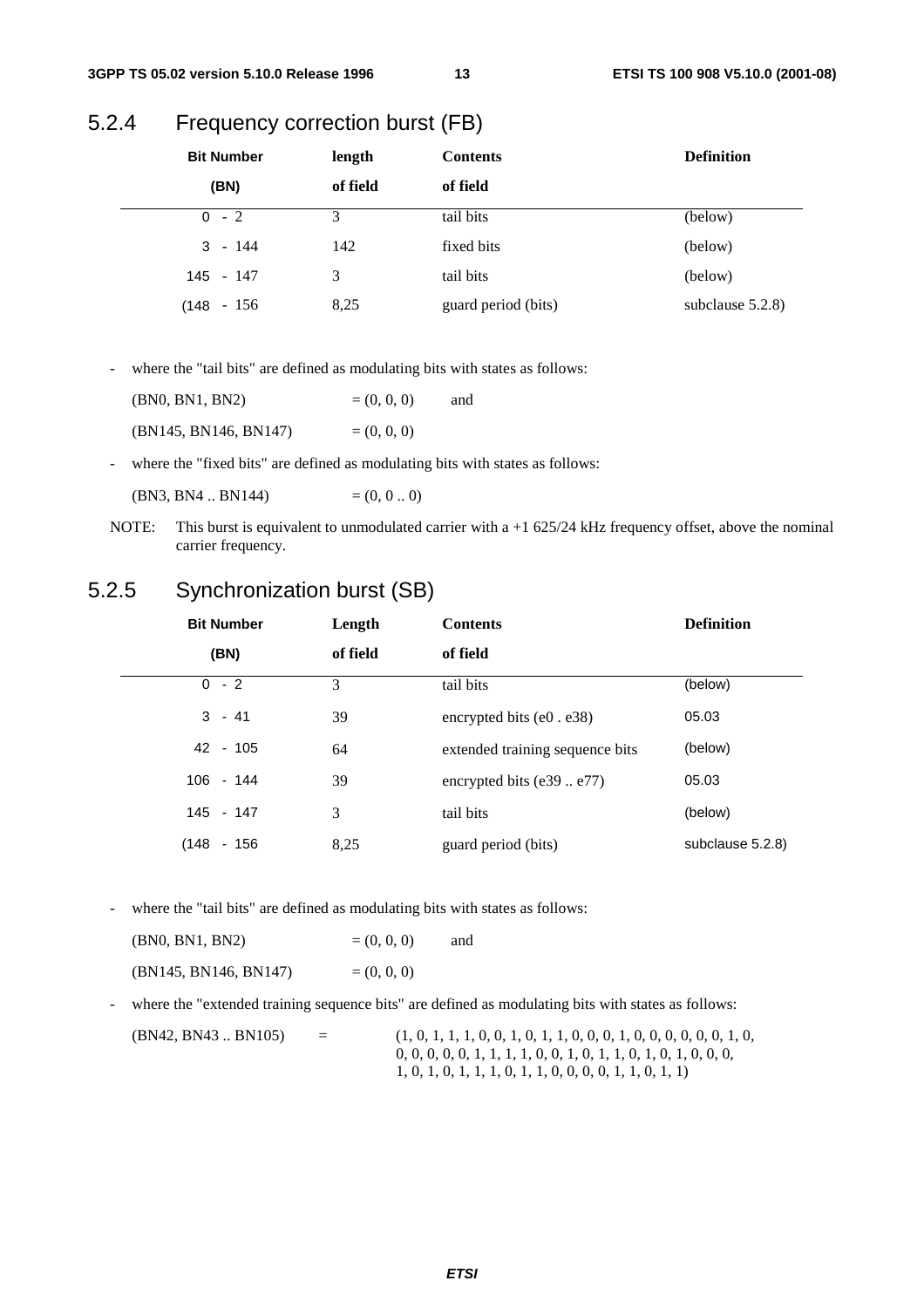#### 5.2.6 Dummy burst

| <b>Bit Number</b><br>Length |          | <b>Contents</b>     | <b>Definition</b>   |
|-----------------------------|----------|---------------------|---------------------|
| (BN)                        | of field | of field            |                     |
| $-2$<br>0                   | 3        | tail bits           | (below)             |
| $3 - 144$                   | 142      | mixed bits          | (below)             |
| 145 - 147                   | 3        | tail bits           | (below)             |
| $-156$<br>(148              | 8,25     | guard period (bits) | subclause $5.2.8$ ) |

- where the "tail bits" are defined as modulating bits with states as follows:

| (BN0, BN1, BN2)       | $= (0, 0, 0)$ | and |
|-----------------------|---------------|-----|
| (BN145, BN146, BN147) | $= (0, 0, 0)$ |     |

- where the "mixed bits" are defined as modulating bits with states as follows:

| (BN3, BN4 BN144) | $\equiv$ | $0, 0, 1, 0, 0, 1, 1, 1, 0, 0, 0, 0, 0, 1, 0, 0, 1, 0, 0, 0, 1, 0,$<br>$0, 0, 0, 0, 0, 0, 1, 1, 1, 1, 1, 0, 0, 0, 1, 1, 1, 0, 0, 0, 1, 0, 1, 1, 1, 0,$<br>0, 0, 1, 0, 1, 1, 1, 0, 0, 0, 1, 0, 1 |
|------------------|----------|-------------------------------------------------------------------------------------------------------------------------------------------------------------------------------------------------|
|                  |          | $0, 1, 1, 1, 0, 1, 0, 0, 1, 0, 1, 0, 0, 0, 1, 1, 0, 0, 1, 1, 0, 0, 1, 1, 1, 0, 0,$<br>$1, 1, 1, 1, 0, 1, 0, 0, 1, 1, 1, 1, 1, 0, 0, 0, 1, 0, 0, 1, 0, 1, 1, 1, 1, 1, 0,$<br>1, 0, 1, 0          |

#### 5.2.7 Access burst (AB)

| <b>Bit Number</b> | Length   | <b>Contents</b>              | <b>Definition</b>   |
|-------------------|----------|------------------------------|---------------------|
| (BN)              | of field | of field                     |                     |
| $0 - 7$           | 8        | extended tail bits           | (below)             |
| $8 - 48$          | 41       | synch. sequence bits         | (below)             |
| $49 - 84$         | 36       | encrypted bits $(e0e35)$     | 05.03               |
| $85 - 87$         | 3        | tail bits                    | (below)             |
| $(88 - 156)$      | 68,25    | extended guard period (bits) | subclause $5.2.8$ ) |

- where the "extended tail bits" are defined as modulating bits with the following states:

 $(BN0, BN1, BN2.. BN7) = (0, 0, 1, 1, 1, 0, 1, 0)$ 

- where the "tail bits" are defined as modulating bits with the following states:

 $(BN85, BN86, BN87) = (0, 0, 0)$ 

- where the "sync. sequence bits" are defined as modulating bits with the following states:

(BN8, BN9 .. BN48) = (0, 1, 0, 0, 1, 0, 1, 1, 0, 1, 1, 1, 1, 1, 1, 1, 1, 0, 0, 1, 1, 0, 0, 1, 1, 0, 1, 0, 1, 0, 1, 0, 0, 0, 1, 1, 1, 1, 0, 0, 0)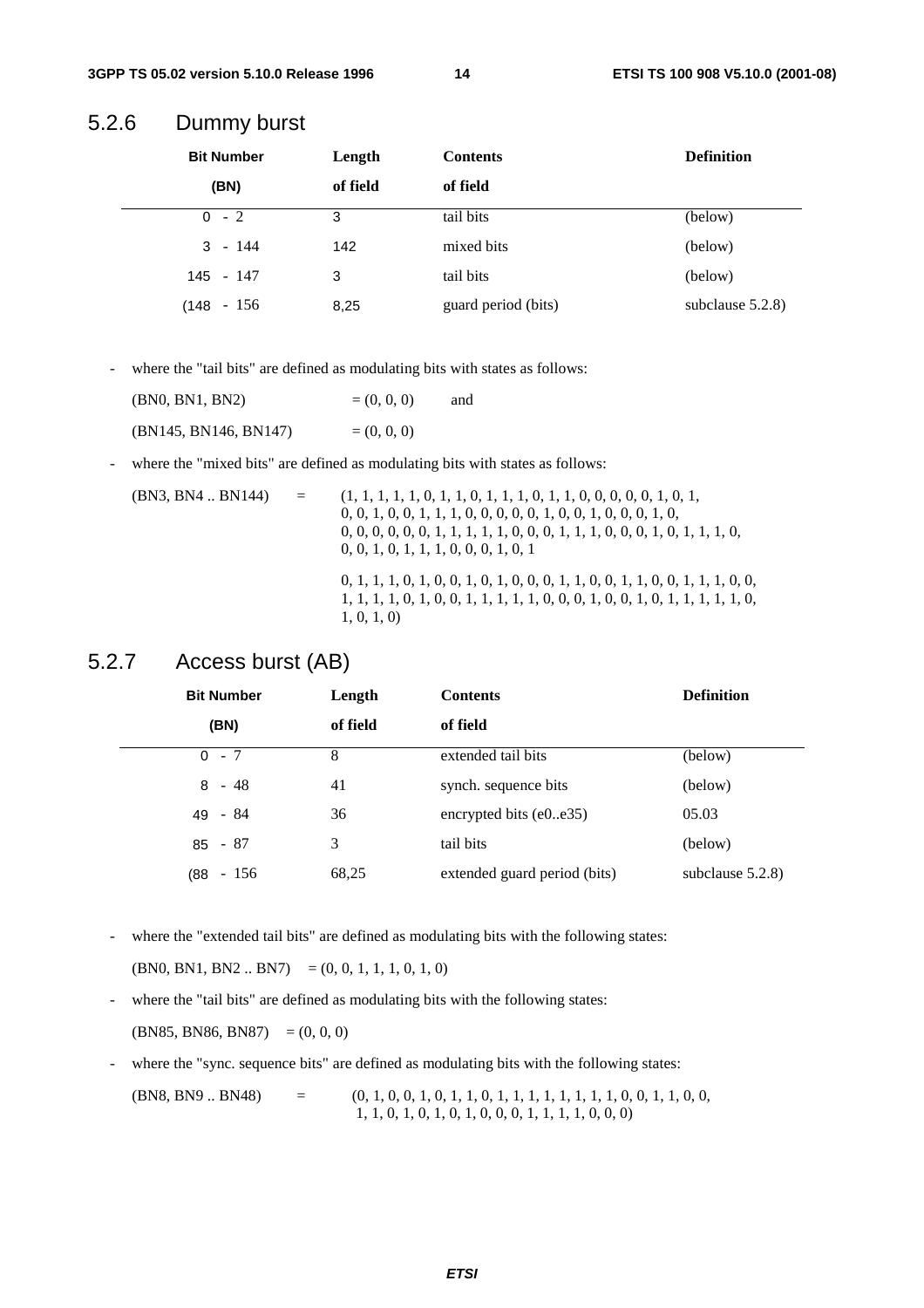#### 5.2.8 Guard period

The guard period is provided because it is required for the MSs that transmission be attenuated for the period between bursts with the necessary ramp up and down occurring during the guard periods as defined in 3GPP TS 05.05. A base transceiver station is not required to have a capability to ramp down and up between adjacent bursts, but is required to have a capability to ramp down and up for non-used time-slots, as defined in 3GPP TS 05.05. In any case where the amplitude of transmission is ramped up and down, then by applying an appropriate modulation bit stream interference to other RF channels can be minimized.

### 5.3 Physical channels and bursts

The description of a physical channel will be made in terms of timeslots and TDMA frames and not in terms of bursts. This is because there is not a one to one mapping between a particular physical channel, and the use of a particular burst.

### 5.4 Radio frequency channel sequence

The radio frequency channel sequence is determined by a function that, in a given cell, with a given set of general parameters, (see subclause 5.6.2), with a given timeslot number (TN), a given mobile radio frequency channel allocation (MA) and a given mobile allocation index offset (MAIO), maps the TDMA frame number (FN) to a radio frequency channel.

In a given cell there is therefore, for a physical channel assigned to a particular mobile, a unique correspondence between radio frequency channel and TDMA frame number.

The detailed hopping generation algorithm is given in subclause 6.2.

### 5.5 Timeslot and TDMA frame sequence

A given physical channel shall always use the same timeslot number in every TDMA frame. Therefore a timeslot sequence is defined by:

- i) a timeslot number (TN); and
- ii) a TDMA frame number sequence.

The detailed definitions of TDMA frame number sequences are given in clause 7.

The physical channels where the TDMA frame number sequence is 0,1. . FN\_MAX (where FN\_MAX is defined in subclause 4.3.3) are called "basic physical channels".

### 5.6 Parameters for channel definition and assignment

#### 5.6.1 General

This section describes the set of parameters necessary to describe fully the mapping of any logical channel onto a physical channel. These parameters may be divided into general parameters, that are characteristic of a particular base transceiver station, and specific parameters, that are characteristic of a given physical channel.

#### 5.6.2 General parameters

These are:

- i) the set of radio frequency channels used in the cell (CA), together with the identification of the BCCH carrier.
- ii) the TDMA frame number (FN), which can be derived from the reduced TDMA frame number (RFN) which is in the form T1, T2, T3', see 3.3.2.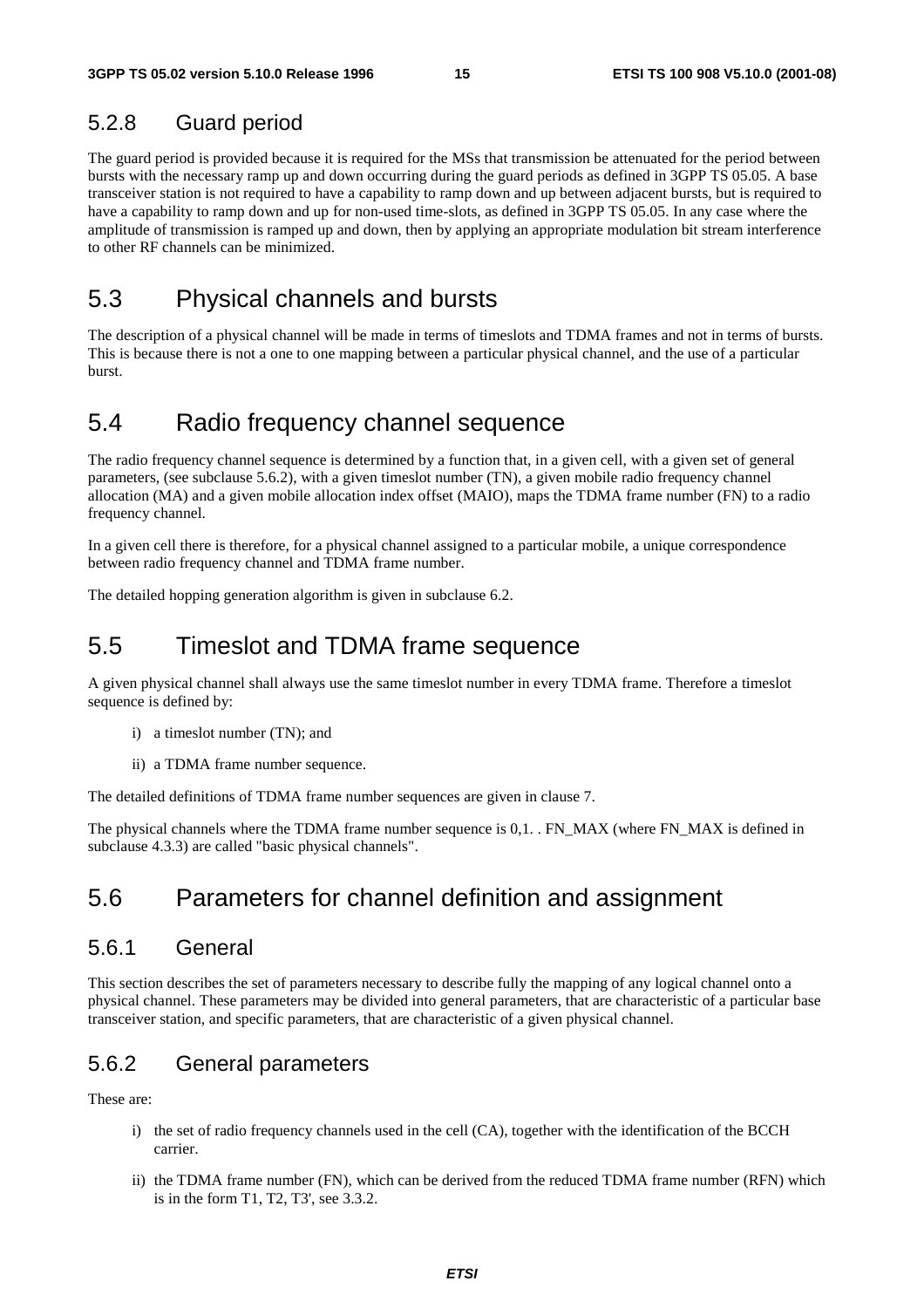These parameters are broadcast (or derived from parameters broadcast) in the BCCH and SCH.

#### 5.6.3 Specific parameters

These parameters define a particular physical channel in a base transceiver station. They are:

- o) the training sequence Code (TSC);
- i) the timeslot number (TN);
- ii) the mobile radio frequency channel allocation (MA);
- iii) the mobile allocation index offset (MAIO);
- iv) the hopping sequence number (HSN);
- v) the type of logical channel;
- vi) the sub-channel number (SCN).

The last two parameters allow the determination of the frame sequence.

## 6 Mapping of logical channels onto physical channels

### 6.1 General

The detailed mapping of logical channels onto physical channels is defined in the following sections. Section 6.2 defines the mapping from TDMA frame number (FN) to radio frequency channel (RFCH). Section 6.3 defines the mapping of the physical channel onto TDMA frame number. Subclause 6.4 lists the permitted channel combinations and subclause 6.5 defines the operation of channels and channel combinations.

### 6.2 Mapping in frequency of logical channels onto physical channels

### 6.2.1 General

The parameters used in the function which maps TDMA frame number onto radio frequency channel are defined in subclause 6.2.2. The definition of the actual mapping function, or as it is termed, hopping sequence generation is given in subclause 6.2.3.

#### 6.2.2 Parameters

The following parameters are required in the mapping from TDMA frame number to radio frequency channel for a given assigned channel.

General parameters of the BTS, specific to one BTS, and broadcast in the BCCH and SCH:

- i) CA: Cell allocation of radio frequency channels.
- ii) FN: TDMA frame number, broadcast in the SCH, in form T1, T2, T3' (see subclause 3.3.2).

Specific parameters of the channel, defined in the channel assignment message:

- i) MA: Mobile allocation of radio frequency channels, defines the set of radio frequency channels to be used in the mobiles hopping sequence. The MA contains N radio frequency channels, where  $1 \le N \le 64$ .
- ii) MAIO: Mobile allocation index offset.(0 to N-1, 6 bits).
- iii) HSN: Hopping sequence (generator) number (0 to 63, 6 bits).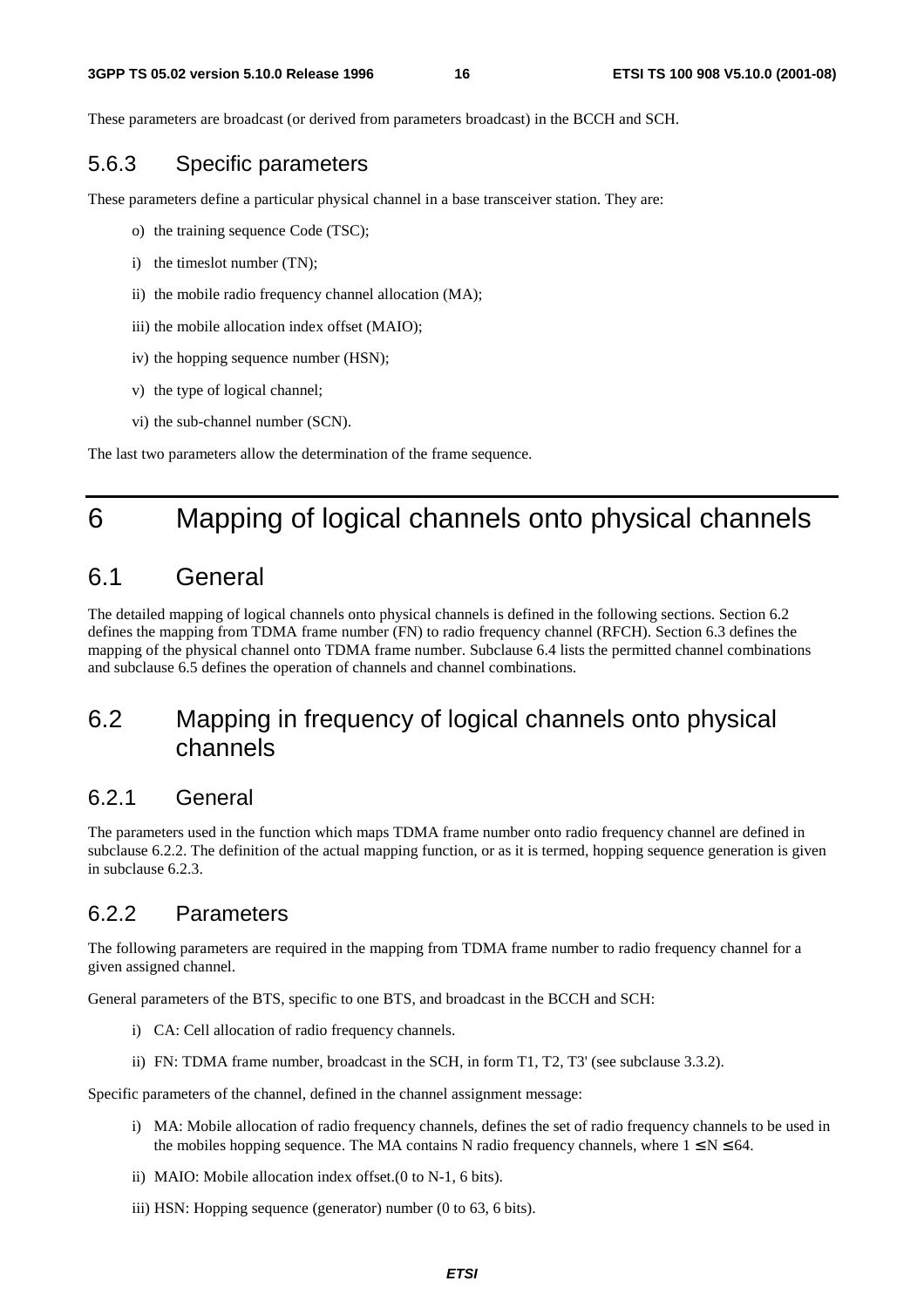#### 6.2.3 Hopping sequence generation

For a given set of parameters, the index to an absolute radio frequency channel number (ARFCN) within the mobile allocation (MAI from 0 to N-1, where MAI=0 represents the lowest ARFCN in the mobile allocation, ARFCN is in the range 0 to 1023 and the frequency value can be determined according to 3GPP TS 05.05), is obtained with the following algorithm:

**if**  $HSN = 0$  (cyclic hopping) **then**:

MAI, integer  $(0.. N-1)$  : MAI =  $(FN + MAIO)$  modulo N

**else**:

M, integer  $(0.. 152)$  :  $M = T2 + RNTABLE((HSN xor T1R) + T3)$ S, integer  $(0.. N-1)$  :  $M' = M$  modulo  $(2 \wedge NBIN)$  $T' = T3$  modulo  $(2 \land NBIN)$  **if** M' < N **then**:  $S = M'$  **else**:  $S = (M' + T')$  modulo N

MAI, integer  $(0.. N-1)$  : MAI =  $(S + MAIO)$  modulo N

NOTE: Due to the procedure used by the mobile for measurement reporting when DTX is used, the use of cyclic hopping where (N)mod  $13 = 0$  should be avoided.

where:

T1R: time parameter T1, reduced modulo 64 (6 bits)

T3: time parameter, from 0 to 50 (6 bits)

T2: time parameter, from 0 to 25 (5 bits)

NBIN: number of bits required to represent  $N = INTEGR(log_2(N)+1)$ 

^: raised to the power of

xor: bit-wise exclusive or of 8 bit binary operands

RNTABLE: Table of 114 integer numbers, defined below:

| <b>Address</b> |      | <b>Contents</b> |      |      |      |     |      |      |      |      |  |  |
|----------------|------|-----------------|------|------|------|-----|------|------|------|------|--|--|
| 000009:        | 48.  | 98.             | 63,  |      | 36,  | 95. | 78.  | 102, | 94.  | 73,  |  |  |
| 010019:        | 0.   | 64.             | 25,  | 81.  | 76,  | 59. | 124. | 23.  | 104. | 100, |  |  |
| 020029:        | 101, | 47.             | 118. | 85.  | 18,  | 56. | 96.  | 86.  | 54.  | 2,   |  |  |
| 030039:        | 80.  | 34.             | 127. | 13,  | 6,   | 89. | 57.  | 103, | 12,  | 74,  |  |  |
| 040049:        | 55,  | 111.            | 75.  | 38.  | 109, | 71, | 112. | 29.  | 11.  | 88,  |  |  |
| 050059:        | 87.  | 19,             | 3.   | 68,  | 110. | 26. | 33.  | 31.  | 8.   | 45,  |  |  |
| 060069:        | 82,  | 58.             | 40,  | 107, | 32,  | 5.  | 106, | 92,  | 62,  | 67,  |  |  |
| 070079:        | 77.  | 108,            | 122, | 37,  | 60.  | 66, | 121, | 42,  | 51.  | 126, |  |  |
| 080089:        | 117. | 114.            | 4,   | 90,  | 43.  | 52, | 53.  | 113, | 120. | 72,  |  |  |
| 090099:        | 16,  | 49.             | 7,   | 79.  | 119. | 61. | 22,  | 84.  | 9,   | 97,  |  |  |
| 100109:        | 91.  | 15.             | 21.  | 24.  | 46.  | 39. | 93,  | 105, | 65.  | 70,  |  |  |
| 110113:        | 125. | 99.             | 17.  | 123. |      |     |      |      |      |      |  |  |

The hopping sequence generation algorithm is represented diagrammatically in figure 6.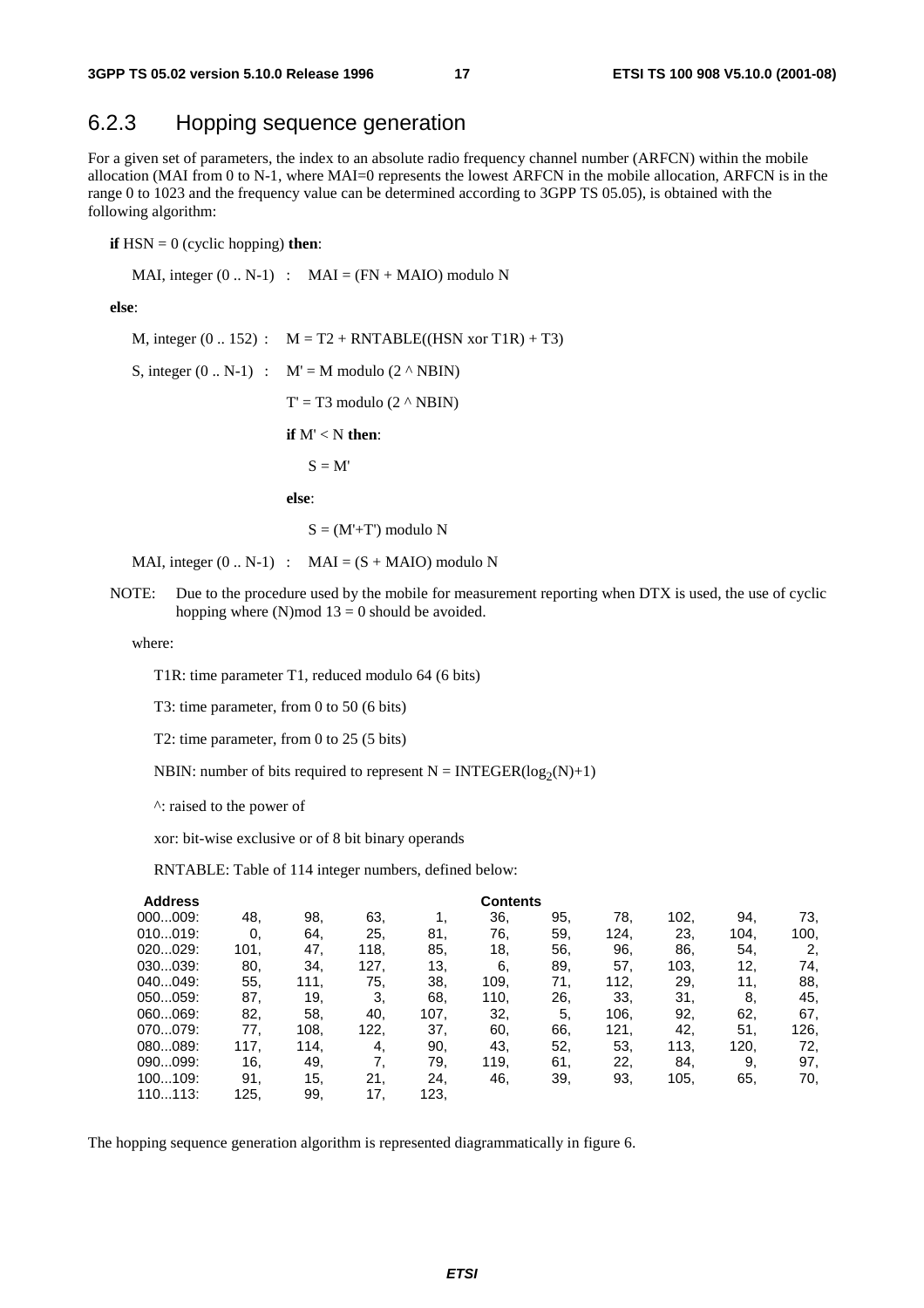#### 6.2.4 Specific cases

On the RFCH carrying a BCCH (C0), frequency hopping is not permitted on any timeslot supporting a BCCH according to table 3 of clause 7. A non-hopping radio frequency channel sequence is characterized by a mobile allocation consisting of only one radio frequency channel, i.e. with N=1, MAIO=0. In this instance sequence generation is unaffected by the value of the value HSN.

#### 6.2.5 Change in the frequency allocation of a base transceiver station

The consequence of adding or removing a number of radio frequency channels in a base transceiver station is a modification of the cell allocation (CA) and the mobile allocation (MA). In order to achieve this without disruption to mobile stations with currently assigned channels it is necessary to send a message to all mobiles with assigned channels. The message, as defined in 04.08, will contain a new cell allocation (if necessary), mobile allocation and a time (in the form of a TDMA frame number) at which the change is to occur. A new cell allocation may not be necessary if channels are only being removed, and not added.

### 6.3 Mapping in time of logical channels onto physical channels

#### 6.3.1 Mapping in time of circuit switched logical channels onto physical channels

#### 6.3.1.1 General

The mapping in time of circuit switched logical channels is defined in the tables of clause 7, which also defines the relationship of the air interface frames to the multiframe.

#### 6.3.1.2 Key to the mapping table of clause 7

The following relates to the tables of clause 7. The columns headed:

- i) "Channel designation" gives the precise acronym for the channel to which the mapping applies.
- ii) "Sub-channel number" identifies the particular sub-channel being defined where a basic physical channel supports more than one channel of this type.
- iii) "Direction" defines whether the mapping given applies identically to downlink and uplink (D&U), or to downlink (D) or uplink (U) only.
- iv) "Allowable timeslots assignments" defines whether the channel can be supported on, or assigned to, any of the timeslots, or only on specific timeslots.
- v) "Allowable RF channel assignments" defines whether the channel can use any or all of the radio frequency channels in the cell allocation (CA), or only the BCCH carrier (C0). It should be noted that any allocated channel Cx within CA could be any radio frequency channel, and that no ordering of radio frequency channel number is implied. For example, allocated channel C0 need not have the lowest radio frequency channel number of the allocation.
- vi) "Burst type" defines which type of burst as defined in clause 5.2 is to be used for the physical channel.
- vii) "Repeat length in TDMA frames" defines how many TDMA frames occur before the mapping for the interleaved blocks repeats itself e.g. 51.
- viii) "Interleaved block TDMA frame mapping" defines, within the parentheses, the TDMA frames used by each interleaved block (e.g. 0..3). The numbers given equate to the TDMA frame number (FN) modulo the number of TDMA frames per repeat length; Therefore, the frame is utilized when:

TDMA frame mapping number  $=$  (FN) mod repeat length given

Where there is more than one block shown, each block is given a separate designation e.g. B0, B1. Where diagonal interleaving is employed then all of the TDMA frames included in the block are given, and hence the same TDMA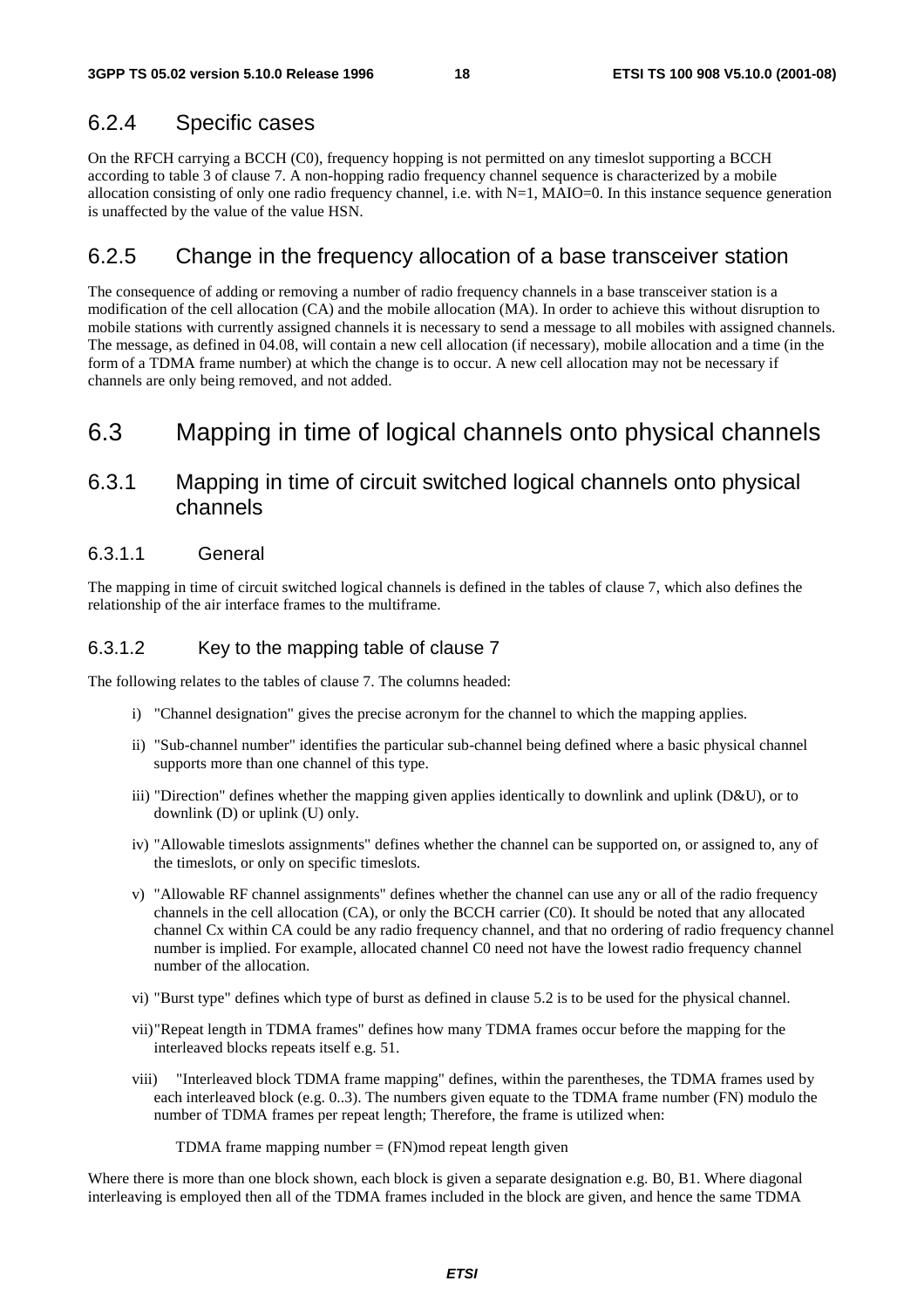frame number can appear more than once (see 3GPP TS 05.03). It should be noted that the frame mapping for the SACCH/T channel differs according to the timeslot allocated in order to lower the peak processing requirements of the BSS.

#### 6.3.1.3 Mapping of BCCH data

In order to facilitate the MS operation, it is necessary to transmit some System Information messages in defined multiframes and defined blocks within one multiframe, as follows (where  $TC = (FN DIV 51) mod (8)$ ):

| <b>System Information Message</b> | Sent when $TC =$ | Allocation       |  |  |
|-----------------------------------|------------------|------------------|--|--|
| Type 1                            | $\overline{0}$   | <b>BCCH</b> Norm |  |  |
| Type 2                            | 1                | <b>BCCH</b> Norm |  |  |
| Type 2 bis                        | 5                | <b>BCCH Norm</b> |  |  |
| Type 2 ter                        | 5 or 4           | <b>BCCH</b> Norm |  |  |
| Type 3                            | $2$ and 6        | <b>BCCH</b> Norm |  |  |
| Type 4                            | 3 and 7          | <b>BCCH</b> Norm |  |  |
| Type 7                            | 7                | <b>BCCH</b> Ext  |  |  |
| Type 8                            | 3                | <b>BCCH</b> Ext  |  |  |
| Type 9                            | 4                | <b>BCCH</b> Norm |  |  |

This subclause defines requirements on minimum scheduling: the network may send any System Information message when sending of a specific System Information message is not required. The following rules apply:

- i) BCCH Ext may share the resource with PCH and AGCH (see subclause 6.5.1).
- ii) System Information Type 1 need only be sent if frequency hopping is in use or when the NCH is present in a cell. If the MS finds another message when  $TC = 0$ , it can assume that System Information Type 1 is not in use.
- iii) System information type 2 bis or 2 ter messages are sent if needed, as determined by the system operator. If only one of them is needed, it is sent when  $TC = 5$ . If both are needed, 2bis is sent when  $TC = 5$  and 2ter is sent at least once within any of 4 consecutive occurrences of  $TC = 4$ . A SI 2 message will be sent at least every time TC  $= 1.$
- iv) The definitions of BCCH Norm and BCCH Ext are given in clause 7 table 3 of 5.
- v) Use of System Information type 7 and 8 is not always necessary. It is necessary if System Information type 4 does not contain all information needed for cell selection.
- vi) System Information type 9 is sent in those blocks with  $TC = 4$  which are specified in system information type 3 as defined in 3GPP TS 04.08.

All the allowable timeslot assignments in a frame (see table 3 of 5 in clause 7) shall contain the same information.

#### 6.3.1.4 Mapping of SID Frames

When the DTX mode of operation is active, it is required to transmit Silence Descriptor (SID) information, or equivalent dummy information, during the SACCH/T block period (104 TDMA frames). As the SID frames do not constitute a logical channel and their use is specific to DTX operation, the mapping of SID frames onto the TDMA frames is specified in 3GPP TS 05.08.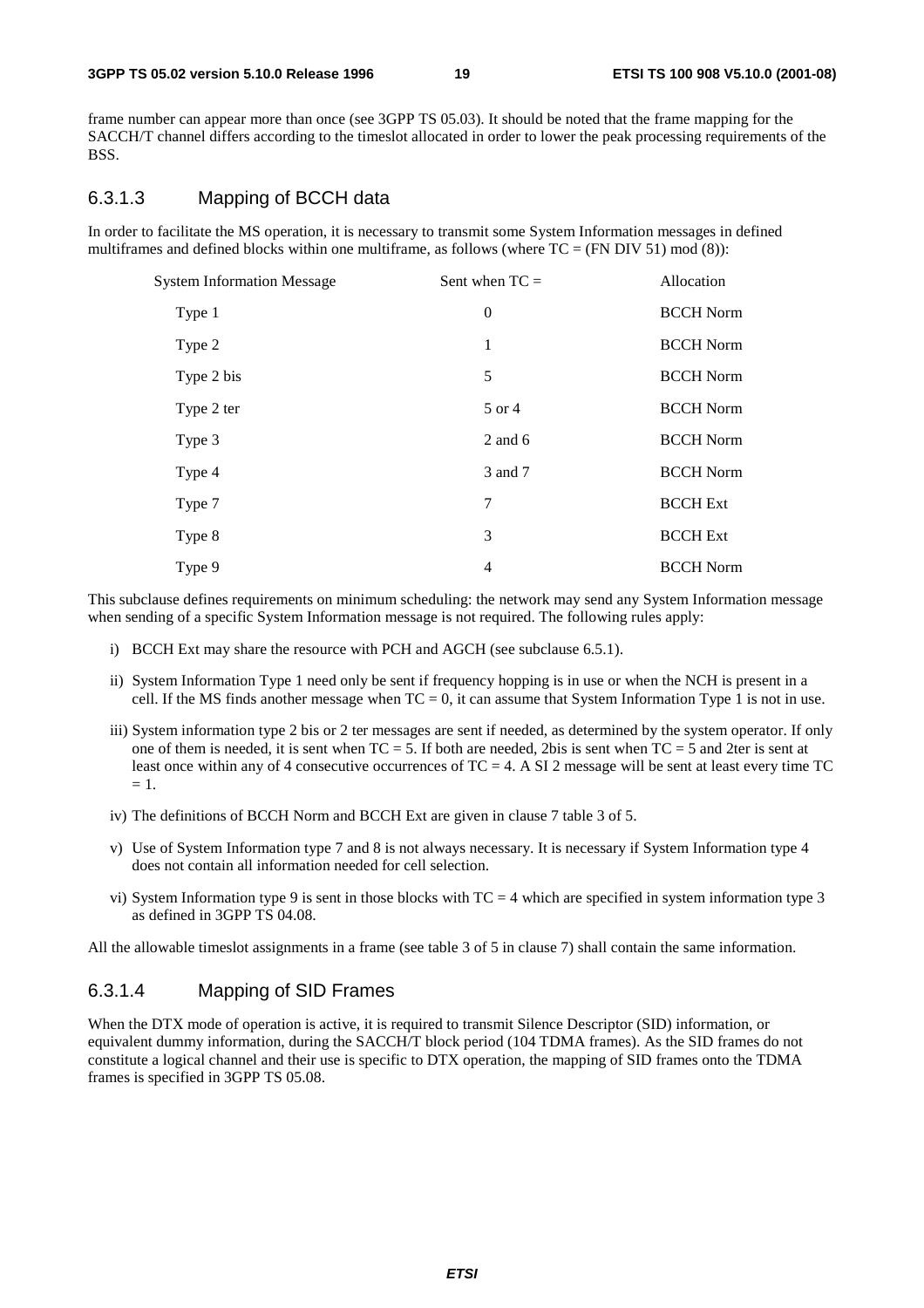### 6.4 Permitted channel combinations

#### 6.4.1 Permitted channel combinations onto a basic physical channel

The following are the permitted ways, as defined by 3GPP TS 04.03, in which channels can be combined onto basic physical channels (numbers appearing in parenthesis after channel designations indicate sub-channel numbers; channels and sub-channels need not necessarily be assigned):

- i) TCH/F + FACCH/F + SACCH/TF
- ii)  $TCH/H(0,1) + FACCH/H(0,1) + SACCH/TH(0,1)$
- iii)  $TCH/H(0,0) + FACT/H(0,1) + SACCH/TH(0,1) + TCH/H(1,1)$

iv) FCCH + SCH + BCCH + CCCH

- v)  $FCCH + SCH + BACH + CACH + SDCCH/4(0..3) + SACCH/C4(0..3)$
- vi) BCCH + CCCH

vii) SDCCH/8(0 .7) + SACCH/C8(0 . 7)

viii) TCH/F + FACCH/F + SACCH/M

ix) TCH/F + SACCH/M

x) TCH/FD + SACCH/MD

where  $C CCH = PCH + RACH + AGCH + NCH$ .

- NOTE 1: Where the SMSCB is supported, the CBCH replaces SDCCH number 2 in cases v) and vii) above.
- NOTE 2: A combined CCCH/SDCCH allocation (case v) above) may only be used when no other CCCH channel is allocated.
- NOTE 3: Combinations viii), ix) and x) are used in multislot configurations as defined in subclause 6.4.2.

#### 6.4.2 Multislot configurations

A multislot configuration consists of multiple traffic channels together with associated control channels, allocated to the same MS. The multislot configuration occupies up to 8 basic physical channels, with different timeslots numbers (TN) but with the same frequency parameters (ARFCN or MA, MAIO and HSN) and the same training sequence (TSC).

#### 6.4.2.1 Multislot configurations for circuit switched connections

Two types of multislot configurations exists, symmetric and asymmetric. The symmetric case consists of only bidirectional channels. The asymmetric case consists of both bi-directional and unidirectional downlink channels.

The occupied physical channels shall consist of the following channel combinations as defined in subclause 6.4.1.

one main channel of type viii) +

x secondary channels of type  $ix$ ) +

y secondary channels of type x)

where  $0 \le x \le 7$ ,  $y = 0$  for symmetric multislot configuration

 $0 \le x \le 6$ ,  $1 \le y \le 7$ ,  $x+y \le 7$  for asymmetric multislot configuration

The main channel is the bi-directional channel that carries the main signalling (FACCH and SACCH) for the multislot configuration. The position of the main channel is indicated by the allocation message (3GPP TS 04.08). Secondary channels may be added or removed without changing the main channel.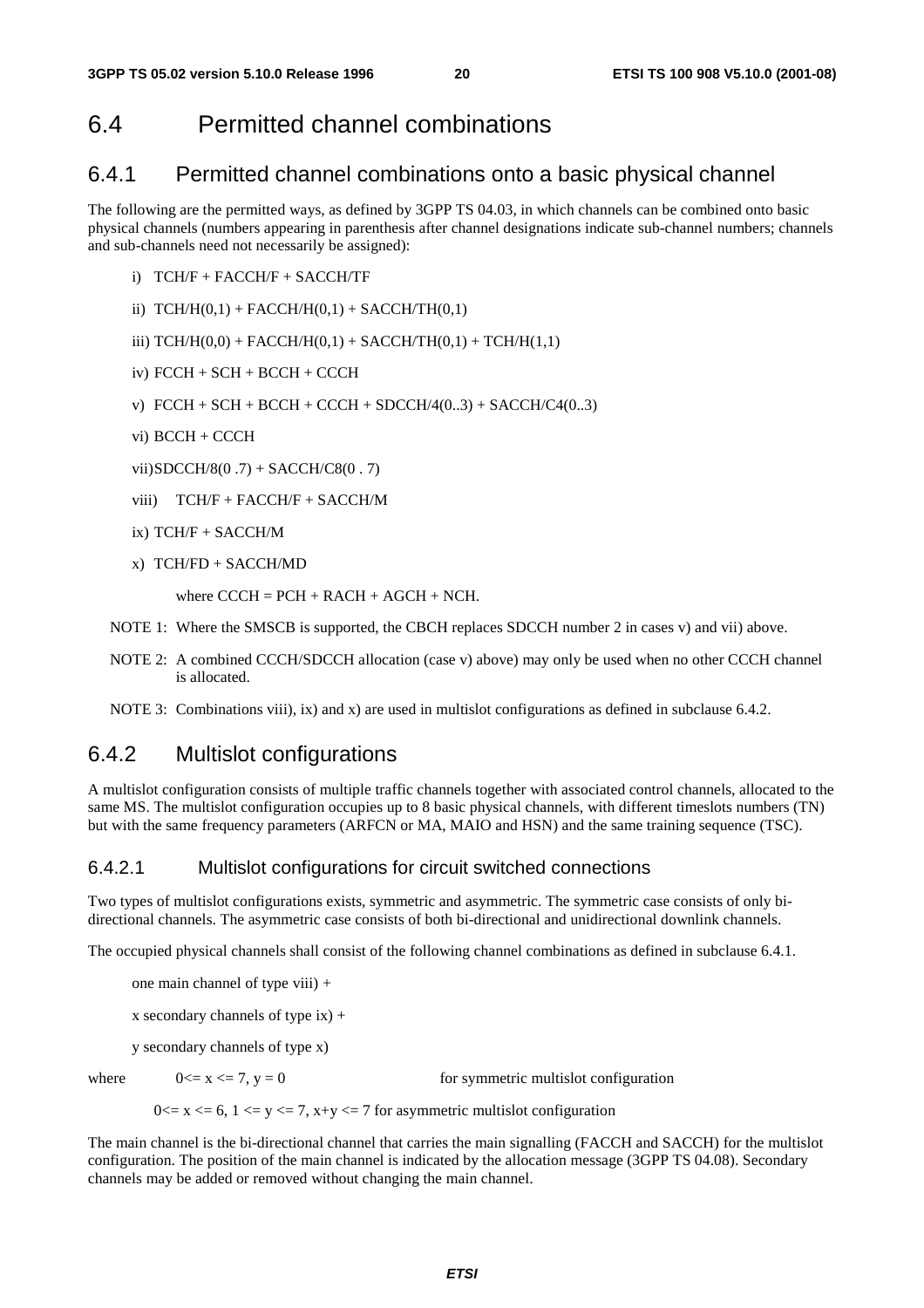The allocation of channels to a Multislot Configuration must always consider the multislot capability of the MS, as defined by the multislot class described in annex B.

There is no limitation in this TS to the possible TCH types (see subclause 3.2) which may be used in a Multislot Configuration.

High Speed Circuit Switched Data (HSCSD) is one case of multislot configuration. The full rate traffic channels of a HSCSD configuration shall convey the same user bit rate (see subclause 3.2.3).

NOTE: For the maximum number of timeslots to be used for a HSCSD, see 3GPP TS 03.34.

### 6.5 Operation of channels and channel combinations

#### 6.5.1 General

- i) A base transceiver station must transmit a burst in every timeslot of every TDMA frame in the downlink of radio frequency channel C0 of the cell allocation (to allow mobiles to make power measurements of the radio frequency channels supporting the BCCH, see 3GPP TS 05.08). In order to achieve this requirement a dummy burst is defined in subclause 5.2.6 which shall be transmitted by the base transceiver station on all timeslots of all TDMA frames of radio frequency channel C0 for which no other channel requires a burst to be transmitted.
- ii) Timeslot number 0 of radio frequency channel C0 of the cell allocation must support either channel combinations iv) or v) in subclause 6.4.1. No other timeslot or allocated channel from the cell allocation is allowed to support channel combinations iv) or v) in subclause 6.4.1.
- iii) The parameter BS\_CC\_CHANS in the BCCH defines the number of basic physical channels supporting common control channels (CCCHs). All shall use timeslots on radio frequency channel C0 of the cell allocation. The first CCCH shall use timeslot number 0, the second timeslot number 2, the third timeslot number 4 and the fourth timeslot number 6. Each CCCH carries its own CCCH\_GROUP of mobiles in idle mode. Mobiles in a specific CCCH\_GROUP will listen for paging messages and make random accesses only on the specific CCCH to which the CCCH\_GROUP belongs. The method by which a mobile determines the CCCH\_GROUP to which it belongs is defined in subclause 6.5.2.
- iv) The parameter BS\_CCCH\_SDCCH\_COMB in the BCCH (see subclause 3.3.2) defines whether the common control channels defined are combined with  $SDCH/4(0.3) + SACCH/C4(0.3)$  onto the same basic physical channel. If they are combined then the number of available random access channel blocks (access grant channel blocks and paging channel blocks; see following), are reduced as defined in table 5 of clause 7.
- v) The PCH, AGCH, NCH and BCCH Ext may share the same TDMA frame mapping (considered modulo 51) when combined onto a basic physical channel. The channels are shared on a block by block basis, and information within each block, when de-interleaved and decoded allows a mobile to determine whether the block contains paging messages, system information messages or access grants. However, to ensure a mobile satisfactory access to the system a variable number of the available blocks in each 51 multiframe can be reserved for access grants and system information messages, only. The number of blocks not used for paging (BS\_AG\_BLKS\_RES) starting from, and including block number 0 is broadcast in the BCCH (see subclause 3.3.2). As above the number of paging blocks per 51 TDMA frame multiframe considered to be "available" shall be reduced by the number of blocks reserved for access grant messages.

 If system information messages are sent on BCCH Ext, BS\_AG\_BLKS\_RES shall be set to a value greater than zero.

Table 5 of clause 7 defines the access grant blocks and paging blocks available per 51 TDMA frame multiframe.

vi) Another parameter in the BCCH, BS\_PA\_MFRMS indicates the number of 51 TDMA frame multiframes between transmissions of paging messages to mobiles in idle mode of the same paging group. The "available" paging blocks per CCCH are then those "available" per 51 TDMA frame multiframe on that CCCH (determined by the two above parameters) multiplied by BS\_PA\_MFRMS. Mobiles are normally only required to monitor every Nth block of their paging channel, where N equals the number of "available" blocks in total (determined by the above BCCH parameters) on the paging channel of the specific CCCH which their CCCH\_GROUP is required to monitor. Other paging modes (e.g. page reorganize or paging overload conditions described in 3GPP TS 04.08) may require the mobile to monitor paging blocks more frequently than this. All the mobiles listening to a particular paging block are defined as being in the same PAGING\_GROUP. The method by which a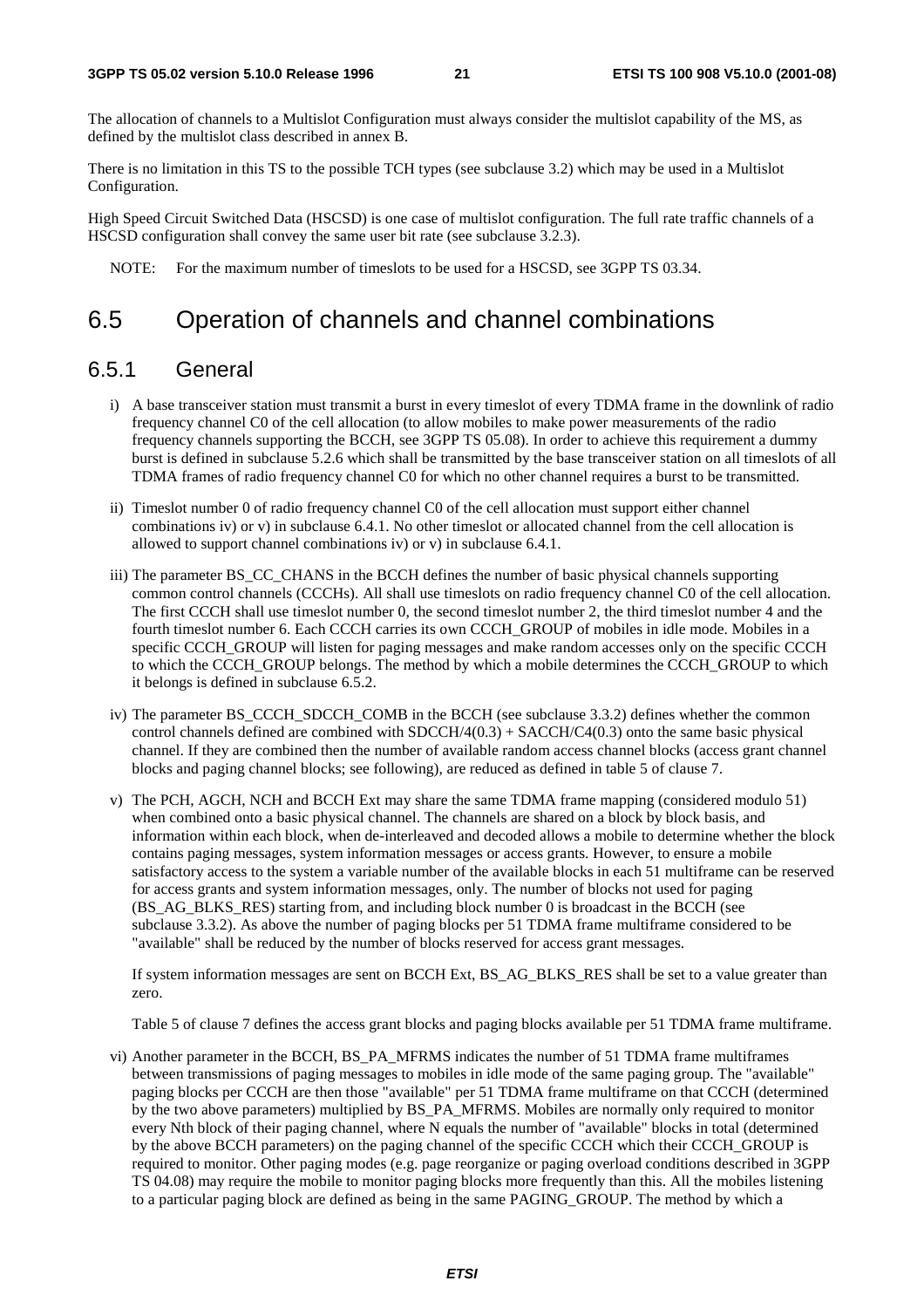particular mobile determines to which particular PAGING\_GROUP it belongs and hence which particular block of the available blocks on the paging channel is to be monitored is defined in subclause 6.5.2.

vii) An MS which has its membership of at least one voice group or voice broadcast call group set to the active state shall, in addition to monitoring the paging blocks as described above, monitor the notification channel, NCH. This logical channel is always mapped onto contiguous blocks reserved for access grants, in a position and number as given by the parameter NCP, defined in 3GPP TS 04.08, broadcast on the BCCH. The channel may be present when a cell supports voice group or voice broadcast calls. The coding of the various structural parameters described above in this section is not changed. Information within a block, when deinterleaved and decoded, allows the MS to determine whether the block contains access grant messages or notification messages.

#### 6.5.2 Determination of CCCH\_GROUP and PAGING\_GROUP for MS in idle mode

CCCH\_GROUP  $(0.. BS\_CC\_CHANS-1) = ((IMSI mod 1000) mod (BS\_CC\_CHANS x N))$  div N

PAGING\_GROUP  $(0.. N-1)$  = ((IMSI mod 1000) mod (BS\_CC\_CHANS x N)) mod N

where

 $N =$  number of paging blocks "available" on one CCCH = (number of paging blocks "available" in a 51 frame TDMA multiframe on one CCCH) x BS\_PA\_MFRMS.

IMSI = International Mobile Subscriber Identity, as defined in 3GPP TS 03.03.

 $mod = Modulo$ .

 $div = Integer$  division.

#### 6.5.3 Determination of specific paging multiframe and paging block index

The required 51 TDMA frame multiframe occurs when:

PAGING\_GROUP div (N div BS\_PA\_MFRMS) = (FN div 51) mod (BS\_PA\_MFRMS)

The index to the required paging block of the "available" blocks in the 51 TDMA frame multiframe:

Paging block index = PAGING\_GROUP mod (N div BS\_PA\_MFRMS)

where the index is then used with the look-up table 5 of clause 7 to determine the actual paging channel interleaved block to be monitored.

#### 6.5.4 Short Message Service Cell Broadcast (SMSCB)

When a short message service cell broadcast (SMSCB) message is to be sent, the message shall be sent on one of the two cell broadcast channels (CBCH): the basic and the extended cell broadcast channel in four consecutive multiframes using the block defined in table 3 of clause 7. The multiframes used for the basic cell broadcast channel shall be those in which TB = 0,1,2 and 3. The multiframes used for the extended cell broadcast channel shall be those in which  $TB = 4$ , 5, 6 and 7 where:

 $TB = (FN DIV 51)mod(8)$ 

The SMSCB header shall be sent in the multiframe in which  $TB = 0$  for the basic, and  $TB = 4$  for the extended cell broadcast channel. When SMSCB is in use, this is indicated within the BCCH data (see 3GPP TS 04.08), and the parameter BS\_AG\_BLKS\_RES shall be set to one or greater. When the CBCH is mapped onto a CCCH+SDCCH/4 channel, use of SMSCB does not place any constraint on the value of BS\_AG\_BLKS\_RES.

NOTE: The MS reading of the extended CBCH is occasionally interrupted by MS idle mode procedures.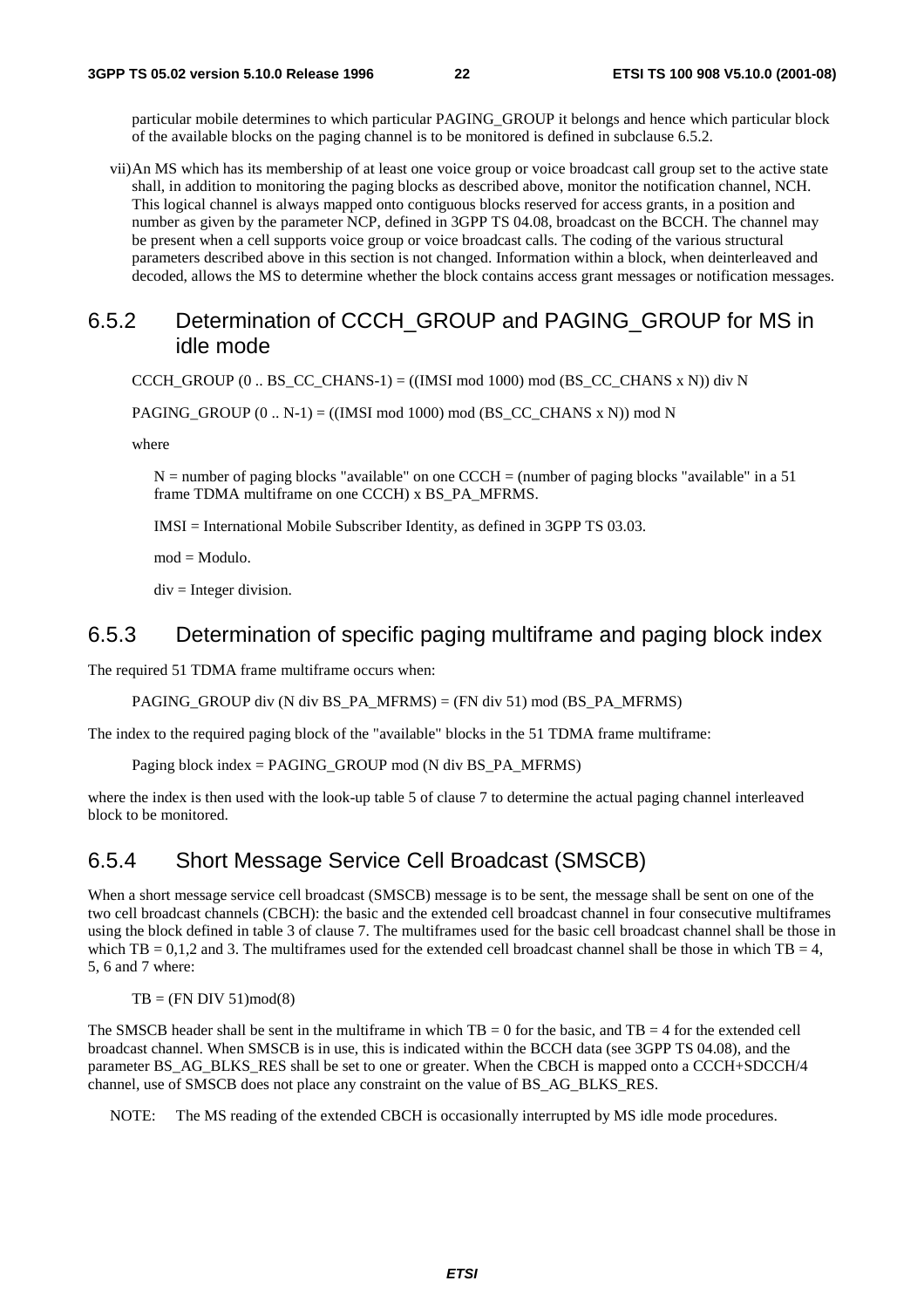### 6.5.5 Voice group and voice broadcast call notifications

When mobile stations are to be alerted on a voice group or voice broadcast call, notification messages shall be sent on the notification channel (NCH), using the blocks defined in subclause 6.5.1.

When the NCH is in use, the parameter  $BS\_AG\_BLKS\_RES$  shall be set to a value not lower than the number of blocks used for the NCH, see subclause 6.5.1 vii).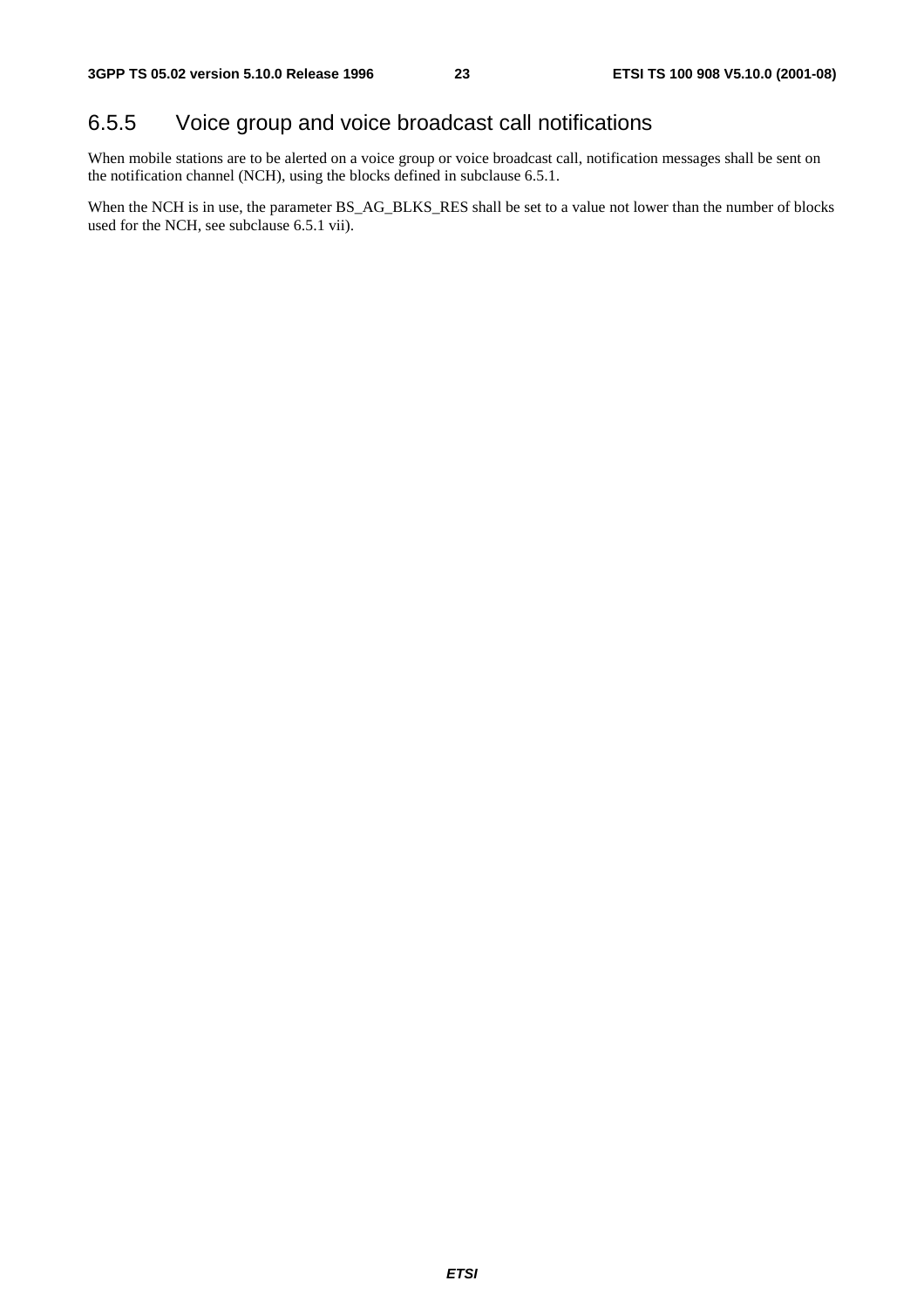**3GPP TS 05.02 version 5.10.0 Release 1996**

| <b>Channel</b><br>designation                                                                | Sub-channel<br>number        | <b>Direction</b>                                                                        | <b>Allowable time slot</b><br>assignments                   | <b>Allowable RF channel</b><br>assignments                                                                                       | <b>Burst</b><br>type                                                                                                 | <b>Repeat length</b><br>in TDMA frames               | <b>Interleaved block</b><br><b>TDMA</b> frame mapping                                                                                                                    |                                                                                                                                                                                                                                                        |
|----------------------------------------------------------------------------------------------|------------------------------|-----------------------------------------------------------------------------------------|-------------------------------------------------------------|----------------------------------------------------------------------------------------------------------------------------------|----------------------------------------------------------------------------------------------------------------------|------------------------------------------------------|--------------------------------------------------------------------------------------------------------------------------------------------------------------------------|--------------------------------------------------------------------------------------------------------------------------------------------------------------------------------------------------------------------------------------------------------|
| <b>TCH/FS</b>                                                                                |                              |                                                                                         |                                                             |                                                                                                                                  |                                                                                                                      |                                                      |                                                                                                                                                                          |                                                                                                                                                                                                                                                        |
| TCH/F2.4                                                                                     |                              | $D&U^2$                                                                                 | 07                                                          | $CO \dots Cn$                                                                                                                    | NB <sup>1</sup>                                                                                                      | 13                                                   | $B0(07), B1(411), B2(811,03)$                                                                                                                                            |                                                                                                                                                                                                                                                        |
| TCH/HS                                                                                       | $\boldsymbol{0}$             | $D&U^2$                                                                                 | 07                                                          | $CO \dots Cn$                                                                                                                    | NB <sup>1</sup>                                                                                                      | 13                                                   | B0(0,2,4,6),B1(4,6,8,10),B2(8,10,0,2)<br>$B0(1,3,5,7), B1(5,7,9,11), B2(9,11,1,3)$                                                                                       |                                                                                                                                                                                                                                                        |
| FACCH/F                                                                                      |                              | D&U                                                                                     | 07                                                          | $CO \dots Cn$                                                                                                                    | NB <sup>1</sup>                                                                                                      | 13                                                   | $B0(07), B1(411), B2(811,03)$                                                                                                                                            |                                                                                                                                                                                                                                                        |
| FACCH/H<br>FACCH/H<br>FACCH/H<br>FACCH/H                                                     | $\mathbf{0}$<br>$\mathbf{0}$ | U<br>D<br>${\bf U}$<br>D                                                                | 07<br>07<br>07<br>07                                        | $CO \dots Cn$<br>$CO \dots Cn$<br>$C0$ $Cn$<br>$C0 \dots Cn$                                                                     | NB <sup>1</sup><br>NB <sup>1</sup><br>NB <sup>1</sup><br>NB <sup>1</sup>                                             | 26<br>26<br>26<br>26                                 |                                                                                                                                                                          | B0(0,2,4,6,8,10),B1(8,10,13,15,17,19),B2(17,19,21,23,0,2)<br>B0(4,6,8,10,13,15),B1(13,15,17,19,21,23),B2(21,23,0,2,4,6)<br>$B0(1,3,5,7,9,11), B1(9,11,14,16,18,20), B2(18,20,22,24,1,3)$<br>B0(5,7,9,11,14,16),B1(14,16,18,20,22,24),B2(22,24,1,3,5,7) |
| SACCH/TF<br>SACCH/TF<br>SACCH/TF<br>SACCH/TF<br>SACCH/TF<br>SACCH/TF<br>SACCH/TF<br>SACCH/TF |                              | $D&U^2$<br>$D&U^2$<br>$D\&U^2$<br>$D\&U^2$<br>$D\&U^2$<br>$D&U^2$<br>$D&U^2$<br>$D&U^2$ | $\Omega$<br>$\overline{c}$<br>3<br>5<br>6<br>$\overline{7}$ | $CO \dots Cn$<br>$CO \dots Cn$<br>$C0 \dots Cn$<br>$CO \dots Cn$<br>$CO \dots Cn$<br>$CO \dots Cn$<br>$CO \dots Cn$<br>$C0$ $Cn$ | NB <sup>3</sup><br>$NB^3$<br>$NB^3$<br>NB <sub>2</sub> <sup>3</sup><br>$NB^3$<br>$NB^3$<br>$NB^3$<br>NB <sup>3</sup> | 104<br>104<br>104<br>104<br>104<br>104<br>104<br>104 | B(12, 38, 64, 90)<br>B(25, 51, 77, 103)<br>B(38, 64, 90, 12)<br>B(51, 77, 103, 25)<br>B(64, 90, 12, 38)<br>B(77, 103, 25, 51)<br>B(90, 12, 38, 64)<br>B(103, 25, 51, 77) | NOTE 1:<br>An Access Burst (AB) is used<br>on the uplink during handover<br>and on channels used for voice<br>group calls when a request to<br>talk is made.                                                                                           |
| SACCH/M                                                                                      |                              | $D&U^2$                                                                                 | $0 \dots 7$                                                 | $CO \dots Cn$                                                                                                                    | NB <sup>3</sup>                                                                                                      | 104                                                  | B(12, 38, 64, 90)                                                                                                                                                        |                                                                                                                                                                                                                                                        |
| SACCH/TH                                                                                     | $\boldsymbol{0}$             | $D&U^2$                                                                                 | $\mathbf{0}$                                                | $CO \dots Cn$                                                                                                                    | NB <sup>3</sup>                                                                                                      | 104                                                  | B(12, 38, 64, 90)<br>B(25, 51, 77, 103)                                                                                                                                  | NOTE 2:<br>The uplink of a channel                                                                                                                                                                                                                     |
| SACCH/TH<br>SACCH/TH                                                                         | $\theta$<br>$\mathbf{0}$     | $D&U^2$<br>$D&U^2$                                                                      | $\mathbf{1}$<br>2                                           | $CO \dots Cn$<br>$CO \dots Cn$                                                                                                   | NB <sup>3</sup><br>NB <sup>3</sup>                                                                                   | 104<br>104                                           | B(12, 38, 64, 90)<br>B(25, 51, 77, 103)<br>B(38, 64, 90, 12)                                                                                                             | used for voice broadcast<br>or a voice group call may<br>actually not be used.                                                                                                                                                                         |
| SACCH/TH                                                                                     | $\theta$                     | $D&U^2$                                                                                 | 3                                                           | $C0 \dots Cn$                                                                                                                    | NB <sup>3</sup>                                                                                                      | 104                                                  | B(51, 77, 103, 25)<br>B(38, 64, 90, 12)<br>B(51, 77, 103, 25)                                                                                                            |                                                                                                                                                                                                                                                        |
| SACCH/TH                                                                                     | $\boldsymbol{0}$             | $D&U^2$                                                                                 | $\overline{4}$                                              | $CO \dots Cn$                                                                                                                    | NB <sup>3</sup>                                                                                                      | 104                                                  | B(64, 90, 12, 38)<br>B(77, 103, 25, 51)                                                                                                                                  |                                                                                                                                                                                                                                                        |
| SACCH/TH                                                                                     | $\Omega$                     | $D&U^2$                                                                                 | 5                                                           | $CO \dots Cn$                                                                                                                    | NB <sup>3</sup>                                                                                                      | 104                                                  | B(64, 90, 12, 38)<br>B(77, 103, 25, 51)                                                                                                                                  |                                                                                                                                                                                                                                                        |
| SACCH/TH                                                                                     | $\theta$                     | $D&U^2$                                                                                 | 6                                                           | $C0$ $Cn$                                                                                                                        | NB <sup>3</sup>                                                                                                      | 104                                                  | B(90, 12, 38, 64)                                                                                                                                                        |                                                                                                                                                                                                                                                        |
| SACCH/TH                                                                                     | $\mathbf{0}$                 | $D&U^2$                                                                                 | $7\phantom{.0}$                                             | $CO \dots Cn$                                                                                                                    | NB <sup>3</sup>                                                                                                      | 104                                                  | B(103, 25, 51, 77)<br>B(90, 12, 38, 64)<br>B(103, 25, 51, 77)                                                                                                            |                                                                                                                                                                                                                                                        |

NOTE 3: An Access Burst (AB) may be used on the uplink during handover.

**Clause 7 Table 1 of 5: Mapping of logical channels onto physical channels (see subclauses 6.3, 6.4, 6.5)**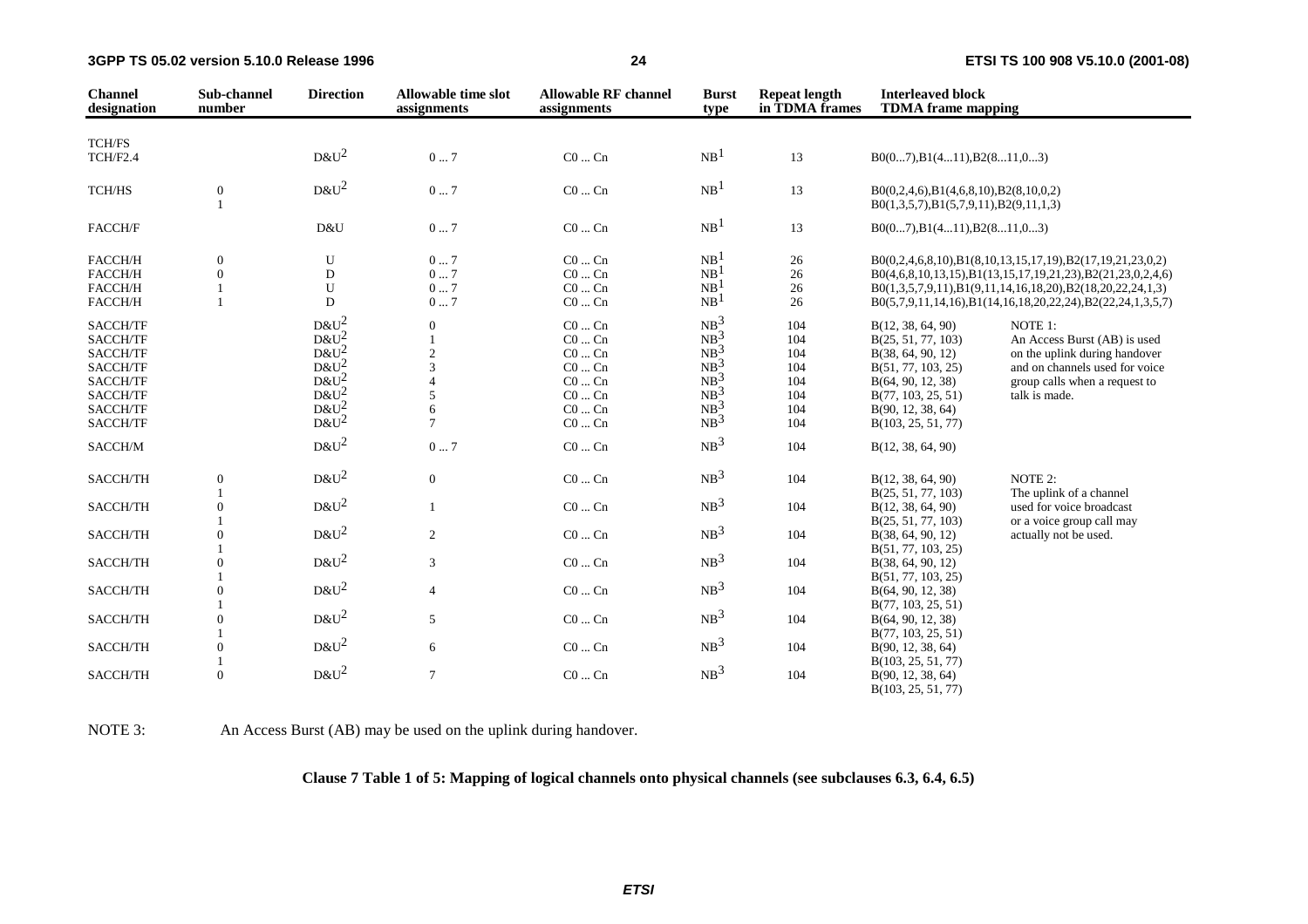| <b>Channel</b><br>designation                   | Sub-<br>channel<br>number | <b>Direction</b> | <b>Allowable</b><br>timeslot<br>assignments | <b>Allowable</b><br><b>RF</b> channel<br>assignments | <b>Burst</b><br>type | <b>Repeat</b><br>length in<br><b>TDMA</b> frames | <b>Interleaved block</b><br><b>TDMA</b> frame<br>mapping                                                                                                                                                                     |
|-------------------------------------------------|---------------------------|------------------|---------------------------------------------|------------------------------------------------------|----------------------|--------------------------------------------------|------------------------------------------------------------------------------------------------------------------------------------------------------------------------------------------------------------------------------|
| <b>TCH/F4.8</b><br>TCH/F9.6<br><b>TCH/F14.4</b> |                           | D&U              | $0 \dots 7$                                 | $C0$ $Cn$                                            | NB <sup>1</sup>      | 26                                               | B0(011, 1322)<br>B1(4 11, 13 24, 0, 1)<br>B2(8 11, 13 24, 0 5)<br>B3(1324, 09)<br>B4(17 24, 0 11, 13, 14)<br>B5(21 24, 0 11, 13 18)                                                                                          |
| TCH/H2.4<br>TCH/H4.8                            | $\boldsymbol{0}$          | D&U              | 07                                          | $C0$ $Cn$                                            | NB <sup>1</sup>      | 26                                               | B0(0,2,4,6,8,10,13,15,17,19,21,<br>23, 0, 2, 4, 6, 8, 10, 13, 15, 17, 19)<br>B1(8,10,13,15,17,19,21,23,0,2,4,<br>6,8,10,13,15,17,19,21,23,0,2),<br>B2(17,19,21,23,0,2,4,6,8,10,13,<br>15, 17, 19, 21, 23, 0, 2, 4, 6, 8, 10) |
|                                                 |                           |                  |                                             |                                                      |                      |                                                  | B0(1,3,5,7,9,11,14,16,18,20,22,<br>24, 1, 3, 5, 7, 9, 11, 14, 16, 18, 20),<br>B1(9,11,14,16,18,20,22,24,1,3,5,<br>7,9,11,14,16,18,20,22,24,1,3),<br>B2(18,20,22,24,1,3,5,7,9,11,14,<br>16, 18, 20, 22, 24, 1, 3, 5, 7, 9, 11 |

NOTE: An Access Burst (AB) is used on the uplink during handover.

**Clause 7 Table 2 of 5: Mapping of logical channels onto physical channels (see subclauses 6.3, 6.4, 6.5)**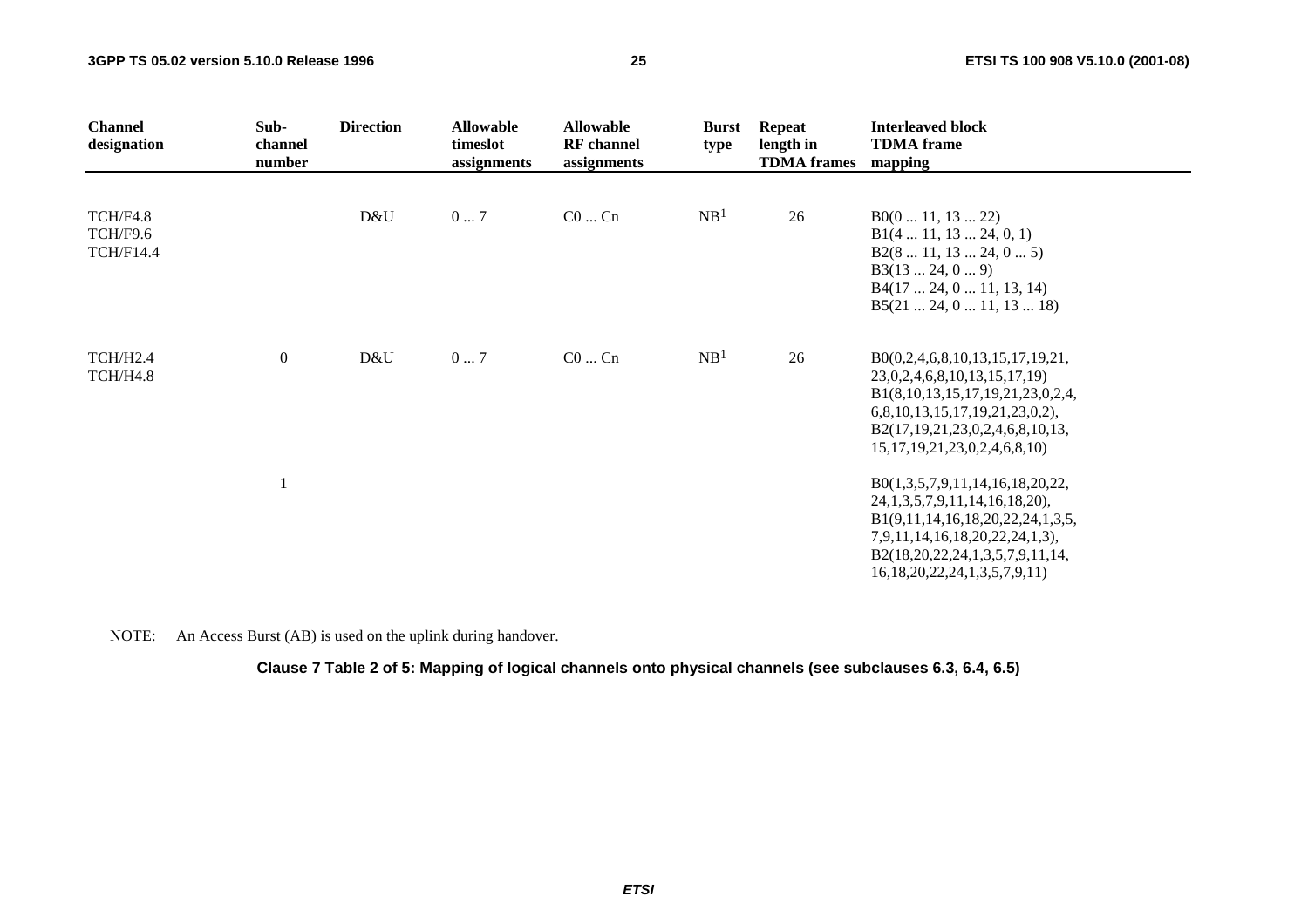#### **3GPP TS 05.02 version 5.10.0 Release 1996**

| <b>Channel</b><br>designation | Sub-<br>channel<br>number                           | <b>Direction</b>                                                                             | <b>Allowable</b><br>timeslot<br>assignments | <b>Allowable</b><br><b>RF</b> channel<br>assignments | <b>Burst</b><br>type   | <b>Repeat</b><br>length in<br><b>TDMA</b> frames | <b>Interleaved block</b><br><b>TDMA</b> frame<br>mapping                                    |                                                                          |
|-------------------------------|-----------------------------------------------------|----------------------------------------------------------------------------------------------|---------------------------------------------|------------------------------------------------------|------------------------|--------------------------------------------------|---------------------------------------------------------------------------------------------|--------------------------------------------------------------------------|
| <b>FCCH</b>                   |                                                     | D                                                                                            | $\boldsymbol{0}$                            | $\rm CO$                                             | ${\rm FB}$             | 51                                               |                                                                                             | B0(0),B1(10),B2(20),B3(30),B4(40)                                        |
| SCH                           |                                                     | D                                                                                            | $\boldsymbol{0}$                            | $\rm CO$                                             | SB                     | 51                                               |                                                                                             | B0(1),B1(11),B2(21),B3(31),B4(41)                                        |
| <b>BCCH Norm</b>              |                                                     | D                                                                                            | 0,2,4,6                                     | $\rm CO$                                             | ${\bf NB}$             | 51                                               | B(25)                                                                                       |                                                                          |
| <b>BCCH</b> Ext               |                                                     | D                                                                                            | 0,2,4,6                                     | $\rm CO$                                             | NB                     | 51                                               | B(69)                                                                                       |                                                                          |
| PCH<br>$\rm{AGCH}$            |                                                     | ${\bf D}$                                                                                    | 0,2,4,6                                     | $\rm CO$                                             | $_{\rm NB}$            | 51                                               | B0(69), B1(1215), B2(1619)<br>B3(2225), B4(2629), B5(3235),<br>B6(3639), B7(4245), B8(4649) |                                                                          |
| $_{\rm NCH}$                  |                                                     | ${\rm D}$                                                                                    | $\boldsymbol{0}$                            | $\rm CO$                                             | $_{\rm NB}$            | $51\,$                                           | B0(69), B1(1215), B2(1619)<br>B3(2225), B4(2629), B5(3235),<br>B6(36.39)                    |                                                                          |
| RACH                          |                                                     | U                                                                                            | 0,2,4,6                                     | $\rm CO$                                             | $\mathbf{A}\mathbf{B}$ | 51                                               | B0(0),B1(1)B50(50)                                                                          |                                                                          |
| CBCH(SDCCH/4)                 |                                                     | D                                                                                            | $\overline{0}$                              | $\rm CO$                                             | $_{\rm NB}$            | 51                                               | B(3235)                                                                                     |                                                                          |
| CBCH(SDCCH/8)                 |                                                     | D                                                                                            | $0 \ldots 3$                                | $\rm CO$ $\ldots$ $\rm Cn$                           | $_{\rm NB}$            | 51                                               | B(811)                                                                                      |                                                                          |
| SDCCH/4                       | $\boldsymbol{0}$<br>1<br>$\overline{c}$<br>3        | $\mathbf D$<br>${\bf U}$<br>$\mathbf D$<br>U<br>$\mathbf D$<br>$\mathbf U$<br>${\rm D}$<br>U | $\mathbf{0}$                                | $\rm CO$                                             | NB <sup>1</sup>        | $51\,$                                           | B(2225)<br>B(3740)<br>B(26.29)<br>B(4144)<br>B(3235)<br>B(4750)<br>B(3639)<br>B(0.3)        | NOTE 1:<br>An Access Burst (AB) is used<br>On the uplink during handover |
| SACCH/C4                      | $\mathbf{0}$<br>$\mathbf{1}$<br>$\overline{c}$<br>3 | $\mathbf D$<br>U<br>${\bf D}$<br>${\bf U}$<br>$\mathbf D$<br>${\bf U}$<br>$\mathbf D$<br>U   | $\mathbf{0}$                                | C <sub>0</sub>                                       | NB <sup>3</sup>        | 102                                              | B(4245)<br>B(5760)<br>B(46.49)<br>B(6164)<br>B(9396)<br>B(6.9)<br>B(97100)<br>B(1013)       |                                                                          |

NOTE 3:An Access Burst (AB) may be used on the uplink during handover.

#### **Clause 7 Table 3 of 5: Mapping of logical channels onto physical channels (see subclauses 6.3, 6.4, 6.5)**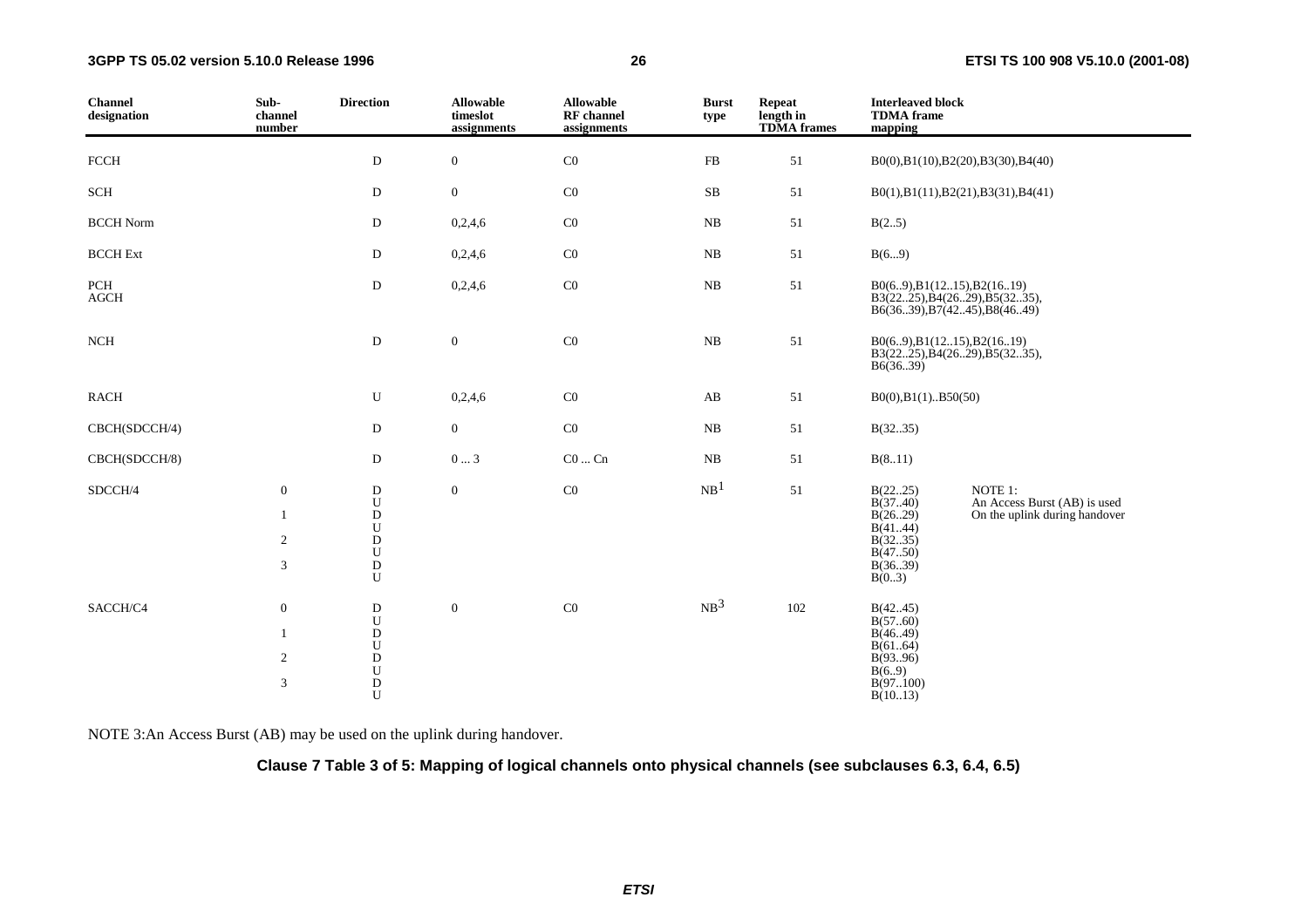**3GPP TS 05.02 version 5.10.0 Release 1996**

| <b>Channel</b><br>designation | Sub-<br>channel<br>number | <b>Direction</b>                                                                    | <b>Allowable</b><br>timeslot<br>assignments | <b>Allowable</b><br><b>RF</b> channel<br>assignments | <b>Burst</b><br>type | <b>Repeat</b><br>length in<br><b>TDMA</b> frames | <b>Interleaved block</b><br><b>TDMA</b> frame<br>mapping |
|-------------------------------|---------------------------|-------------------------------------------------------------------------------------|---------------------------------------------|------------------------------------------------------|----------------------|--------------------------------------------------|----------------------------------------------------------|
| SDCCH/8                       | $\boldsymbol{0}$          | D                                                                                   | $0\ldots7$                                  | $C0 \dots Cn$                                        | NB <sup>1</sup>      | 51                                               | B(03)                                                    |
|                               |                           | $\overline{U}$                                                                      |                                             |                                                      |                      |                                                  | B(1518)                                                  |
|                               |                           | ${\rm D}$                                                                           |                                             |                                                      |                      |                                                  | B(47)                                                    |
|                               |                           | $\boldsymbol{\mathsf{U}}$                                                           |                                             |                                                      |                      |                                                  | B(1922)                                                  |
|                               | $\sqrt{2}$                | ${\bf D}$                                                                           |                                             |                                                      |                      |                                                  | B(811)                                                   |
|                               |                           | $\boldsymbol{\mathsf{U}}$                                                           |                                             |                                                      |                      |                                                  | B(2326)                                                  |
|                               | $\mathfrak{Z}$            | $\rm \frac{D}{U}$                                                                   |                                             |                                                      |                      |                                                  | B(1215)                                                  |
|                               |                           |                                                                                     |                                             |                                                      |                      |                                                  | B(2730)                                                  |
|                               | $\overline{4}$            | ${\bf D}$                                                                           |                                             |                                                      |                      |                                                  | B(1619)                                                  |
|                               |                           | $\mathbf U$                                                                         |                                             |                                                      |                      |                                                  | B(3134)                                                  |
|                               | $\sqrt{5}$                | ${\bf D}$<br>$\mathbf U$                                                            |                                             |                                                      |                      |                                                  | B(2023)<br>B(3538)                                       |
|                               | $\sqrt{6}$                |                                                                                     |                                             |                                                      |                      |                                                  | B(2427)                                                  |
|                               |                           | $\rm \frac{D}{U}$                                                                   |                                             |                                                      |                      |                                                  | B(3942)                                                  |
|                               | $\boldsymbol{7}$          | $\mathbf D$                                                                         |                                             |                                                      |                      |                                                  | B(2831)                                                  |
|                               |                           | $\mathbf U$                                                                         |                                             |                                                      |                      |                                                  | B(4346)                                                  |
| SACCH/C8                      | $\boldsymbol{0}$          | ${\bf D}$                                                                           | $0\ldots7$                                  | $\rm CO$ $\rm Cn$                                    | NB <sup>3</sup>      | 102                                              | B(3235)                                                  |
|                               |                           | $\boldsymbol{\mathsf{U}}$                                                           |                                             |                                                      |                      |                                                  | B(4750)                                                  |
|                               |                           | $\mathbf D$                                                                         |                                             |                                                      |                      |                                                  | B(3639)                                                  |
|                               |                           | $\mathbf U$                                                                         |                                             |                                                      |                      |                                                  | B(5154)                                                  |
|                               | $\sqrt{2}$                | ${\bf D}$                                                                           |                                             |                                                      |                      |                                                  | B(4043)                                                  |
|                               |                           | $_{\rm D}^{\rm U}$                                                                  |                                             |                                                      |                      |                                                  | B(5558)                                                  |
|                               | $\mathfrak{Z}$            |                                                                                     |                                             |                                                      |                      |                                                  | B(4447)                                                  |
|                               |                           | $\mathbf U$                                                                         |                                             |                                                      |                      |                                                  | B(5962)                                                  |
|                               | $\overline{4}$            | ${\rm D}$                                                                           |                                             |                                                      |                      |                                                  | B(8386)                                                  |
|                               |                           | $\mathbf U$                                                                         |                                             |                                                      |                      |                                                  | B(98101)                                                 |
|                               | $\sqrt{5}$                | ${\bf D}$                                                                           |                                             |                                                      |                      |                                                  | B(8790)                                                  |
|                               |                           | $\mathbf U$                                                                         |                                             |                                                      |                      |                                                  | B(03)                                                    |
|                               | $\sqrt{6}$                |                                                                                     |                                             |                                                      |                      |                                                  | B(9194)                                                  |
|                               | $\boldsymbol{7}$          |                                                                                     |                                             |                                                      |                      |                                                  | B(47)<br>B(9598)                                         |
|                               |                           | $\begin{array}{c} \mathbf{D} \\ \mathbf{U} \\ \mathbf{D} \\ \mathbf{U} \end{array}$ |                                             |                                                      |                      |                                                  | B(811)                                                   |

NOTE 1: An Access Burst (AB) is used on the uplink during handover.

NOTE 3: An Access Burst (AB) may be used on the uplink during handover.

**Clause 7 Table 4 of 5: Mapping of logical channels onto physical channels (see subclauses 6.3, 6.4, 6.5)**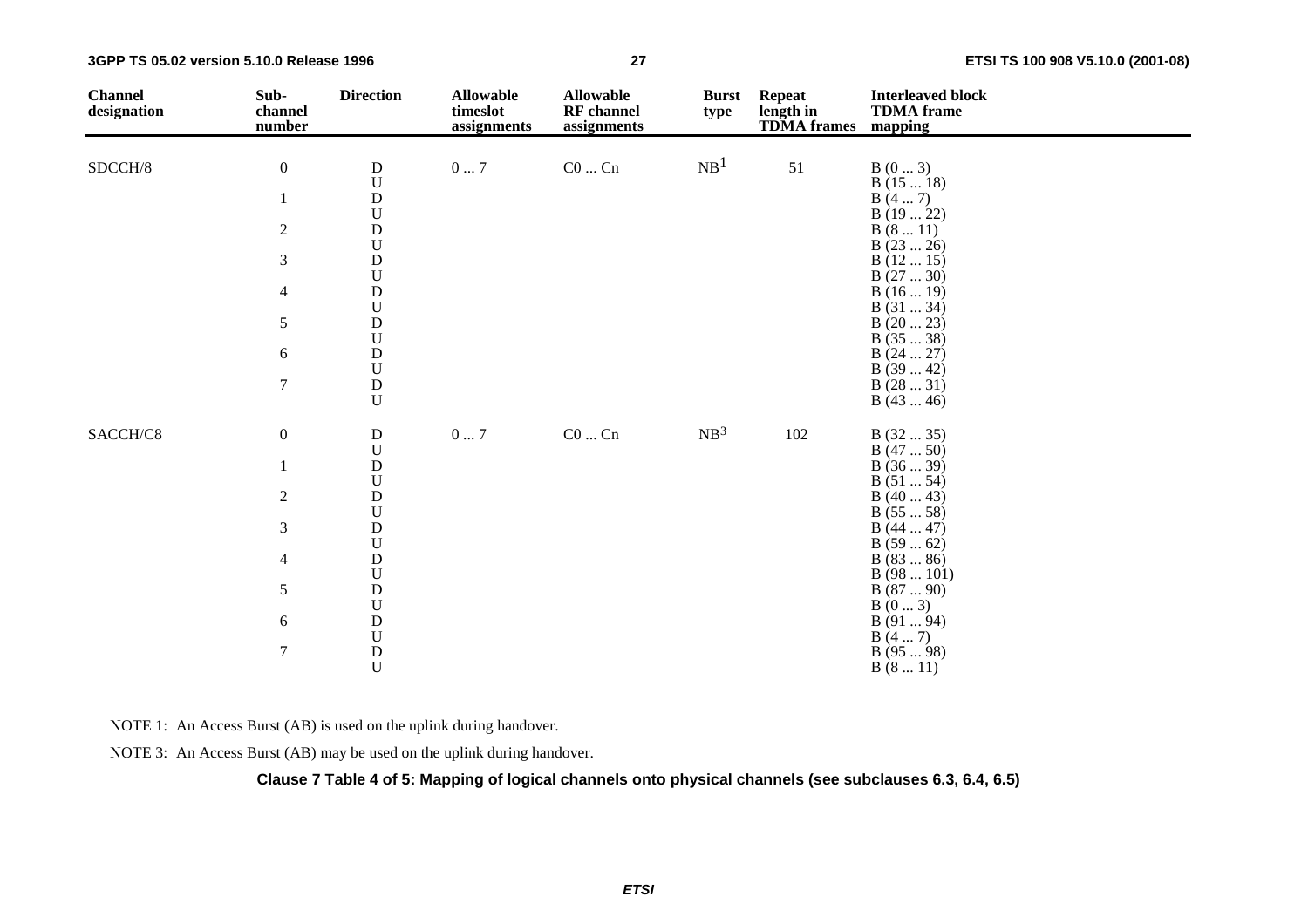**28 ETSI TS 100 908 V5.10.0 (2001-08)**

#### BS\_CCCH\_SDCCH\_COMB

|       | Random access channel blocks available |                |                  |                  |                                                                                             |  |  |  |  |
|-------|----------------------------------------|----------------|------------------|------------------|---------------------------------------------------------------------------------------------|--|--|--|--|
|       |                                        |                |                  |                  | Access grant blocks available (NOTE: Some access grant blocks may also be used for the NCH) |  |  |  |  |
|       |                                        | BS_AG_BLKS_RES |                  |                  |                                                                                             |  |  |  |  |
|       |                                        |                |                  |                  | Number of paging blocks available per 51 multiframe                                         |  |  |  |  |
|       |                                        |                |                  |                  | Paging channel blocks available                                                             |  |  |  |  |
|       |                                        |                |                  |                  | (Paging block index = 0, 1, 2, 3, 4, 5, 6, 7, 8)                                            |  |  |  |  |
| False | B0, B1  B50                            | B0, B1  B8     | $\boldsymbol{0}$ | 9                | B0, B1, B2, B3, B4, B5, B6, B7, B8                                                          |  |  |  |  |
| False |                                        |                | 1                | $\,8\,$          | B1, B2, B3, B4, B5, B6, B7, B8                                                              |  |  |  |  |
| False |                                        |                | $\boldsymbol{2}$ | $\boldsymbol{7}$ | B2, B3, B4, B5, B6, B7, B8                                                                  |  |  |  |  |
| False |                                        |                | $\mathfrak{Z}$   | 6                | B3, B4, B5, B6, B7, B8                                                                      |  |  |  |  |
| False |                                        |                | $\overline{4}$   | $\mathfrak{S}$   | B4, B5, B6, B7, B8                                                                          |  |  |  |  |
| False |                                        |                | 5                | $\overline{4}$   | B5, B6, B7, B8                                                                              |  |  |  |  |
| False |                                        |                | 6                | $\mathfrak{Z}$   | B6, B7, B8                                                                                  |  |  |  |  |
| False |                                        |                | $\tau$           | $\overline{2}$   | <b>B7, B8</b>                                                                               |  |  |  |  |
| True  | B4, B5, B14, B15  B36, B45, B46        | B0, B1, B2     | $\boldsymbol{0}$ | $\mathfrak{Z}$   | B0, B1, B2                                                                                  |  |  |  |  |
| True  |                                        |                | $\mathbf{1}$     | $\overline{2}$   | B1, B2                                                                                      |  |  |  |  |
| True  |                                        |                | $\overline{2}$   | 1                | B2                                                                                          |  |  |  |  |

**Clause 7 Table 5 of 5: Mapping of logical channels onto physical channels (see subclauses 6.3, 6.4, 6.5)**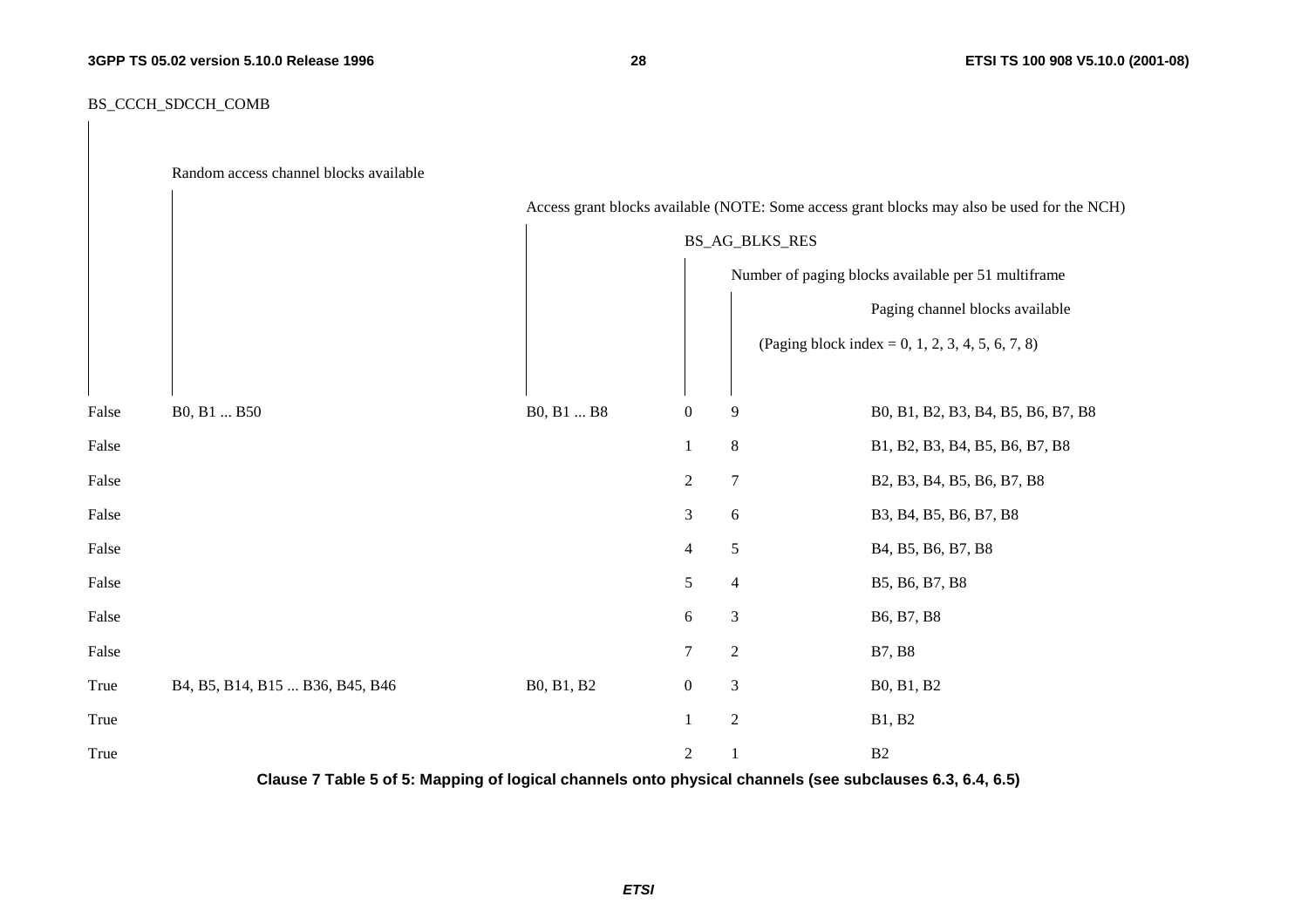#### **29 ETSI TS 100 908 V5.10.0 (2001-08)**



**Figure 1: Mapping of logical channels onto physical channels based on the physical resource** 

**ETSI**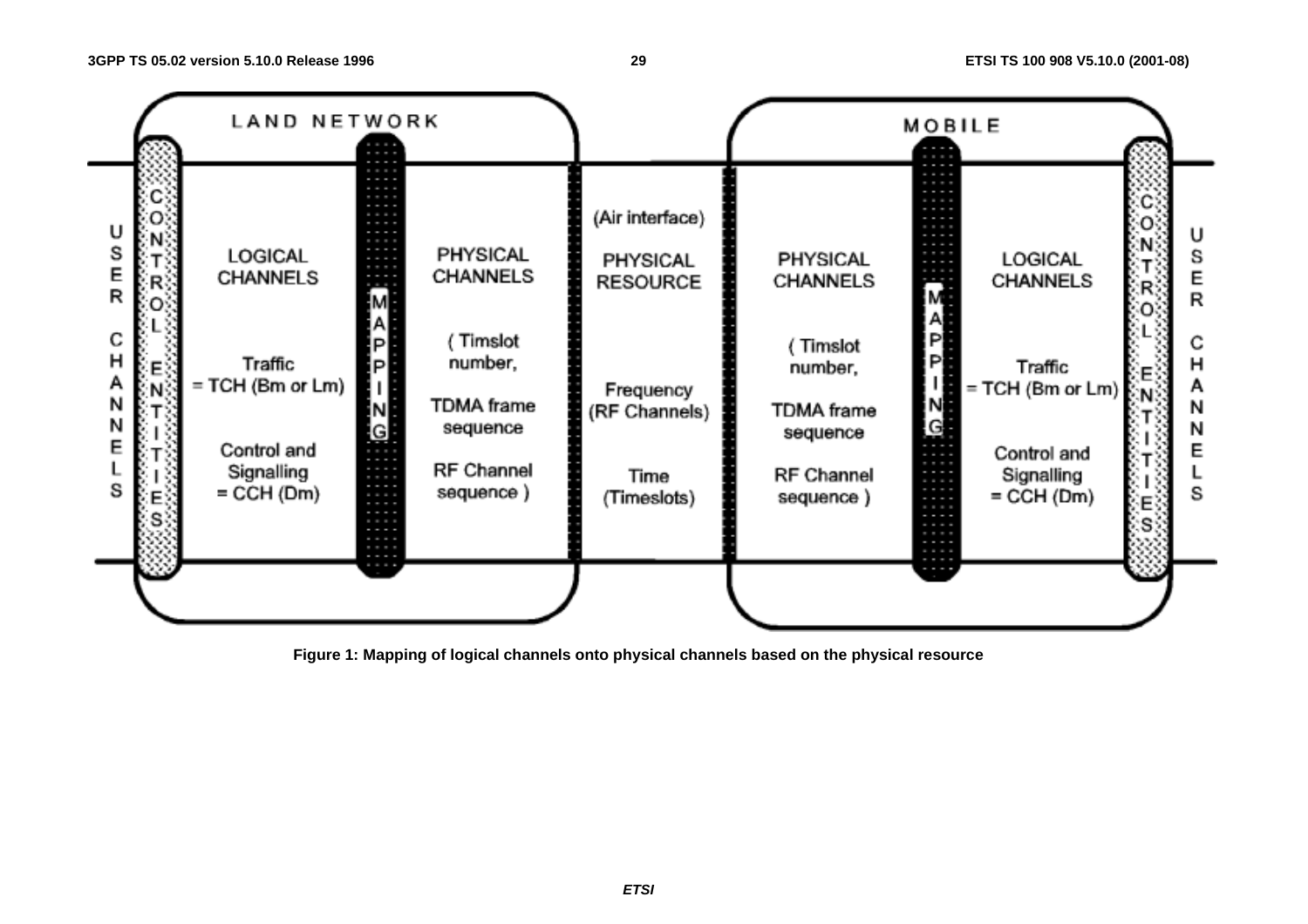

**Figure 2: The structure imposed on the physical resource: Timeslots, TDMA Frames and Radio Frequency channels (in this example the cell has an allocation of 4 RF Channels pairs** 

**ETSI**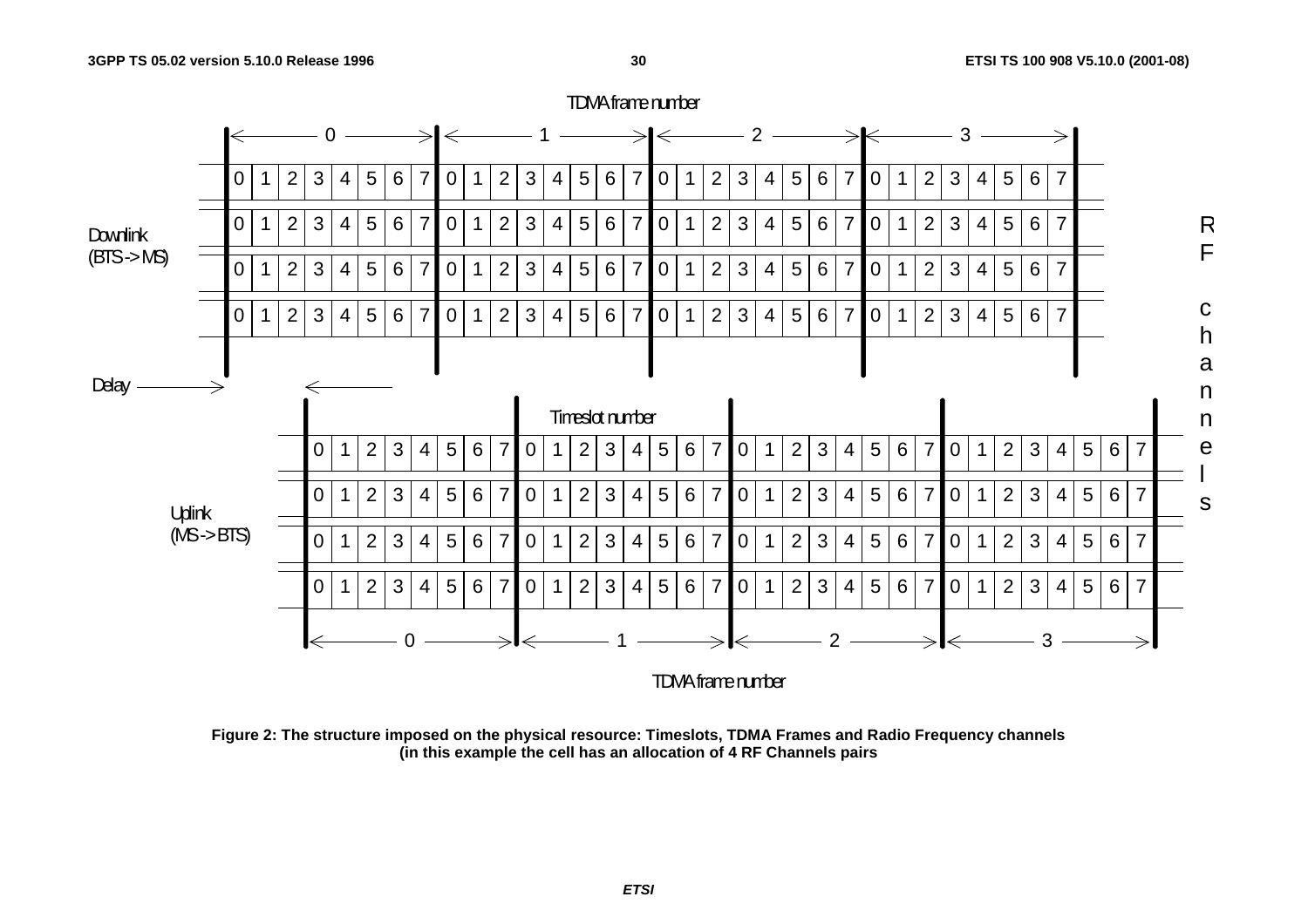

**Figure 3: Timeslot and format of bursts**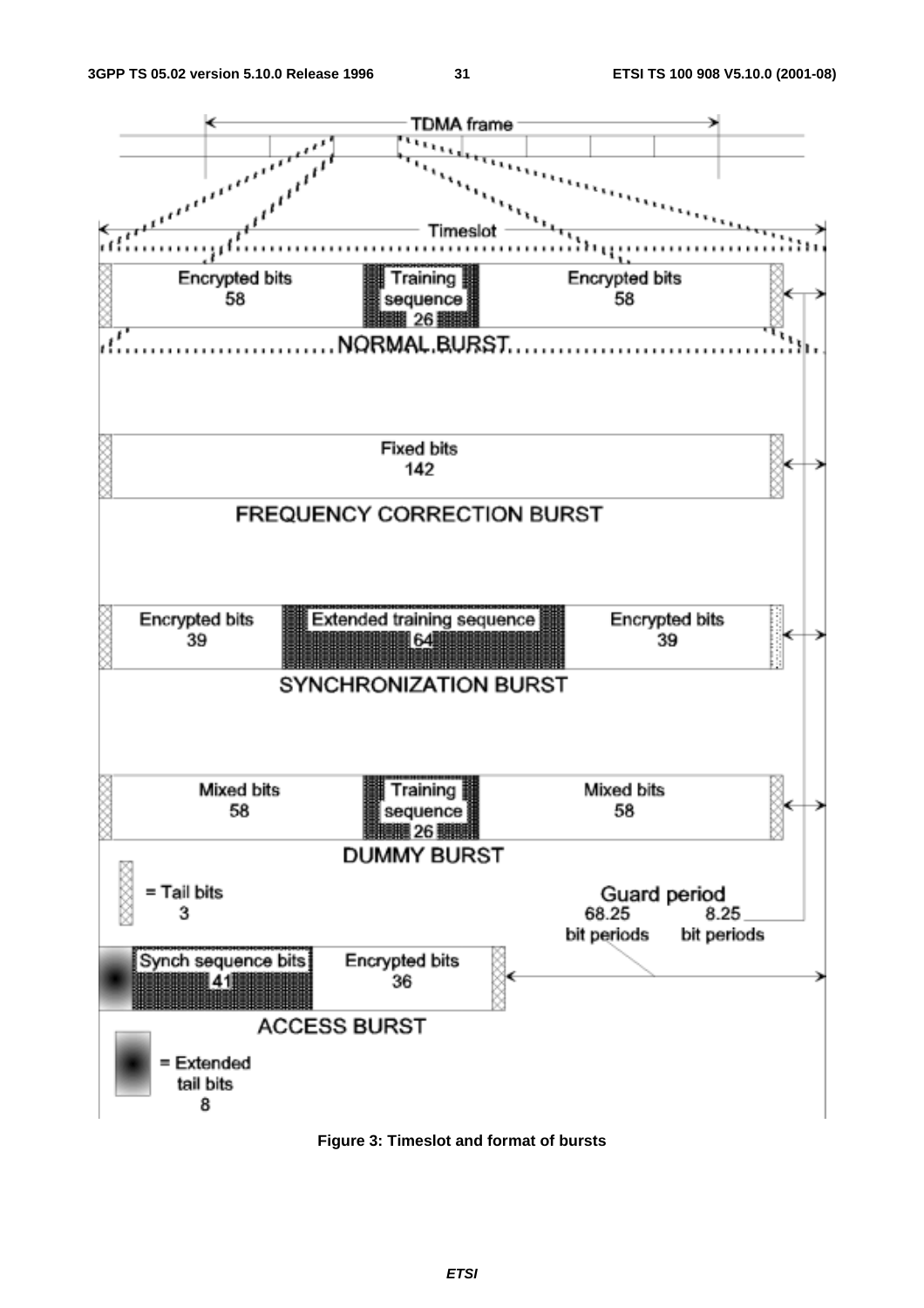

**Figure 4: Mobile station usage of physical channel timeslots (For a full-rate hopping traffic channel assigned timeslot 3)** 

**ETSI**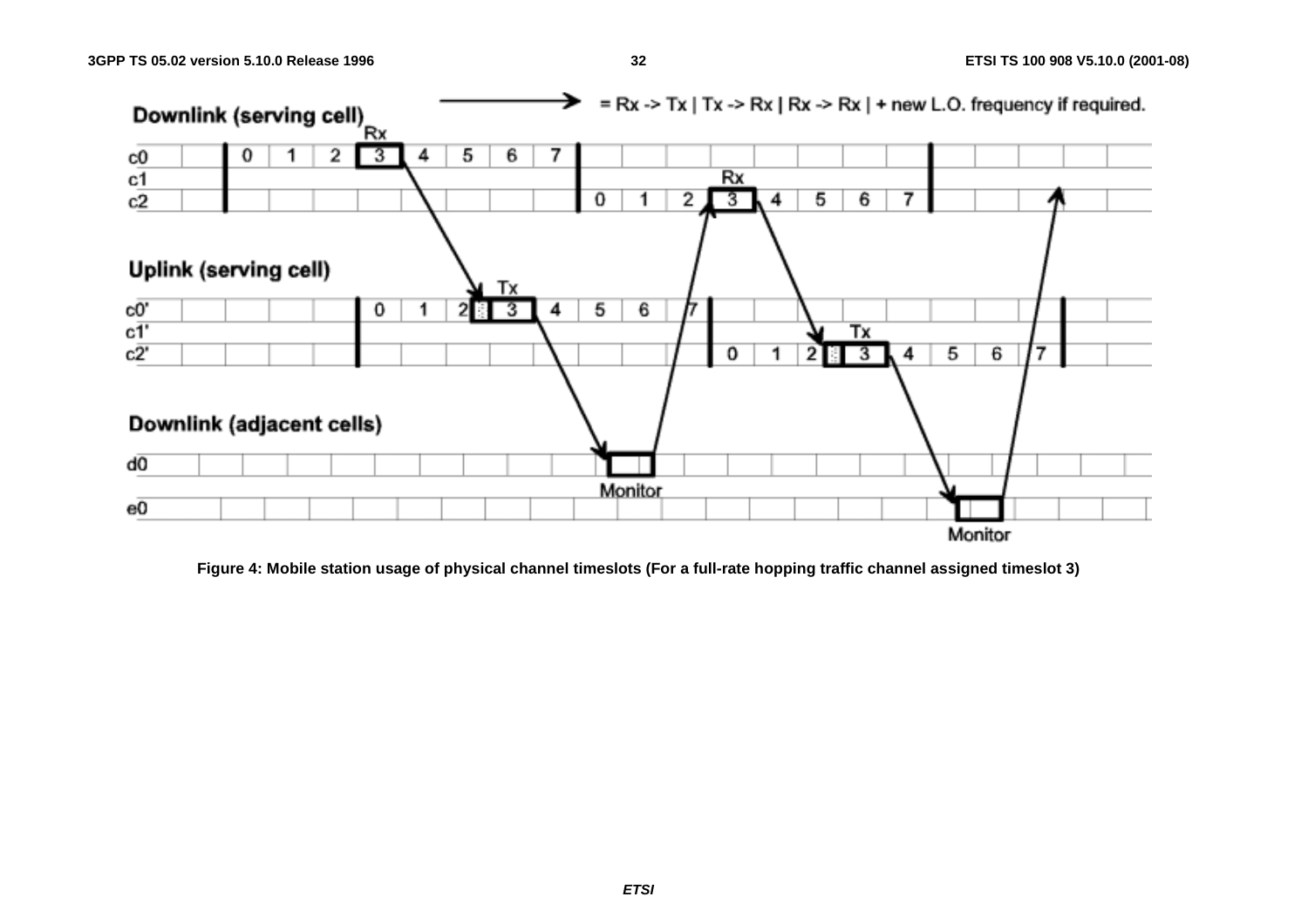**3GPP TS 05.02 version 5.10.0 Release 1996**



(This example of a physical channel is non-hopping using timeslot 0 of every TDMA frame)

(This example of a physical channel is hopping using 3 of every other TDMA frame)

**Figure 5: Example of two different physical channels**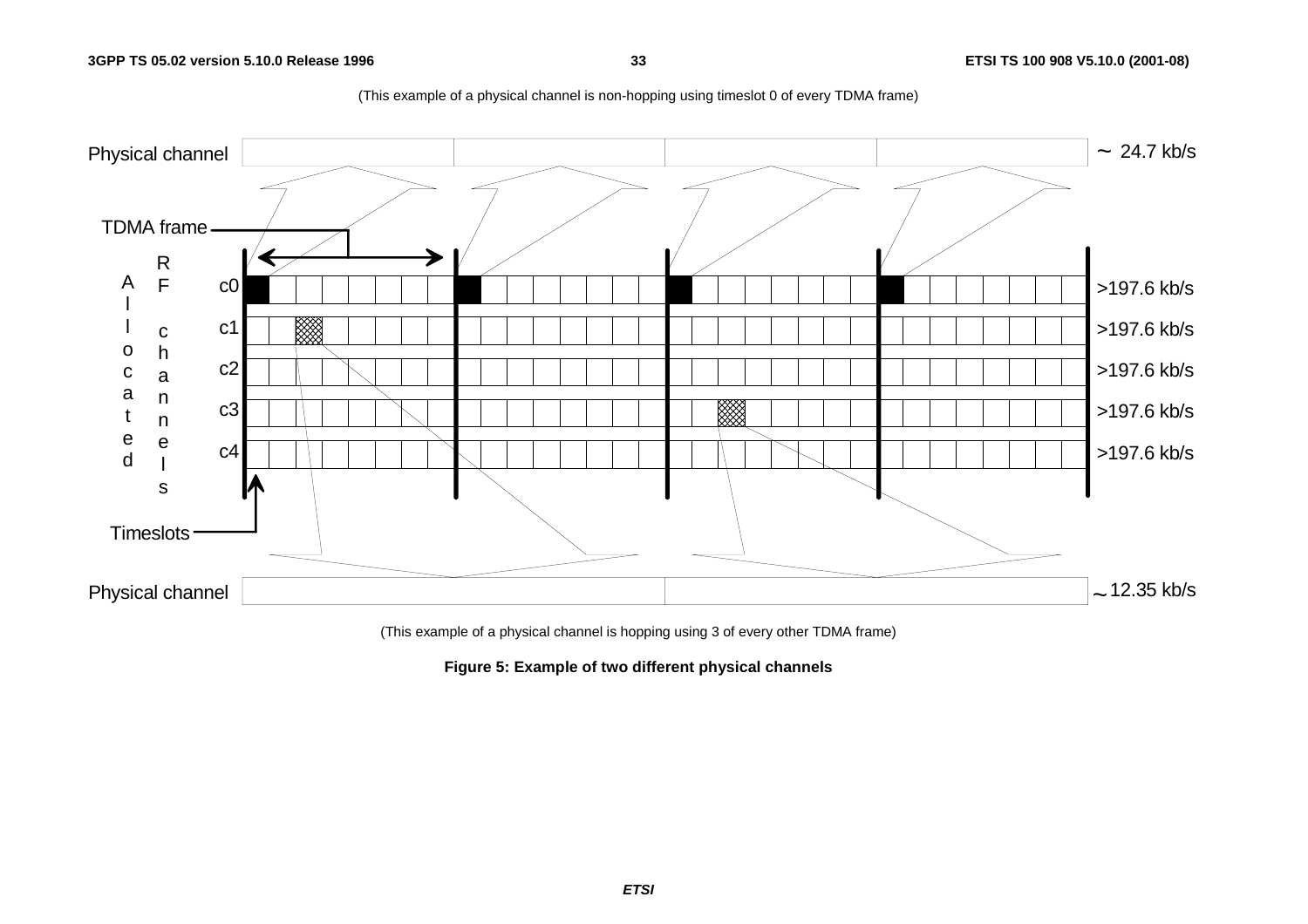

**Figure 6: Block diagram of the frequency hopping algorithm when HSN** ≠ **0**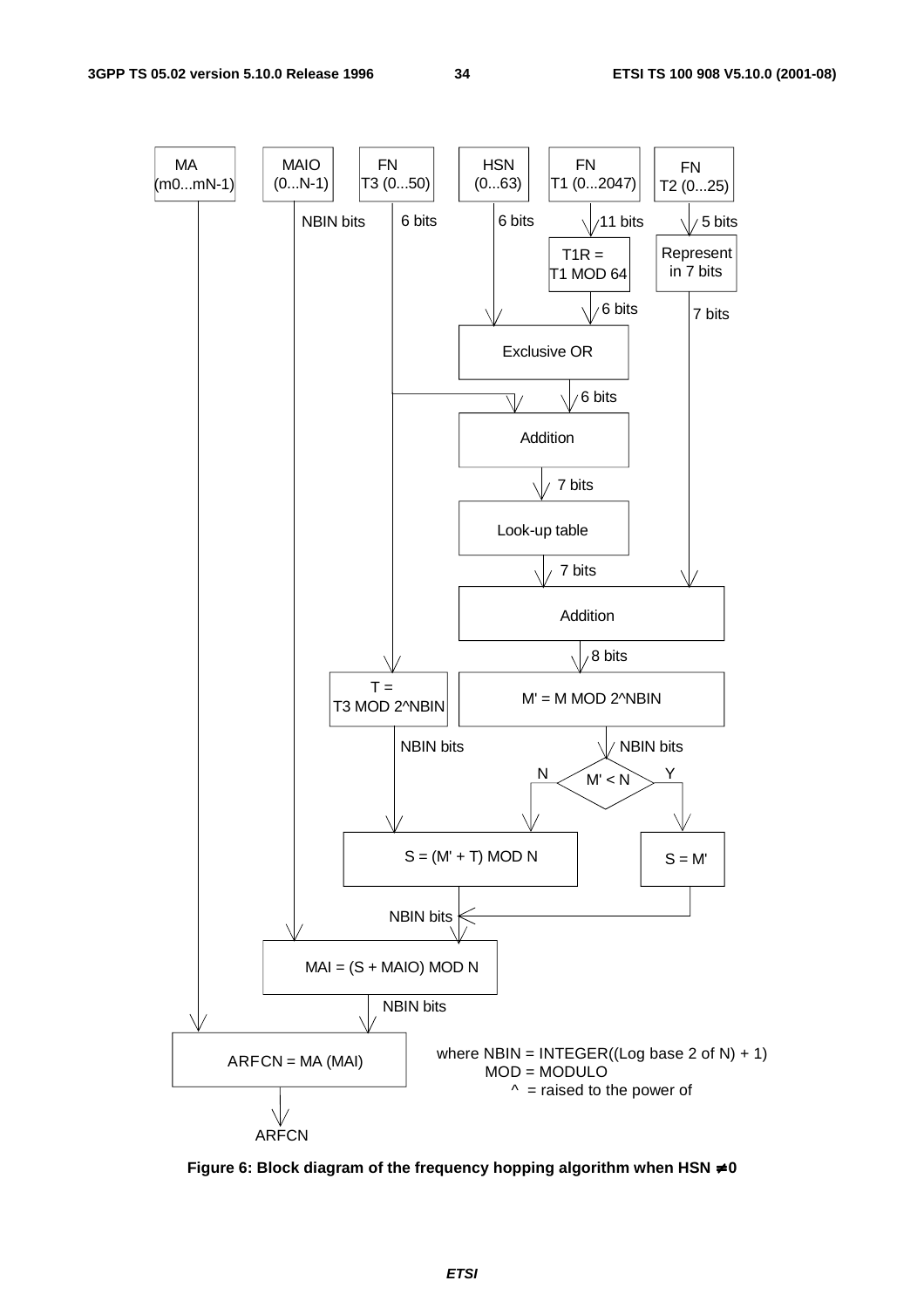





**Figure 7b: TDMA frame mapping for TCH/HS + SACCH/HS sub-channels 0 and 1** 

**Figure 7: Example of a TDMA frame mapping for traffic channels**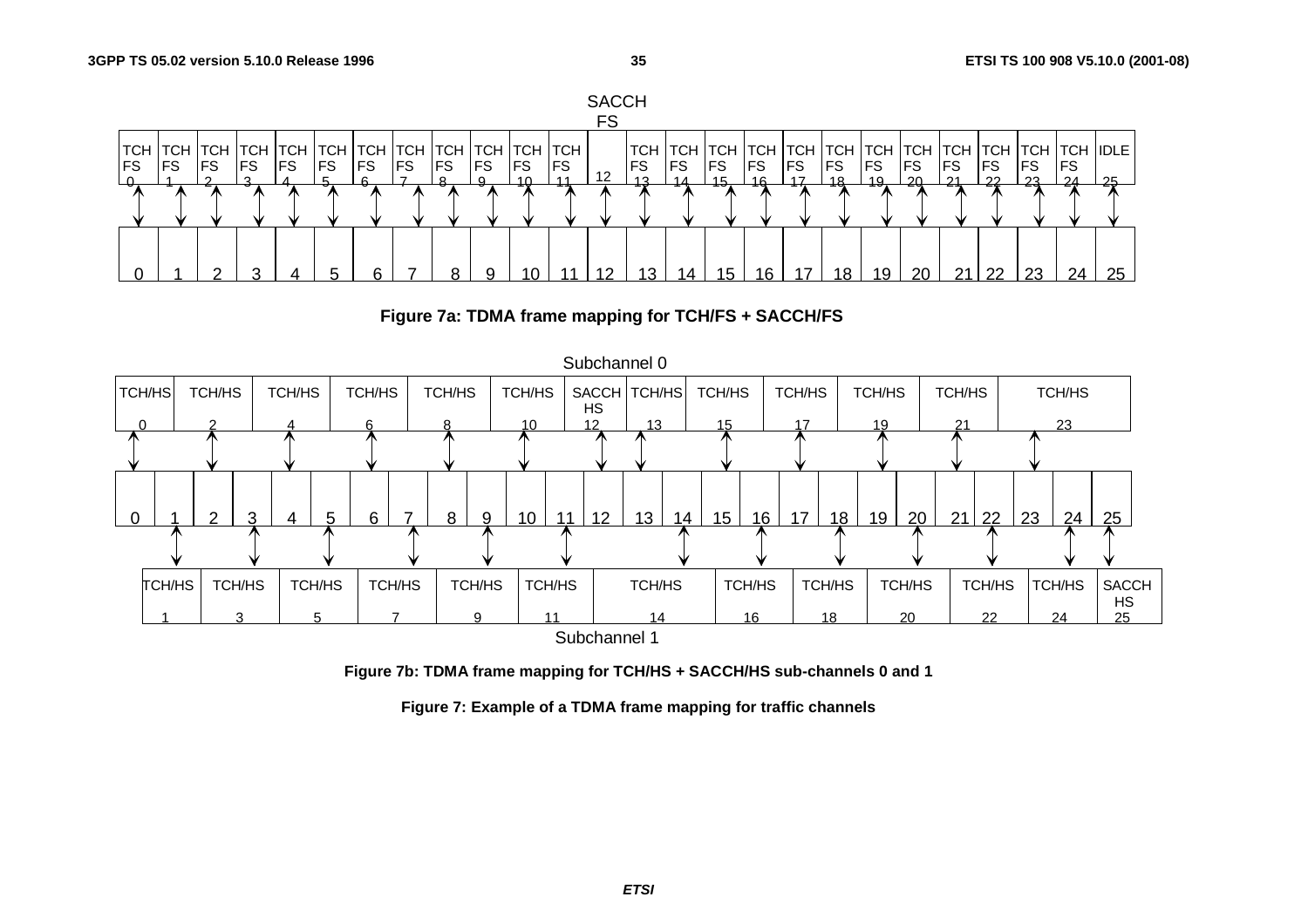| $\overline{\phantom{0}}$<br>—<br><b>-</b><br>ا ت<br>ີ<br>ပ<br>ட<br>୴<br><b>LL</b> | ≍ | ட | -<br>—<br>$\sim$<br>$\cdot$ $\cdot$ |                    |
|-----------------------------------------------------------------------------------|---|---|-------------------------------------|--------------------|
|                                                                                   |   |   |                                     | ÷.<br>$\cdot$<br>ட |
| $\pm$<br>$\overline{\phantom{a}}$<br>- 67)<br>ᅩ                                   |   |   |                                     |                    |

#### Figure 8a: TDMA frame mapping for FCCH + SCH + BCCH + CCCH

| FCCH     | Ō<br>Ū.     | 六<br>င္ထ | -<br>ㅎ<br>요 | BCCH                               | Ō.<br>ပ္တ | <b>CCC</b> | CCC  | 5<br>S | <b>CCL</b><br>Χ<br>Χ<br>노 | ÷<br>÷<br>š                         | CCC      | ġ   | ġ | ჭ<br>ვ | 5<br>S | U<br>Ō | CCC<br>÷<br>š         | ◡<br>g           | ÷<br>Ŝ                         | SDCCH/4(0)                           | ε<br>ġ.<br>ಜ                        | 4(0)<br>⇒<br>六<br>Χ<br>◡<br>ಜ | 1/4(0)<br>ġ<br>ಜ       | 4/(1)<br>ġ<br>ā       | 4/(1)<br>SDCCH | $\overline{\phantom{0}}$<br>₩.<br><b>SDCCH</b> | $\overline{ }$<br>ৼ<br>≛<br>✕<br>č<br>ᢦ      | ÷<br>ಜ | (5)<br>∯<br>ġ<br>မ္တ | SDCCH\$/(2) | 16/2<br>ġ<br>ದ       | 48/2<br>ಜ | 4(3)<br>-<br><b>SDCCH</b><br>ġ<br>င္တ                     | (3)<br>$\frac{4}{3}$<br>4<br>ġ<br>မ္ဟ | (3)<br>4<br><b>SDCCH</b>  | FCC                                       |   | 4(0)<br>5<br>ACCH             | ី<br>⊻<br>ပ<br>Ğ             | ័<br>\$<br>ġ<br>ィ<br>ω    | $\hat{\triangleleft}$<br>Š<br>ACCH<br>ωï | ₹<br>≥<br>÷<br>₹<br>Ø      | $\check{ }$<br>Z<br>≚<br>Õ<br>ġ<br>$\circ$              | ⊻<br>≛<br>ပ္ပ                            | ш<br>₫         |  |
|----------|-------------|----------|-------------|------------------------------------|-----------|------------|------|--------|---------------------------|-------------------------------------|----------|-----|---|--------|--------|--------|-----------------------|------------------|--------------------------------|--------------------------------------|-------------------------------------|-------------------------------|------------------------|-----------------------|----------------|------------------------------------------------|----------------------------------------------|--------|----------------------|-------------|----------------------|-----------|-----------------------------------------------------------|---------------------------------------|---------------------------|-------------------------------------------|---|-------------------------------|------------------------------|---------------------------|------------------------------------------|----------------------------|---------------------------------------------------------|------------------------------------------|----------------|--|
| 풍<br>င္မ | -<br>5<br>S | 5CC      | ÷<br>ecch   | $\overline{\phantom{a}}$<br>ㅎ<br>요 | Ō<br>ပ္တ  | –<br>ġ     | CCC+ | ġ      | ÷<br>CCH<br>x<br>노        | ğ<br>$\overline{\phantom{a}}$<br>ទី | –<br>CCC | CCC | ġ | CCH    | 5<br>S | ٮ      | ġ<br>÷<br>K<br>پ<br>C | ×<br>Χ<br>◡<br>ᄔ | $\overline{\phantom{a}}$<br>\$ | $\widetilde{4}$ (O)<br><b>SDCCH/</b> | $\widehat{\mathsf{S}}$<br>Ô.<br>မ္တ | 4(0)<br>⇒<br>ġ<br>မ္တ         | 1/4(0)<br><b>SDCCH</b> | 4/(1)<br><b>SDCCH</b> | 44(1)<br>SDCCH | $\overline{ }$<br>$4\sqrt{ }$<br>SDCCH         | $\overline{\phantom{0}}$<br>≍<br>š<br>노<br>ಜ | -<br>୪ | (5)<br>£<br>ġ<br>မ္တ | SDCCH\$/(2  | 18/2<br>ਨ੍<br>X<br>ಜ | 18/2<br>ಹ | (3)<br>$\frac{4}{3}$<br>₹<br><b>SDCCH</b><br><b>SDCCH</b> | $\sqrt{3}$<br>4<br><b>SDCCH</b>       | ্যু<br>4τ<br><b>SDCCH</b> | $\overline{\phantom{0}}$<br>÷<br>Ч<br>FCC | ø | 4(2)<br>g<br><b>ACCH</b><br>Ø | ₩<br>⊻<br>÷<br>ă<br>$\omega$ | ₩<br>Š<br>4CC<br>$\omega$ | 4(2)<br>Š<br>SACCH                       | ₩<br>⊻<br>÷<br>Χ<br>५<br>Ø | $\mathbf{+}$<br>5<br>⇒<br>ğ<br>5S<br>P<br>Ø<br>$\omega$ | $\overline{a}$<br>⊻<br>六<br>بر<br>پ<br>Ø | $\frac{11}{2}$ |  |

Figure 8b: TDMA frame mapping for FCCH + SCH + BCCH + CCCH + SDCCH/4(0...3) + SACCH/4(0...3)

**Figure 8: Example of TDMA Frame mapping for control channels** 

**52 TDMA Frames**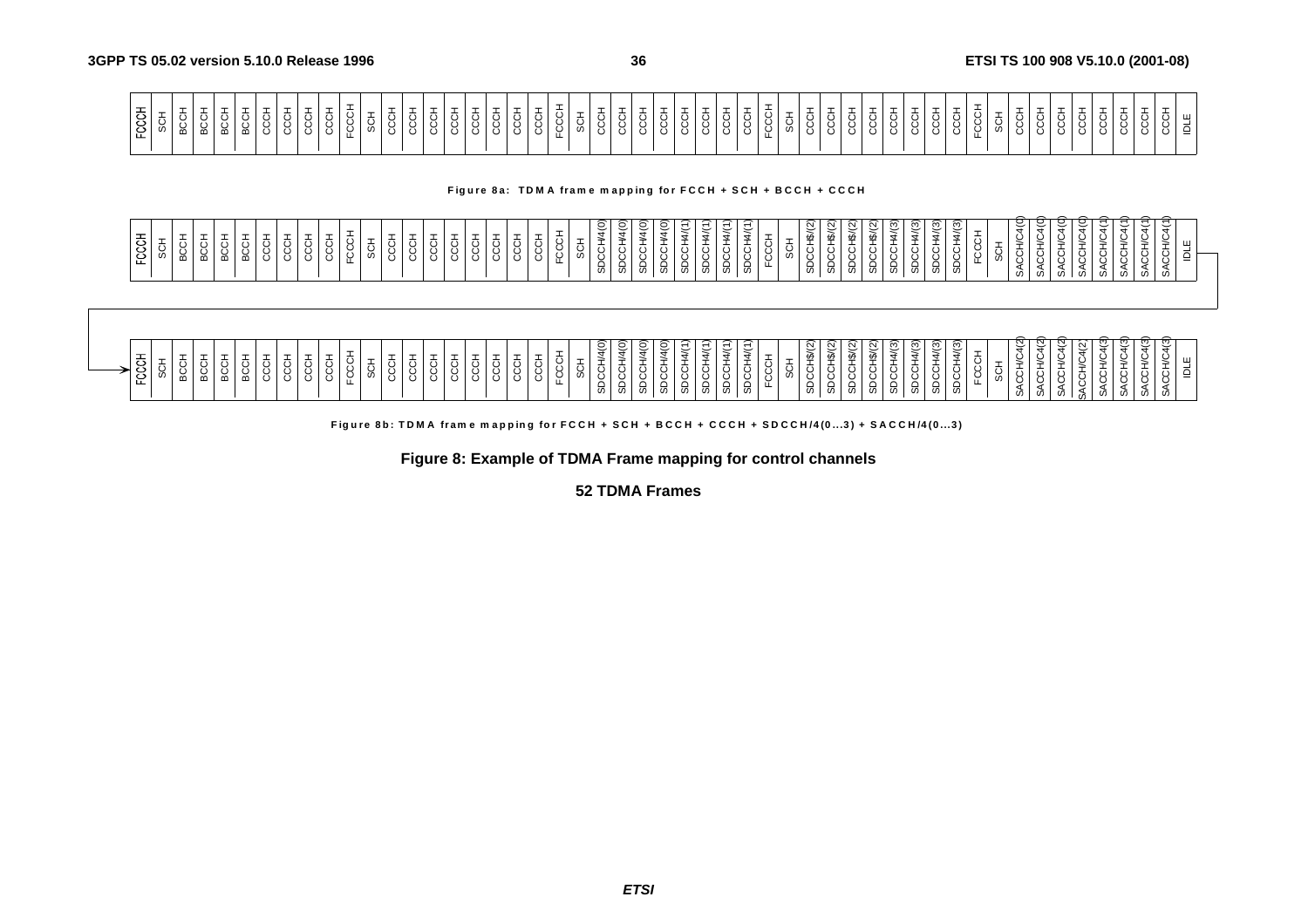### Annex A (normative): Phase 2 mobiles in a phase 1 infrastructure

### A.1 Scope

Phase 2 mobiles are required to behave properly in a Phase 1 networks, when downlink DTX is used in conjunction with frequency hopping.

### A.2 Implementation options for TCH channels

### A.2.1 C0 filling on the TCH

When the TCH is active, and no associated traffic frame is scheduled for transmission, the following options apply for filling the burst on the C0 radio frequency channel.

### A.2.1.1 A dummy burst with (BN61, BN62, BN86) = training sequence bits of normal bursts

#### A.2.1.2 A dummy burst with the "C0 filling training sequence

 $(BN61, BN62, BN86) = (0,1,1,1,0,0,0,1,0,1,1,1,0,0,0,1,0,1,1,1,0,0,0,1,0,1).$ 

#### A.2.1.3 A dummy burst with ( BN61, BN62, BN86) mapped from the TSC bits of normal bursts according to the table; below

| <b>TSC for other bursts</b><br>on TCH | Dummy bursts<br>(BN61, BN62 BN86)                       | Corresponding<br>TSC |
|---------------------------------------|---------------------------------------------------------|----------------------|
|                                       | $(0,1,0,0,0,0,1,1,1,0,1,1,1,0,1,0,0,1,0,0,0,0,1,1,1,0)$ |                      |
|                                       | $(0,1,0,0,1,1,1,0,1,0,1,1,0,0,0,0,0,1,0,0,1,1,1,0,1,0)$ |                      |
|                                       | $(0,0,1,0,0,1,0,1,1,1,0,0,0,0,1,0,0,0,1,0,0,1,0,1,1)$   |                      |
|                                       | $(0,0,0,1,1,0,1,0,1,1,1,0,0,1,0,0,0,0,1,1,0,1,0,1,1)$   |                      |
|                                       | $(0,1,0,0,1,1,1,0,1,0,1,1,0,0,0,0,0,1,0,0,1,1,1,0,1,0)$ |                      |
|                                       | $(0,1,0,0,0,0,1,1,1,0,1,1,1,0,1,0,0,1,0,0,0,0,1,1,1,0)$ |                      |
|                                       | $(0,1,0,0,0,1,1,1,1,0,1,1,0,1,0,0,0,1,0,0,0,1,1,1,1,0)$ |                      |
|                                       | $(0,1,0,0,1,1,1,0,1,0,1,1,0,0,0,0,0,1,0,0,1,1,1,0,1,0)$ |                      |

### A.2.1.4 Partial SID information

The BTS transmits bursts containing parts of the SID frames provided by the speech encoder. The bits transmitted in such bursts on C0 carrier contain the same bits that would have been transmitted in those bursts in those if the associated traffic frames were scheduled for transmission.

### A.2.2 Half burst filling

For downlink DTX, when a given traffic frame is scheduled for transmission and one of its adjacent traffic frames is not scheduled for transmission, half of the "encrypted bits" belonging to the normal bursts associated with the scheduled traffic frame need to be filled. These bits are referred to as "half burst filling bits". These half bursts filling bits contain either: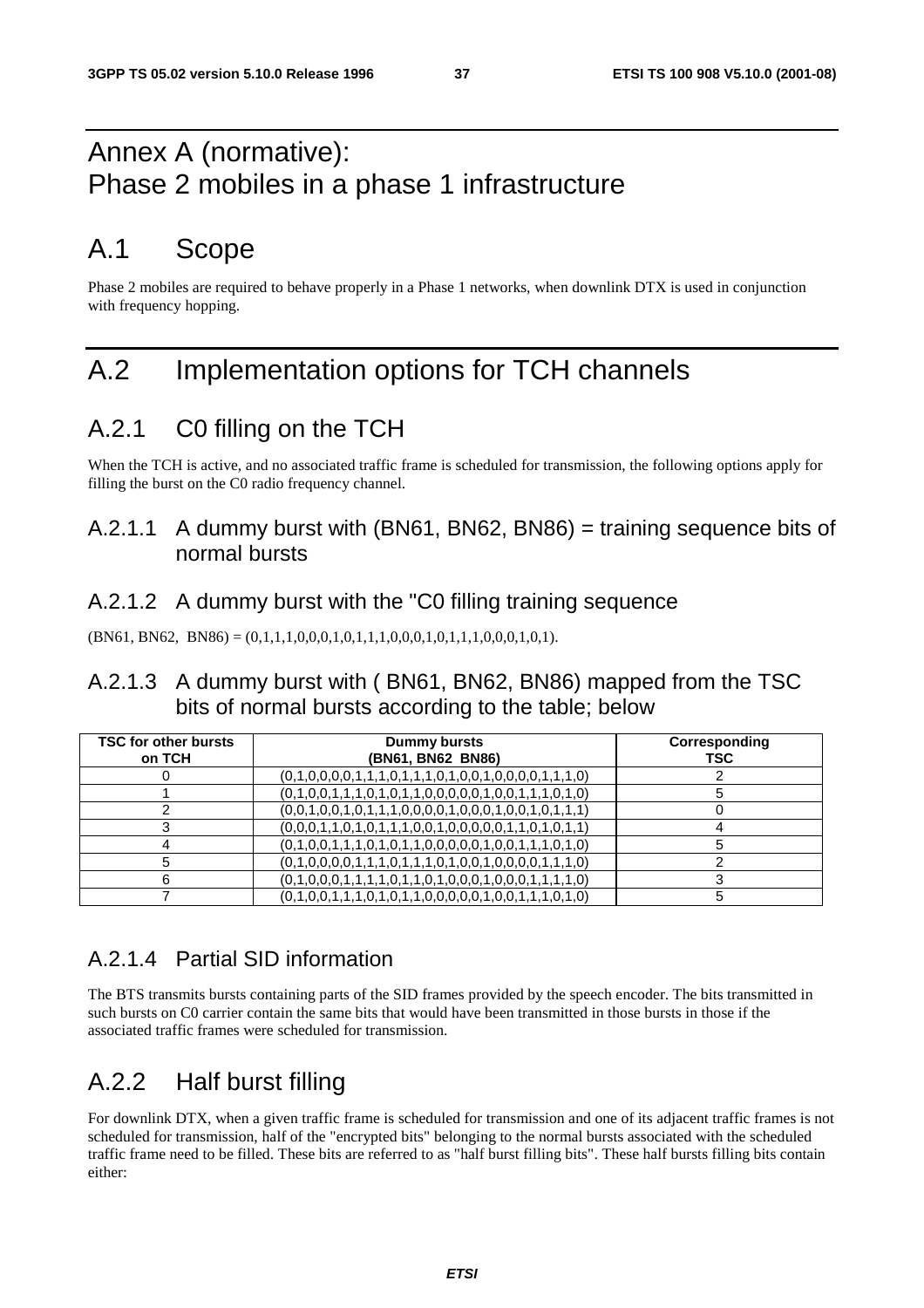### A.2.2.1 Partial SID information from any associated SID frame; or

### A.2.2.2 The mixed bits of the dummy bursts (encrypted or not encrypted)

### A.2.3 Dummy burst Stealing flag

The dummy burst stealing flag are set to either 1 or 0.

### A.2.4 Half burst Filling Stealing flag

BN60 or BN87 corresponding to the "encrypted bits" of a filled half burst, defined as the "half burst filling stealing flag", are jointly set to a value of either 1 or 0.

### A.2.5 Allowed combinations

Table A.2.5.1 below provides the allowed combinations for phase 1 networks supporting downlink DTX in conjunction with frequency hopping.

| <b>Combination</b>        | C0 filling on the TCH                                                                                    | <b>Half Burst filling</b>                      | <b>Dummy Bursts</b><br><b>Stealing</b><br>Flag | <b>Half Burst Filling</b><br><b>Stealing Flag</b> |
|---------------------------|----------------------------------------------------------------------------------------------------------|------------------------------------------------|------------------------------------------------|---------------------------------------------------|
|                           | Dummy bursts with (BN61-BN86)<br>equal to the bits of the TSC of the<br>other normal bursts<br>(A 2.1.1) | not defined                                    | 0                                              | 0                                                 |
| 2                         | Dummy burst with "C0 filling<br>training sequence"<br>(A 2.1.2)                                          | <b>Partial SID</b><br>information<br>(A 2.2.1) | $\Omega$                                       | 0                                                 |
| 3                         | Dummy burst with (BN61,<br>BN62BN86) mapped from the<br>TSC bits of normal bursts<br>(A 2.1.3)           | Partial SID<br>information<br>(A 2.2.1)        | $\Omega$                                       | 0                                                 |
| 4                         | Partial SID information<br>(A 2.1.4)                                                                     | Partial SID<br>information<br>(A 2.2.1)        |                                                |                                                   |
| 5                         | Dummy burst with "C0 filling"<br>training sequence"<br>(A 2.1.2)                                         | Dummy burst<br>mixed bits<br>(A 2.2.2)         |                                                |                                                   |
| 6 (for DCS<br>1 800 only) | Partial SID information<br>(A 2.1.4)                                                                     | Partial SID<br>information<br>(A 2.2.1)        | $\Omega$                                       | $\mathbf{0}$                                      |

#### **Table A.2.5.1: Possible combinations for networks supporting downlink DTX in conjunction with frequency hopping**

## A.3 Idle Channels

When a channel is idle, a dummy burst may be transmitted on C0 frequency channel with any options described in subclauses A 2.1.1, A 2.1.2, A 2.1.3.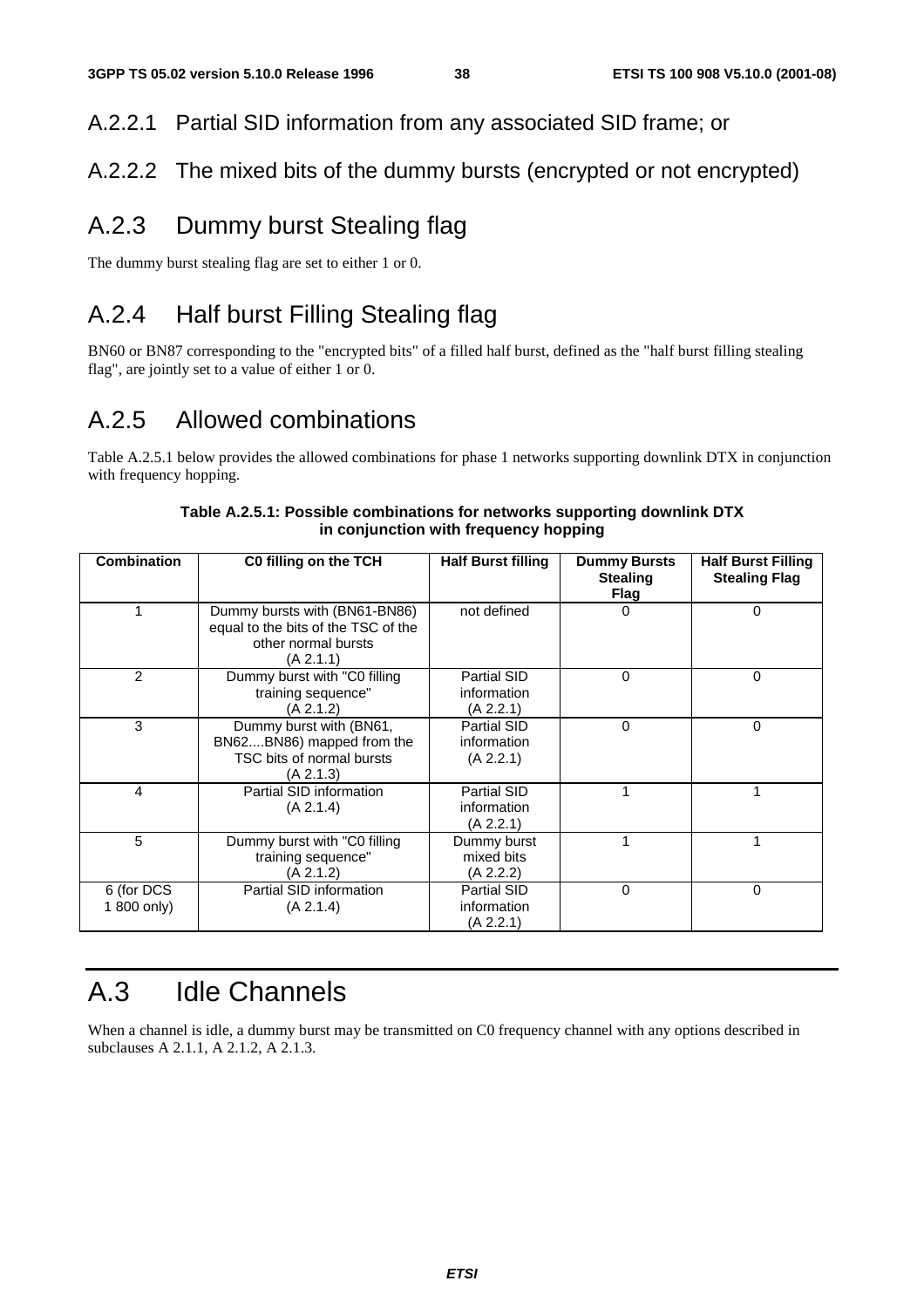### Annex B (normative): Multislot capability

### B.1 MS classes for multislot capability

When an MS supports the use of multiple timeslots it shall belong to a multislot class between 1 and 18 as defined below:

| <b>Multislot class</b> |                | Maximum number of slots |                |                         | Minimum number of slots | <b>Type</b>                |                |
|------------------------|----------------|-------------------------|----------------|-------------------------|-------------------------|----------------------------|----------------|
|                        | Rx             | Tx                      | <b>Sum</b>     | $\mathsf{T}_\mathsf{t}$ | $T_{ra}$                | $\mathsf{T}_{\mathsf{rb}}$ |                |
| 1                      |                | 1                       | $\overline{2}$ | $\overline{2}$          | 4                       | $\overline{c}$             | 1              |
| 2                      | $\overline{2}$ |                         | 3              | $\overline{2}$          | 3                       |                            |                |
| 3                      | $\overline{2}$ | 2                       | 3              | $\overline{2}$          | 3                       |                            |                |
| 4                      | 3              |                         | 4              | 1                       | 3                       |                            |                |
| 5                      | $\overline{2}$ | $\overline{2}$          | 4              | ◢                       | 3                       |                            |                |
| 6                      | 3              | $\mathfrak{p}$          | 4              |                         | 3                       |                            |                |
| 7                      | 3              | 3                       | 4              |                         | 3                       |                            |                |
| 8                      | 4              | 1                       | 5              |                         | $\overline{2}$          |                            |                |
| 9                      | 3              | $\overline{2}$          | 5              |                         | $\overline{2}$          |                            |                |
| 10                     | 4              | $\overline{c}$          | 5              |                         | $\overline{2}$          |                            |                |
| 11                     | 4              | 3                       | 5              | 4                       | $\overline{2}$          |                            |                |
| 12                     | 4              | 4                       | 5              |                         | $\overline{2}$          |                            |                |
| 13                     | 3              | 3                       | 6              |                         | 3                       |                            | 2              |
| 14                     | 4              | 4                       | 8              |                         | 3                       |                            | $\overline{2}$ |
| 15                     | 5              | 5                       | 10             |                         | 3                       |                            | $\overline{2}$ |
| 16                     | 6              | 6                       | 12             |                         | $\overline{2}$          |                            | $\overline{2}$ |
| 17                     | $\overline{7}$ | 7                       | 14             |                         | 1                       | $\Omega$                   | $\overline{2}$ |
| 18                     | 8              | 8                       | 16             | $\Omega$                | 0                       | $\Omega$                   | $\mathfrak{p}$ |

#### **Table B.1**

Type 2 MS are required to be able to transmit and receive at the same time.

**Rx:** 

 Rx describes the maximum number of receive timeslots that the MS can use per TDMA frame. The MS must be able to support all integer values of receive TS from 0 to Rx (depending on the services supported by the MS). The receive TS need not be contiguous. For type 1 MS, no transmit TS shall occur between receive TS within a TDMA frame.

#### **Tx:**

 Tx describes the maximum number of transmit timeslots that the MS can use per TDMA frame. The MS must be able to support all integer values of transmit TS from 0 to Tx (depending on the services supported by the MS). The transmit TS need not be contiguous. For type 1 MS, no receive TS shall occur between transmit TS within a TDMA frame.

#### **Sum:**

 Sum is the total number of uplink and downlink TS that can actually be used by the MS per TDMA frame. The MS must be able to support all combinations of integer values of Rx and Tx TS where  $1 \le Rx + Tx \le Sum$ (depending on the services supported by the MS).

#### $\mathbf{T}_{t}$ :

 $T_t$  relates to the time needed for the MS to get ready to transmit.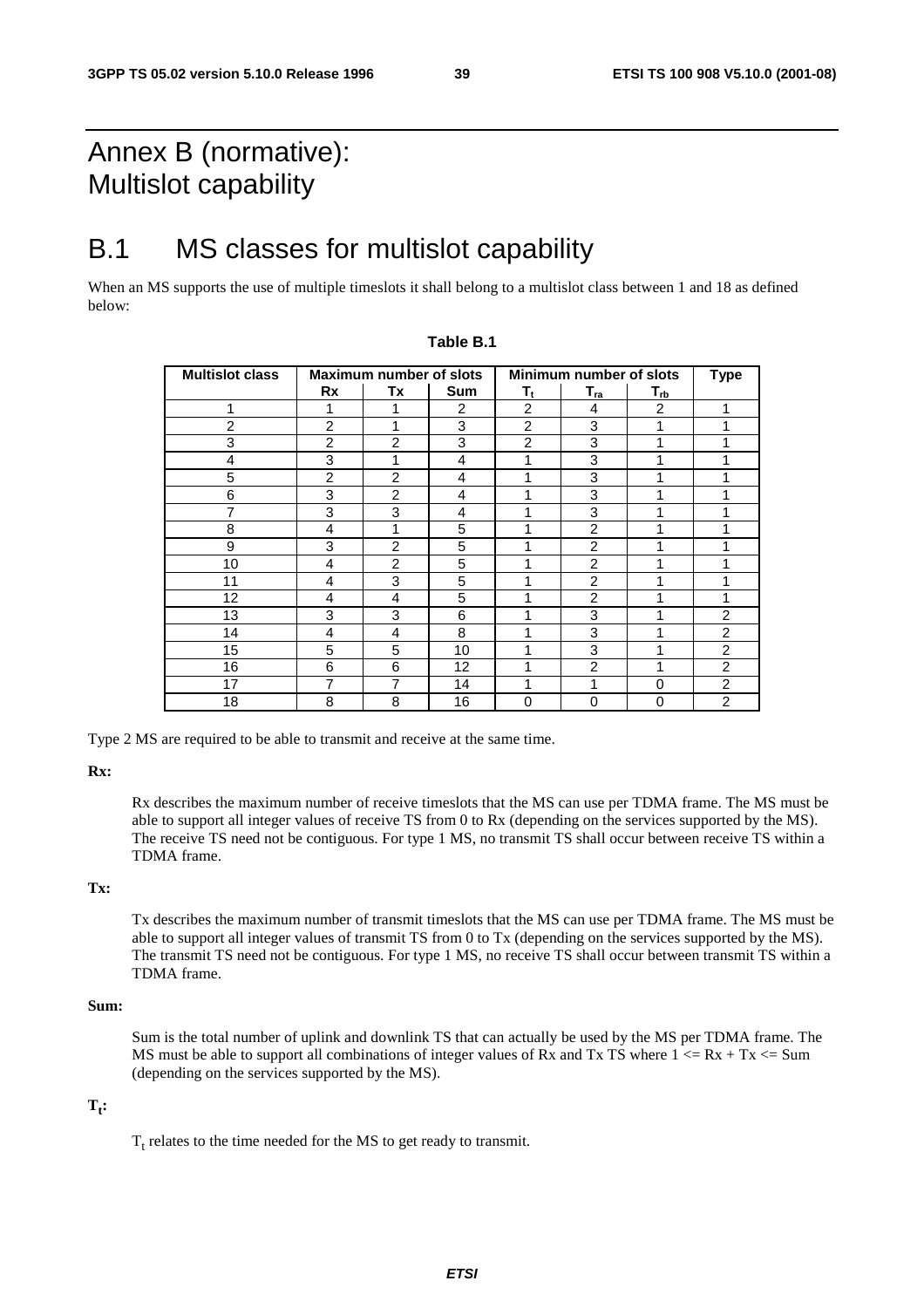For type 1 MS it is the minimum number of timeslots that will be allowed between the last receive TS and the first transmit TS. It should be noted that, in practise, the minimum time allowed will be reduced by the amount of the timing advance.

 For type 2 MS it is the minimum number of timeslots that will be allowed between the end of the last transmit burst in a TDMA frame and the first transmit burst in the next TDMA frame.

#### **Tra:**

Tra relates to the time needed for the MS to perform adjacent cell power measurement and get ready to receive.

 For type 1 MS it is the minimum number of timeslots that will be allowed between the last transmit TS and the first receive TS in the next TDMA frame.

 For type 2 MS it is the minimum number of timeslots that will be allowed between the end of the last receive burst in a TDMA frame and the first receive burst in the next TDMA frame.

#### $T_{\rm rh}$ :

T<sub>rb</sub> relates to the time needed for the MS to get ready to receive. This minimum requirement will only be used when adjacent cell power measurements are not required by the service selected.

 For type 1 MS it is the minimum number of timeslots that will be allowed between the last transmit TS and the first receive TS in the next TDMA frame.

 For type 2 MS it is the minimum number of timeslots that will be allowed between the end of the last receive burst in a TDMA frame and the first receive burst in the next TDMA frame.

### B.2 Constraints imposed by the service selected

The service selected will impose certain restrictions on the allowed combinations of transmit and receive timeslots. Such restrictions are not imposed by this annex but should be derived from the description of the services. For example, in the case of circuit switched data the TS numbers used in the uplink will be a subset of those used in the downlink.

The service selected will determine whether or not adjacent cell power measurements are required and therefore whether  $T_{ra}$  or  $T_{rb}$  is allowed for.

### B.3 Network requirements for supporting MS multislot classes

The multislot class of the MS will limit the combinations and configurations allowed when supporting multislot communication.

It is necessary for the network to decide whether the MS needs to perform adjacent cell power measurement for the type of multislot communication intended and whether the service imposes any other constraints before the full restrictions on TS assignments can be resolved. This is best shown by example:

For a multislot class 5 MS in circuit switched configuration (adjacent cell power measurements required) five basic configurations of channels are possible which can occur in six different positions in the TDMA frame. The service itself may determine that asymmetry must be downlink biased, in which case the last two solutions would not be allowed.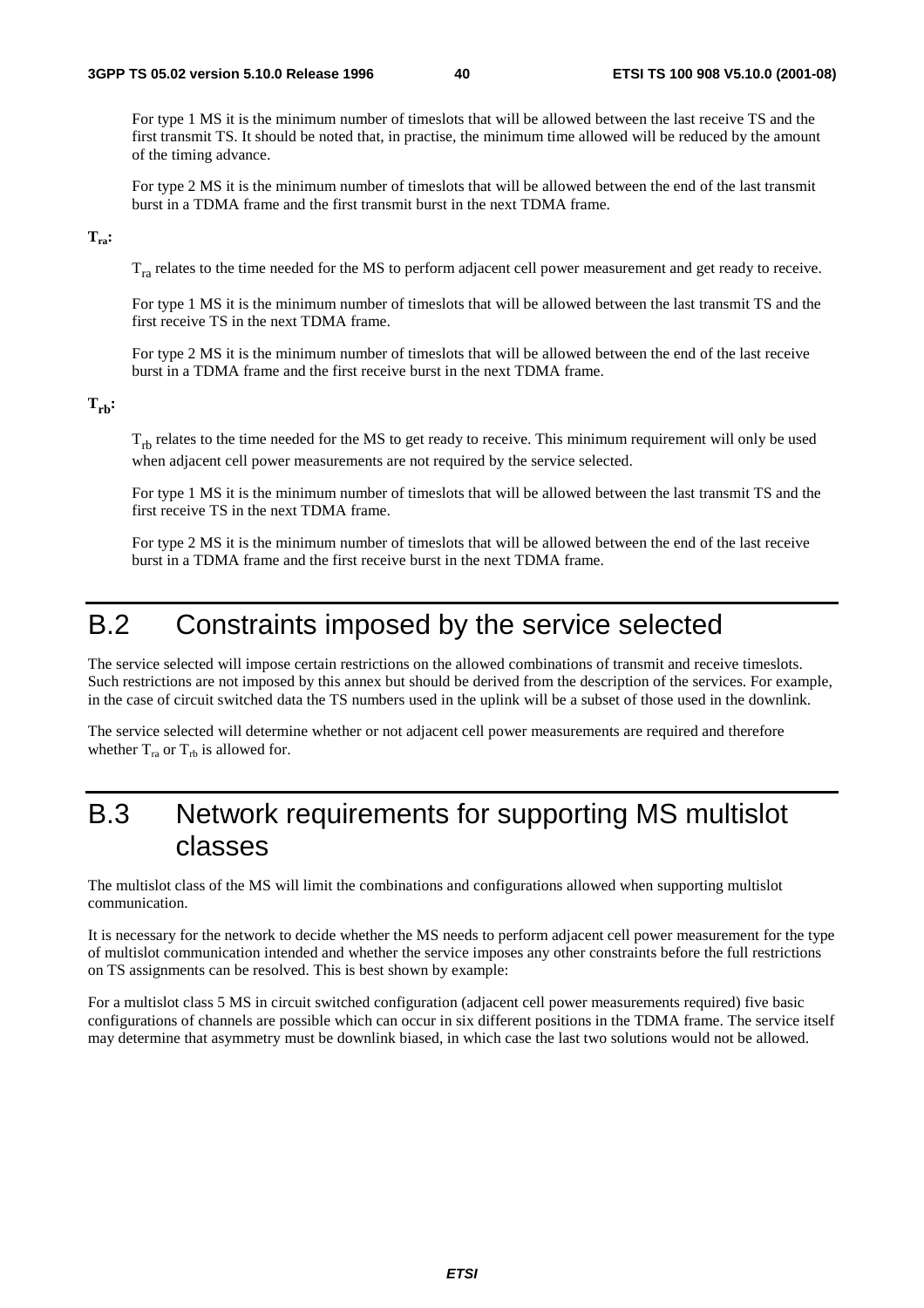



Alternative downlink biased assymetry **Uplink biased assymetry** 



Alternative uplink biased assymetry (not prohibited by multislot class)







(not prohibited by multislot class)

These five combinations can be repeated at the six other positions that can be fitted within the same TDMA frame

**Figure B.1**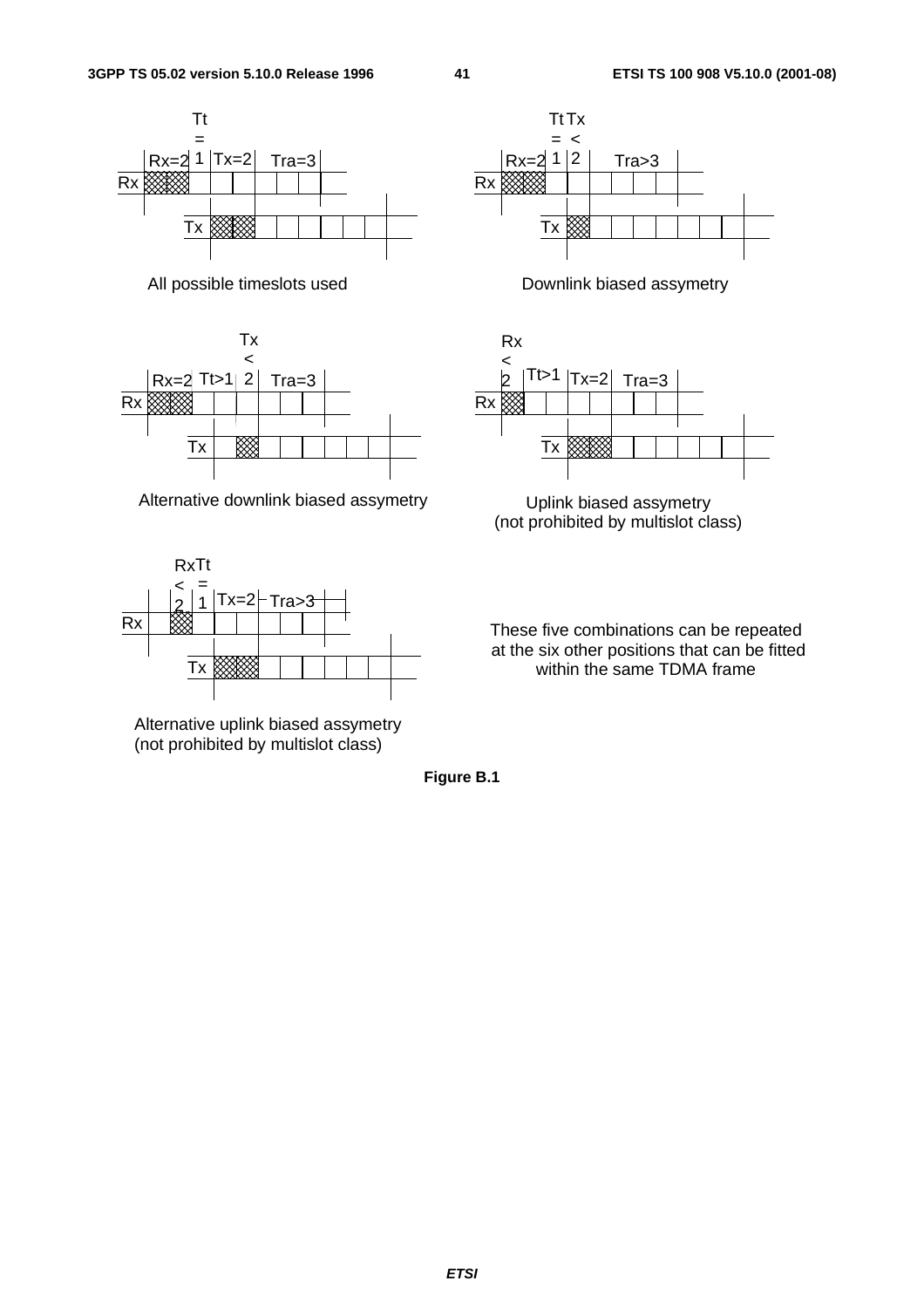For a multislot class 13 MS when adjacent cell power measurements are not required and the service does not constrain the transmit and receive timeslots to use the same timeslot number. Many configurations of channels are possible so long as the 5 constraints of the MS are catered for. [Currently services envisaged only allow for the last example here.]



There is no requirement for relative timing of Tx timeslots in relation to Rx timeslots



Many configurations are possible







This configuration could be used for HSCSD or GPRS

**Figure B.2**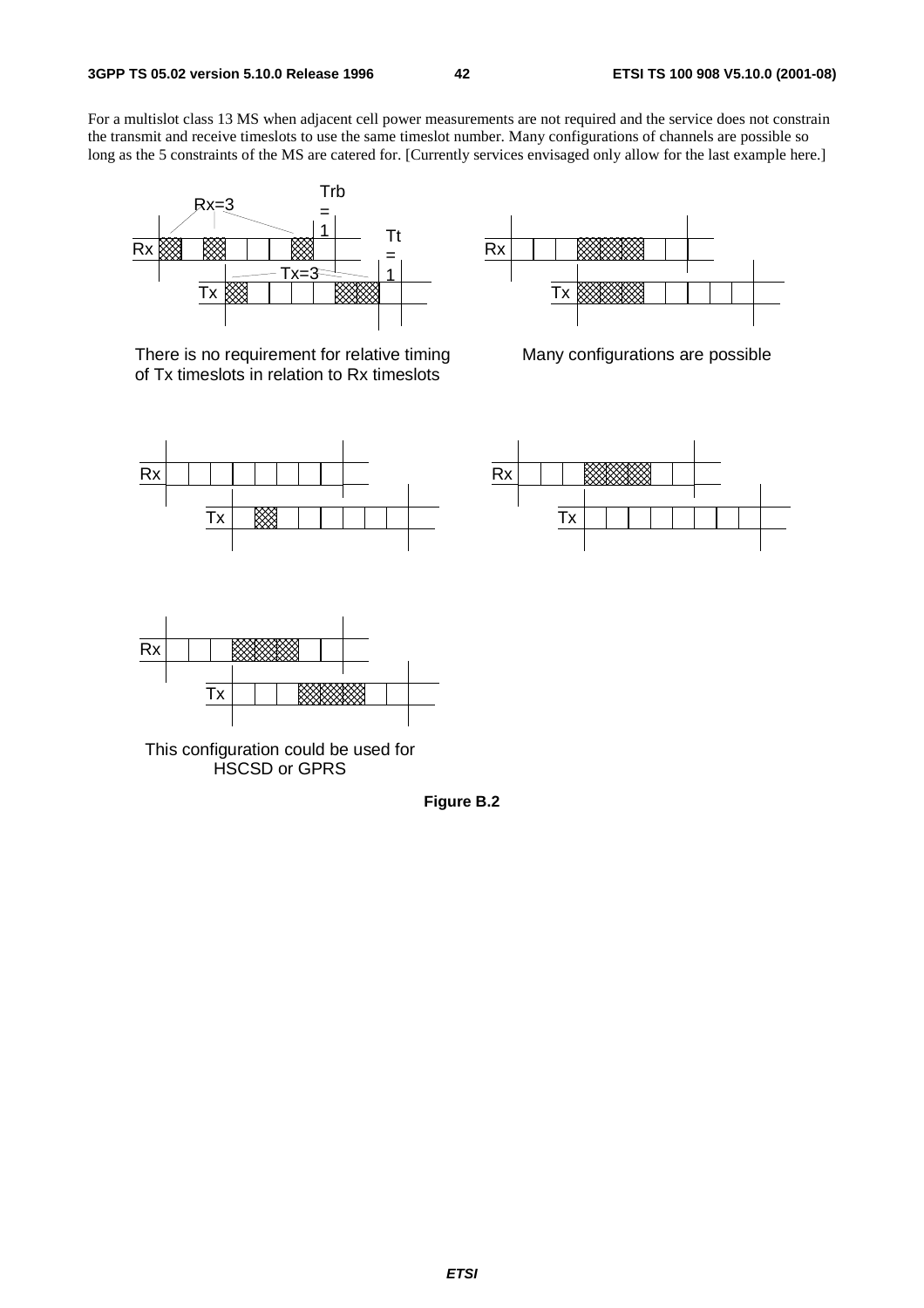### Annex C (informative): Change history

| <b>SPEC</b> | SMG/            | CR   | <b>PH</b> | <b>VERS</b> | <b>NEW VERS</b> | <b>SUBJECT</b>                                                                  |
|-------------|-----------------|------|-----------|-------------|-----------------|---------------------------------------------------------------------------------|
|             | <b>GERAN</b>    |      |           |             |                 |                                                                                 |
| 05.02       | S18             | A003 | $2+$      | 4.7.0       | 5.0.0           | <b>Addition of ASCI features</b>                                                |
| 05.02       | S19             | A006 | $2+$      | 5.0.0       | 5.1.0           | SMS Cell broadcast channel                                                      |
| 05.02       | S <sub>20</sub> | A008 | $2+$      | 5.1.0       | 5.2.0           | Introduction of high speed circuit switched data                                |
| 05.02       | S <sub>20</sub> | A010 | $2+$      | 5.1.0       | 5.2.0           | <b>Bcch Scheduling</b>                                                          |
| 05.02       | S <sub>20</sub> | A012 | $2+$      | 5.1.0       | 5.2.0           | Definition of multi-slot classes                                                |
| 05.02       | s21             | A013 | $2+$      | 5.2.0       | 5.3.0           | Multislot configuration                                                         |
| 05.02       | s21             | A014 | $2+$      | 5.2.0       | 5.3.0           | Support of 14.4 kbit/s (Radio interface related)                                |
| 05.02       | s22             | A016 | $2+$      | 5.3.0       | 5.4.0           | Correction to errors in example figure of TDMA mapping<br>for control channels. |
| 05.02       | s22             | A017 | $2+$      | 5.3.0       | 5.4.0           | Mapping of BCCH data                                                            |
| 05.02       | s22             | A018 | $2+$      | 5.3.0       | 5.4.0           | NCH only to be sent on TS 0                                                     |
| 05.02       | s25             | A027 |           | R96 5.5.0   | 5.6.0           | Clarification of the definition of multislot classes                            |
| 05.02       | s25             | A029 |           | R96 5.5.0   | 5.6.0           | 14.4kbps Data Service                                                           |
| 05.02       | s26             | A038 |           | R96 5.6.0   | 5.7.0           | Mapping of SI2 and SI2ter on BCCH                                               |
| 05.02       |                 |      |           | 5.7.0       | 5.7.1           | Version update for publication                                                  |
| 05.02       | s28             | A063 |           | R96 5.7.1   | 5.8.0           | Removal of inconsistency in Table 7                                             |

|             | <b>Change history</b> |           |           |  |                              |            |            |  |  |  |  |  |  |  |
|-------------|-----------------------|-----------|-----------|--|------------------------------|------------|------------|--|--|--|--|--|--|--|
| <b>Date</b> | <b>TSG#</b>           | TSG Doc.  | <b>CR</b> |  | <b>Rev Subject/Comment</b>   | <b>Old</b> | <b>New</b> |  |  |  |  |  |  |  |
| 2000-09     | 01                    | GP-000107 | A164      |  | Removal of GPRS related text | 5.8.0      | 5.9.0      |  |  |  |  |  |  |  |
| 2001-08     | 06                    | GP-011782 | A186      |  | Hopping sequence corrections | 5.9.0      | 5.10.0     |  |  |  |  |  |  |  |
|             |                       |           |           |  |                              |            |            |  |  |  |  |  |  |  |
|             |                       |           |           |  |                              |            |            |  |  |  |  |  |  |  |
|             |                       |           |           |  |                              |            |            |  |  |  |  |  |  |  |